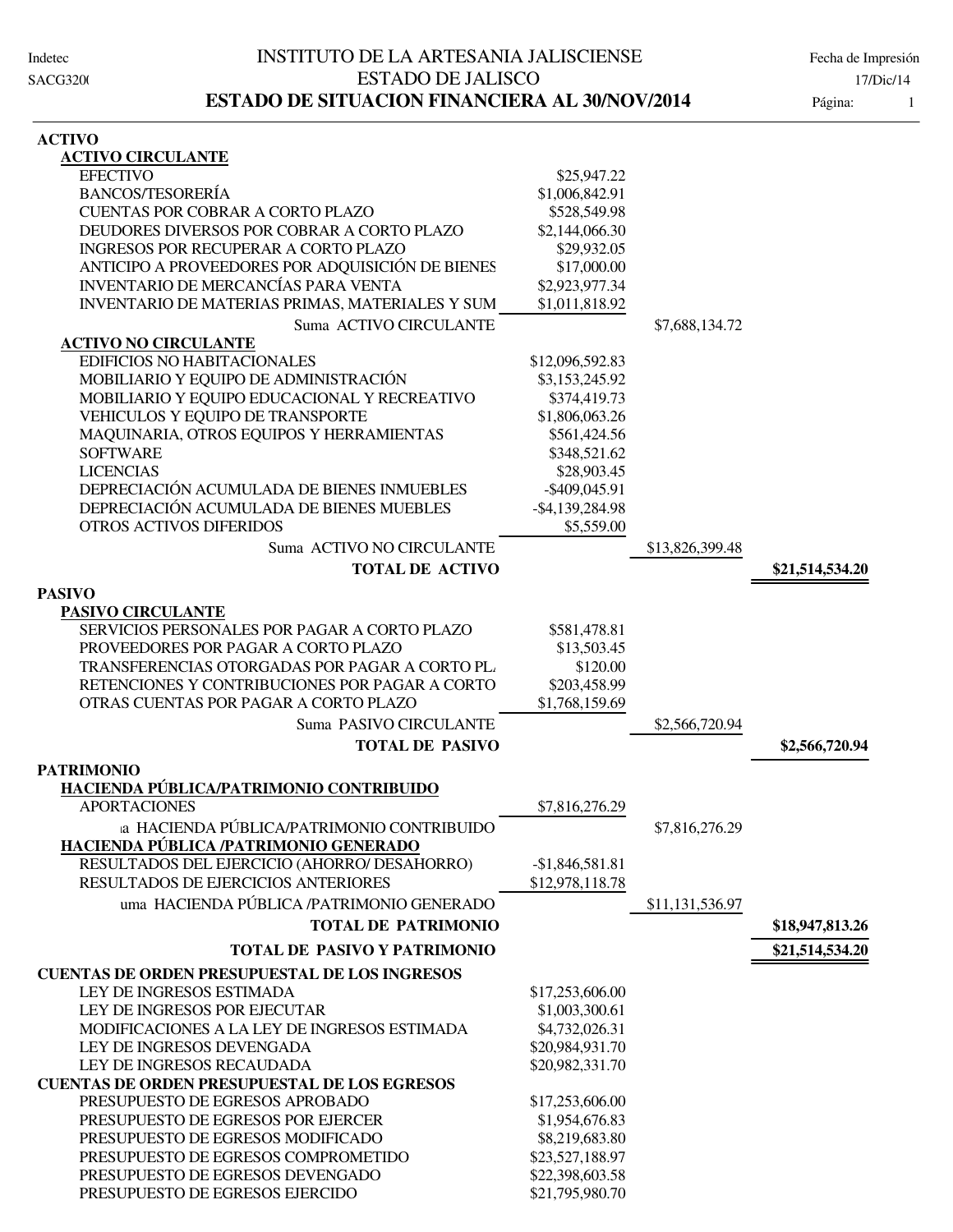PRESUPUESTO DE EGRESOS PAGADO \$21,797,492.48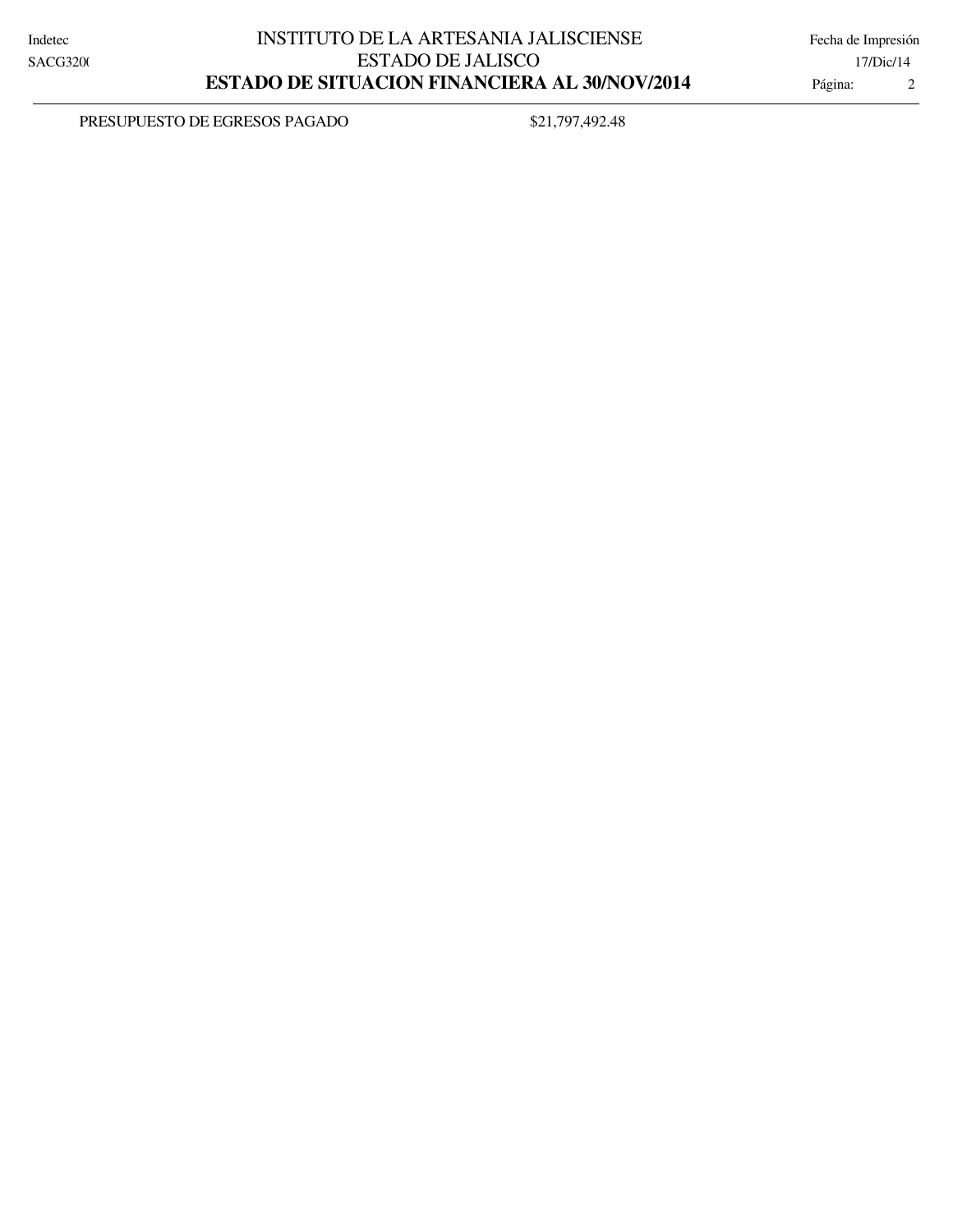#### Indetec 
INSTITUTO DE LA ARTESANIA JALISCIENSE

Indetec

Fecha de Impresión: ESTADO DE JALISCO 17-Dic-14

 $\mathbf{1}$ 

Página: 1

### Del 1°/Ene al 30/nov/2014 **ESTADO DE ACTIVIDADES**

| 2014<br>(Cifras en pesos y centavos)                                                  |                        | $\%$        | 2013                  | $\%$         |
|---------------------------------------------------------------------------------------|------------------------|-------------|-----------------------|--------------|
| <b>1.- INGRESOS Y OTROS BENEFICIOS</b>                                                | 21,129,587.58          | 100.00      | 20,128,719.45         | 100.00       |
| <b>INGRESOS DE GESTIÓN</b>                                                            | 1,832,295.51           | 8.67        | 1,589,831.49          | 7.90         |
| <b>INGRESOS POR VENTA DE BIENES Y SERVICIOS</b>                                       | 1,832,295.51           | 8.67        | 1,589,831.49          | 7.90         |
| <b>INGRESOS POR VENTA DE BIENES Y SERVICIOS DE ORGANISMOS</b>                         | 1,832,295.51           | 8.67        | 1,589,831.49          | 7.90         |
| PARTICIPACIONES, APORTACIONES, TRANSFERENCIAS, ASI                                    | 19,150,036.19          | 90.63       | 18,462,382.80         | 91.72        |
| PARTICIPACIONES Y APORTACIONES                                                        | 1,726,000.00           | 8.17        |                       |              |
| <b>CONVENIOS</b>                                                                      | 1,726,000.00           | 8.17        |                       |              |
| TRANSFERENCIAS, ASIGNACIONES, SUBSIDIOS Y OTRAS AY                                    | 17,424,036.19          | 82.46       | 18,462,382.80         | 91.72        |
| <b>SUBSIDIOS Y SUBVENCIONES</b>                                                       | 17,424,036.19          | 82.46       | 18,462,382.80         | 91.72        |
| OTROS INGRESOS Y BENEFICIOS                                                           | 147,255.88             | 0.70        | 76,505.16             | 0.38         |
| <b>INGRESOS FINANCIEROS</b>                                                           | 13,755.39              | 0.07        | 67,198.41             | 0.33         |
| <b>INGRESOS FINANCIEROS</b>                                                           | 13,755.39              | 0.07        | 67,198.41             | 0.33         |
| OTROS INGRESOS Y BENEFICIOS VARIOS                                                    | 133,500.49             | 0.63        | 9,306.75              | 0.05         |
| OTROS INGRESOS Y BENEFICIOS VARIOS                                                    | 133,500.49             | 0.63        | 9,306.75              | 0.05         |
| <b>2.- GASTOS Y OTRAS PERDIDAS</b>                                                    | 22,801,171.68          | 100.00      | 18,775,560.35         | 100.00       |
| <b>GASTOS DE FUNCIONAMIENTO</b>                                                       | 21,064,593.39          | 92.38       | 15,708,952.05         | 83.67        |
| <b>SERVICIOS PERSONALES</b>                                                           | 12,919,388.25          | 56.66       | 11,368,288.19         | 60.55        |
| REMUNERACIONES AL PERSONAL DE CARÁCTER PERMANENTE                                     | 7,929,060.31           | 34.77       | 7,411,398.45          | 39.47        |
| REMUNERACIONES AL PERSONAL DE CARÁCTER TRANSITORIO                                    | 539,854.11             | 2.37        | 186,760.65            | 0.99         |
| REMUNERACIONES ADICIONALES Y ESPECIALES                                               | 1,445,443.59           | 6.34        | 871,993.28            | 4.64         |
| <b>SEGURIDAD SOCIAL</b>                                                               | 1,615,042.97           | 7.08        | 1,388,156.88          | 7.39         |
| OTRAS PRESTACIONES SOCIALES Y ECONÓMICAS                                              | 518,673.39             | 2.27        | 751,763.69            | 4.00         |
| PAGO DE ESTÍMULOS A SERVIDORES PÚBLICOS                                               | 871,313.88             | 3.82        | 758,215.24            | 4.04         |
| <b>MATERIALES Y SUMINISTROS</b>                                                       | 2,276,580.20           | 9.98        | 820,707.95            | 4.37         |
| MATERIALES DE ADMINISTRACIÓN, EMISIÓN DE DOCUMENTO                                    | 260,764.01             | 1.14        | 331,549.96            | 1.77         |
| <b>ALIMENTOS Y UTENSILIOS</b><br>MATEDIA C DDIMA C V MATEDIALES DE DDODHCCIÓN V COMED | 36,333.99<br>175122512 | 0.16<br>760 | 17,115.10<br>22654074 | 0.09<br>1,70 |
|                                                                                       |                        |             |                       |              |

*SERVICIOS DE TRASLADO Y VIÁTICOS 458,264.53 449,810.0 2.01 2.40 5 SERVICIOS OFICIALES 3,339,809.33 1,550,302.75 14.65 8.26 OTROS SERVICIOS GENERALES 125,455.34 60,900.61 0.55 0.32*

| MATERIAS PRIMAS Y MATERIALES DE PRODUCCIÓN Y COMER     | 1,751,325.13 | 7.68  | 336,548.74   | 1.79  |
|--------------------------------------------------------|--------------|-------|--------------|-------|
| MATERIALES Y ARTÍCULOS DE CONSTRUCCIÓN Y DE REPARA     | 32.723.92    | 0.14  | 39,801.96    | 0.21  |
| PRODUCTOS QUÍMICOS, FARMACÉUTICOS Y DE LABORATORIO     | 710.09       | 0.00  | 236.00       | 0.00  |
| COMBUSTIBLES, LUBRICANTES Y ADITIVOS                   | 124.256.59   | 0.54  | 70.426.21    | 0.38  |
| VESTUARIO, BLANCOS, PRENDAS DE PROTECCIÓN Y ARTÍCU     | 45,939.52    | 0.20  | 5,701.03     | 0.03  |
| HERRAMIENTAS, REFACCIONES Y ACCESORIOS MENORES         | 24.526.95    | 0.11  | 19.328.95    | 0.10  |
|                                                        |              |       |              |       |
|                                                        | 5,868,624.94 | 25.74 | 3,519,955.91 | 18.75 |
| <b>SERVICIOS GENERALES</b><br><i>SERVICIOS BÁSICOS</i> | 442,768.55   | 1.94  | 393,808.77   | 2.10  |
| <b>SERVICIOS DE ARRENDAMIENTO</b>                      | 91.167.20    | 0.40  | 125,793.26   | 0.67  |
| SERVICIOS PROFESIONALES, CIENTÍFICOS Y TÉCNICOS Y      | 253,909.35   | 1.11  | 250,883.12   | 1.34  |
| SERVICIOS FINANCIEROS, BANCARIOS Y COMERCIALES         | 241.115.05   | 1.06  | 266,972.78   | 1.42  |
| SERVICIOS DE INSTALACIÓN, REPARACIÓN, MANTENIMIENT     | 460,023.63   | 2.02  | 217,155,34   | 1.16  |
| SERVICIOS DE COMUNICACIÓN SOCIAL Y PUBLICIDAD          | 456.111.96   | 2.00  | 204.329.23   | 1.09  |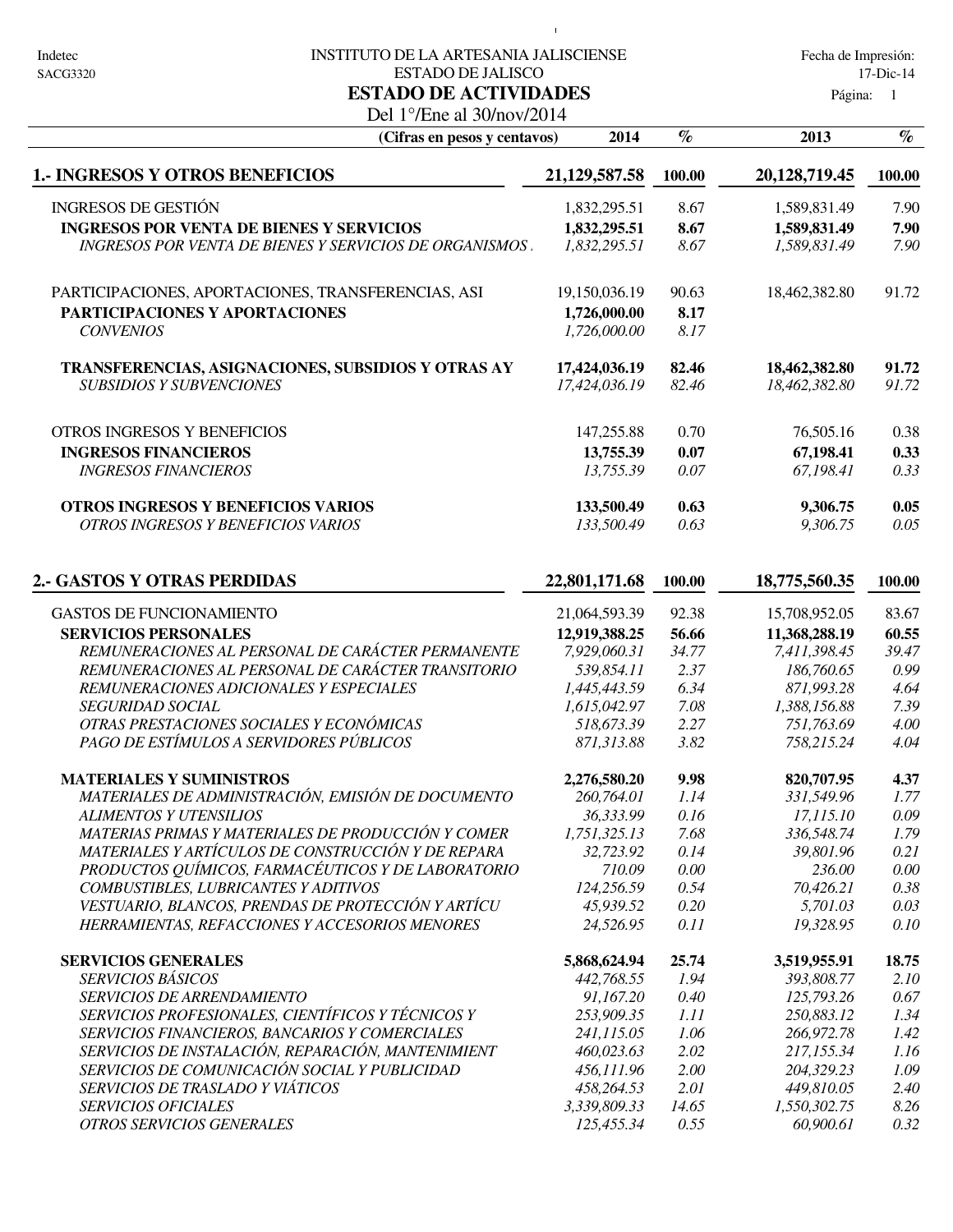#### Indetec 
Solomon Institution DE LA ARTESANIA JALISCIENSE Fecha de Impresión: ESTADO DE JALISCO 17-Dic-14 **ESTADO DE ACTIVIDADES**

|                                                                      | 1 ugunu.        |      |              |       |
|----------------------------------------------------------------------|-----------------|------|--------------|-------|
| Del 1 $^{\circ}$ /Ene al 30/nov/2014<br>(Cifras en pesos y centavos) | 2014            | $\%$ | 2013         | $\%$  |
| TRANSFERENCIAS, ASIGNACIONES, SUBSIDIOS Y OTRAS AY                   | 647,620.00      | 2.84 | 647,520.00   | 3.45  |
| <b>AYUDAS SOCIALES</b>                                               | 647,620.00      | 2.84 | 647,520.00   | 3.45  |
| AYUDAS SOCIALES A PERSONAS                                           | 7,120.00        | 0.03 | 1,320.00     | 0.01  |
| AYUDAS SOCIALES A INSTITUCIONES                                      | 640,500.00      | 2.81 | 646,200.00   | 3.44  |
| OTROS GASTOS Y PÉRDIDAS EXTRAORDINARIAS                              | 1,088,958.29    | 4.78 | 2,419,088.30 | 12.88 |
| ESTIMACIONES, DEPRECIACIONES, DETERIOROS, OBSOLESC                   | 0.00            | 0.00 | 193,788.25   | 1.03  |
| DEPRECIACIÓN DE BIENES INMUEBLES                                     | 0.00            | 0.00 | 18,122.73    | 0.10  |
| <b>DEPRECIACIÓN DE BIENES MUEBLES</b>                                | 0.00            | 0.00 | 175,665.52   | 0.94  |
| <b>DISMINUCIÓN DE INVENTARIOS</b>                                    | 852,166.59      | 3.74 | 1,859,226.77 | 9.90  |
| DISMINUCIÓN DE INVENTARIOS DE MERCANCÍAS PARA VENT                   | 852,166.59      | 3.74 | 1,859,226.77 | 9.90  |
| <b>OTROS GASTOS</b>                                                  | 236,791.70      | 1.04 | 366,073.28   | 1.95  |
| <b>BONIFICACIONES Y DESCUENTOS OTORGADOS</b>                         | 236,791.70      | 1.04 | 366,073.28   | 1.95  |
| Desahorro/Ahorro Neto del Ejercicio                                  | $-1,671,584.10$ |      | 1,353,159.10 |       |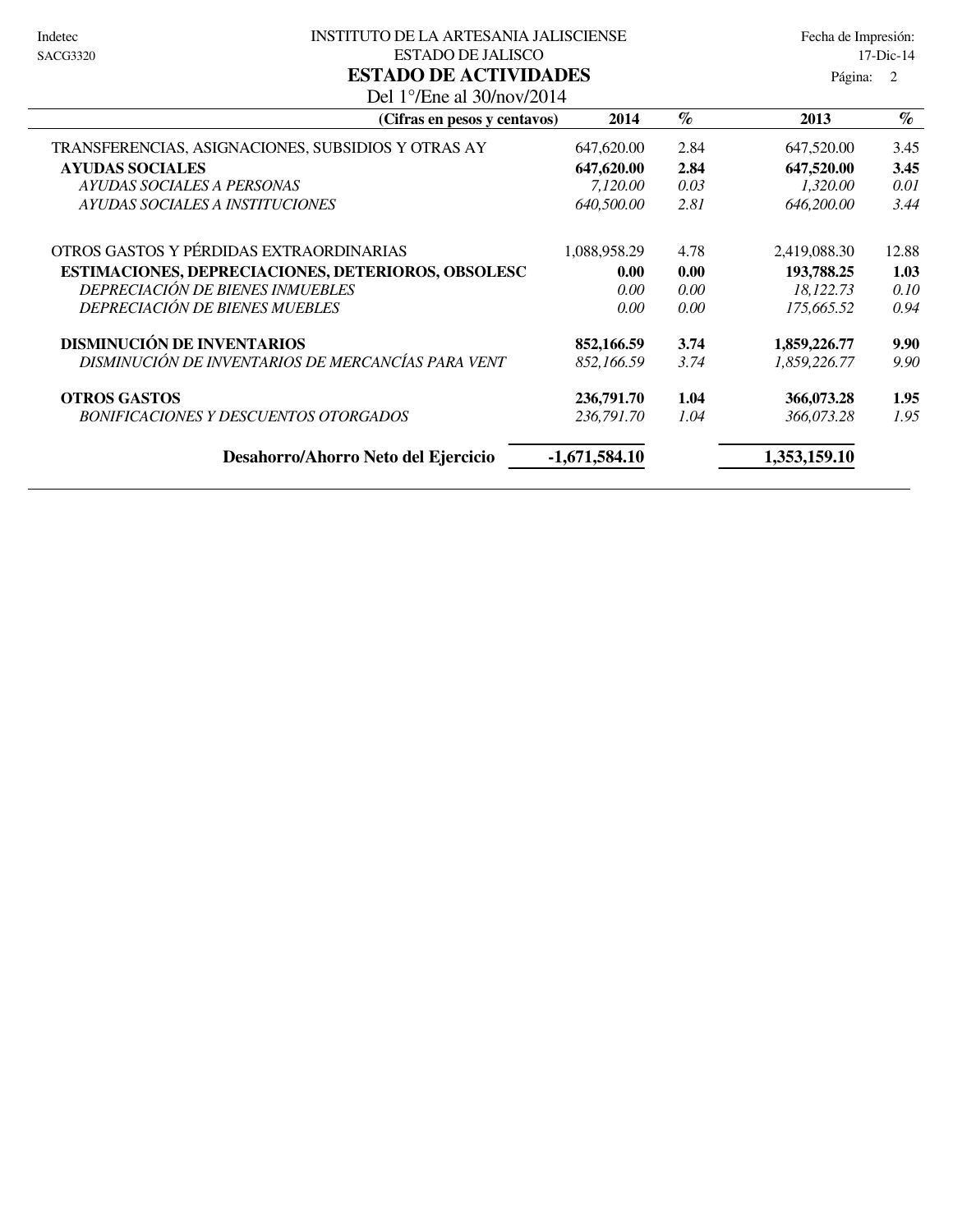#### Indetec 
INSTITUTO DE LA ARTESANIA JALISCIENSE

Indetec

Fecha de Impresión: ESTADO DE JALISCO 17-Dic-14 **ESTADO DE RESULTADOS** Página:

 $\bar{1}$ 

1

## FORMA POR OBJETO DEL GASTO

**(Cifras en pesos y centavos)**

| CIII as the pusus y cuita vus)           |                      |                                 |                       |                                 |  |
|------------------------------------------|----------------------|---------------------------------|-----------------------|---------------------------------|--|
|                                          | <b>PERIODO</b>       | $\overline{\mathcal{C}_{\ell}}$ | <b>ACUMULADO</b>      | $\overline{\mathcal{C}_{\ell}}$ |  |
|                                          | 1/nov al 30/nov/2014 |                                 | 1°/Ene al 30/nov/2014 |                                 |  |
| 1.-INGRESOS                              |                      |                                 |                       |                                 |  |
| INGRESOS POR VENTA DE BIENES Y SERVICIOS | 259, 267. 71         | 11.72%                          | 1,832,295.51          | 8.67%                           |  |
| <b>CONVENIOS</b>                         | 0.00                 | $0.00\%$                        | 1,726,000.00          | 8.17%                           |  |
| <b>SUBSIDIOS Y SUBVENCIONES</b>          | 1,951,500.49         | 88.25%                          | 17,424,036.19         | 82.46%                          |  |
| <b>INGRESOS FINANCIEROS</b>              | 480.66               | 0.02%                           | 13,755.39             | $0.07\%$                        |  |
| OTROS INGRESOS Y BENEFICIOS VARIOS       | 175.19               | $0.01\%$                        | 133,500.49            | $0.63\%$                        |  |
|                                          | 2,211,424.05         | $100.00\%$                      | 21,129,587.58         | 100.00%                         |  |
| 2. $GASTOS$                              |                      |                                 |                       |                                 |  |
| REMUNERACIONES AL PERSONAL DE CARÁCTER P | 722,221.02           | 25.02%                          | 7,929,060.31          | 34.77%                          |  |
| REMUNERACIONES AL PERSONAL DE CARÁCTER T | 62,421.60            | 2.16%                           | 539,854.11            | 2.37%                           |  |
| REMUNERACIONES ADICIONALES Y ESPECIALES  | 143,877.54           | 4.98%                           | 1,445,443.59          | 6.34%                           |  |
| <b>SEGURIDAD SOCIAL</b>                  | 138,085.35           | 4.78%                           | 1,615,042.97          | 7.08%                           |  |
| OTRAS PRESTACIONES SOCIALES Y ECONÓMICAS | 238,675.93           | 8.27%                           | 518,673.39            | 2.27%                           |  |
| PAGO DE ESTÍMULOS A SERVIDORES PÚBLICOS  | 53,056.71            | 1.84%                           | 871,313.88            | 3.82%                           |  |
| MATERIALES DE ADMINISTRACIÓN, EMISIÓN DE | 33,254.58            | 1.15%                           | 260,764.01            | 1.14%                           |  |
| <b>ALIMENTOS Y UTENSILIOS</b>            | 2,752.30             | $0.10\%$                        | 36,333.99             | $0.16\%$                        |  |
| MATERIAS PRIMAS Y MATERIALES DE PRODUCCI | 70,578.62            | 2.44%                           | 1,751,325.13          | 7.68%                           |  |
| MATERIALES Y ARTÍCULOS DE CONSTRUCCIÓN Y | 248.01               | $0.01\%$                        | 32,723.92             | 0.14%                           |  |
| PRODUCTOS QUÍMICOS, FARMACÉUTICOS Y DE L | 560.79               | 0.02%                           | 710.09                | $0.00\%$                        |  |
| COMBUSTIBLES, LUBRICANTES Y ADITIVOS     | 20,462.51            | 0.71%                           | 124,256.59            | 0.54%                           |  |
| VESTUARIO, BLANCOS, PRENDAS DE PROTECCIÓ | 889.52               | $0.03\%$                        | 45,939.52             | $0.20\%$                        |  |
| HERRAMIENTAS, REFACCIONES Y ACCESORIOS M | 369.98               | $0.01\%$                        | 24,526.95             | $0.11\%$                        |  |
| <b>SERVICIOS BÁSICOS</b>                 | 21,841.95            | 0.76%                           | 442,768.55            | 1.94%                           |  |
| SERVICIOS DE ARRENDAMIENTO               | 17,585.94            | $0.61\%$                        | 91,167.20             | $0.40\%$                        |  |
| SERVICIOS PROFESIONALES, CIENTÍFICOS Y T | 70,238.00            | 2.43%                           | 253,909.35            | 1.11%                           |  |
| SERVICIOS FINANCIEROS, BANCARIOS Y COMER | 1,832.50             | $0.06\%$                        | 241,115.05            | $1.06\%$                        |  |
| SERVICIOS DE INSTALACIÓN, REPARACIÓN, MA | 89,380.21            | 3.10%                           | 460,023.63            | 2.02%                           |  |
| SERVICIOS DE COMUNICACIÓN SOCIAL Y PUBLI | 43,436.25            | 1.50%                           | 456,111.96            | 2.00%                           |  |
| SERVICIOS DE TRASLADO Y VIÁTICOS         | 48,880.20            | 1.69%                           | 458,264.53            | 2.01%                           |  |
| <b>SERVICIOS OFICIALES</b>               | 976,596.56           | 33.83%                          | 3,339,809.33          | 14.65%                          |  |
| OTROS SERVICIOS GENERALES                | 94,618.48            | 3.28%                           | 125,455.34            | 0.55%                           |  |
| <b>AYUDAS SOCIALES A PERSONAS</b>        | 120.00               | $0.00\%$                        | 7,120.00              | $0.03\%$                        |  |
| AYUDAS SOCIALES A INSTITUCIONES          | 0.00                 | $0.00\%$                        | 640,500.00            | 2.81%                           |  |
| DISMINUCIÓN DE INVENTARIOS DE MERCANCÍAS | 0.00                 | $0.00\%$                        | 852,166.59            | 3.74%                           |  |
| BONIFICACIONES Y DESCUENTOS OTORGADOS    | 34,851.07            | 1.21%                           | 236,791.70            | $1.04\%$                        |  |
|                                          | 2,886,835.62         | $100.00\%$                      | 22,801,171.68         | $100.00\%$                      |  |
| PERDIDA DEL EJERCICIO                    | $-675,411.57$        |                                 | $-1,671,584.10$       |                                 |  |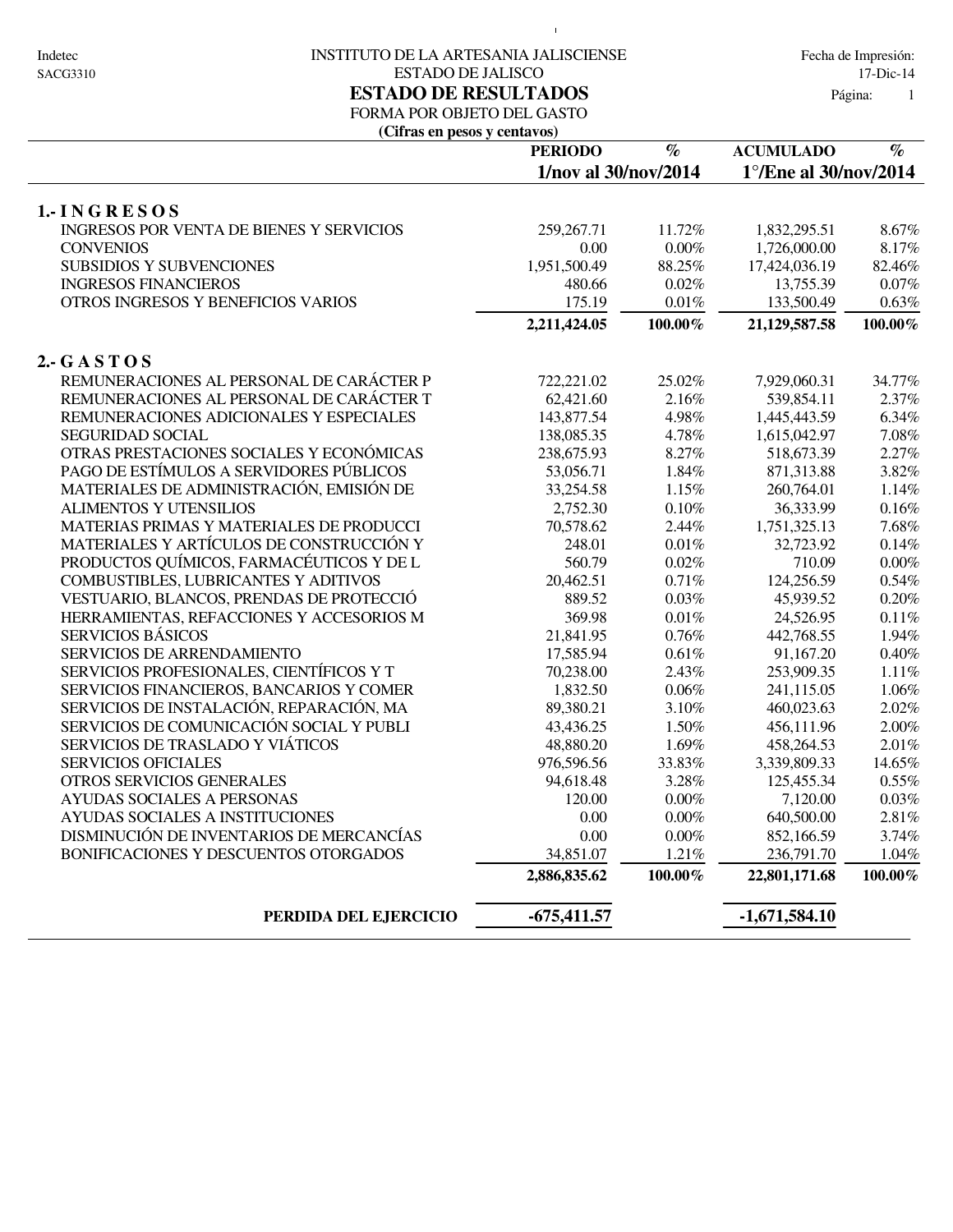#### INSTITUTO DE LA ARTESANIA JALISCIENSE Indetec Fecha de Impresión: ESTADO DE JALISCO 17-Dic-14<br>IGEN Y APLICACION DE RECURSOS Página: 1 **DE 01/NOV AL 30/NOV/14 ESTADO DE ORIGEN Y APLICACION DE RECURSOS**

| <b>ORIGEN DE LOS RECURSOS</b>                      |               |
|----------------------------------------------------|---------------|
| EXISTENCIA EN EFECTIVO Y EQUIVALENTES AL 31/oct/14 | 1,081,542.44  |
| <b>INGRESOS POR VENTA DE BIENES Y SERVICIOS</b>    | 259, 267. 71  |
| TRANSFERENCIAS, ASIGNACIONES, SUBSIDIOS            | 1,951,500.49  |
| <b>INGRESOS FINANCIEROS</b>                        | 480.66        |
| OTROS INGRESOS Y BENEFICIOS VARIOS                 | 175.19        |
| Disminuciones del Activo                           | 3,266,610.17  |
| Incrementos del Pasivo                             | 4,435,732.45  |
| <b>TOTAL ORIGEN</b>                                | 10,995,309.11 |
| <b>APLICACION DE LOS RECURSOS</b>                  |               |
| <b>SERVICIOS PERSONALES</b>                        | 1,358,338.15  |
| <b>MATERIALES Y SUMINISTROS</b>                    | 129,116.31    |
| <b>SERVICIOS GENERALES</b>                         | 1,364,410.09  |
| <b>AYUDAS SOCIALES</b>                             | 120.00        |
| <b>OTROS GASTOS</b>                                | 34,851.07     |
| Incrementos del Activo                             | 2,817,955.61  |
| Disminuciones del Pasivo                           | 4,257,727.75  |
| EXISTENCIA EN EFECTIVO Y EQUIVALENTES AL 30/nov/14 | 1,032,790.13  |
| <b>TOTAL APLICACION</b>                            | 10,995,309.11 |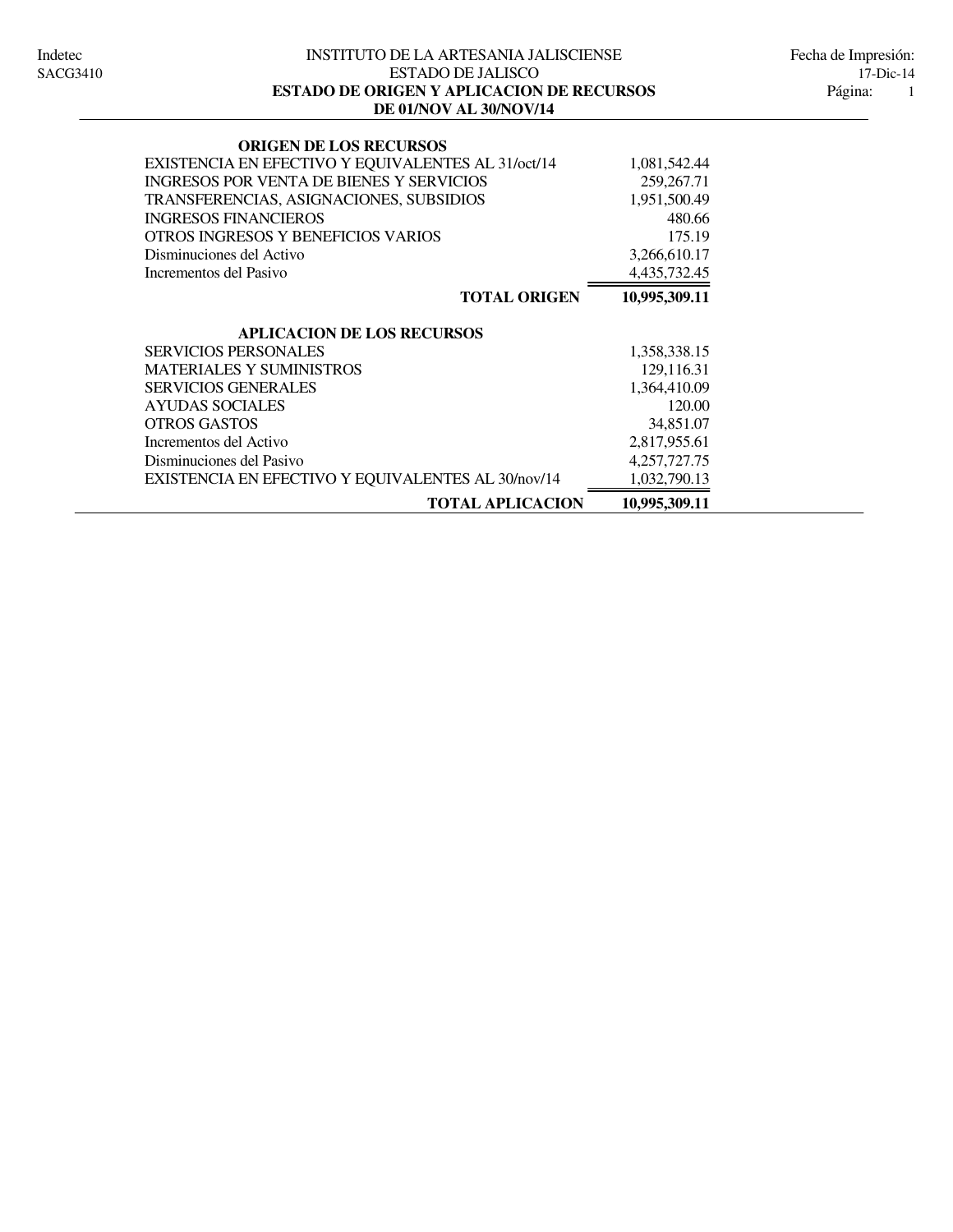#### **INSTITUTO DE LA ARTESANIA JALISCIENSE** Indetec Fecha de Impresión **ESTADO DE JALISCO** 17/Dic/14 REPORTE ANALITICO DEL ACTIVO del 1 noviembre al 30 noviembre 2014

|                                                   | <b>Saldo</b>   |               | <b>Movimientos del Periodo</b> |               | Flujo del      |
|---------------------------------------------------|----------------|---------------|--------------------------------|---------------|----------------|
| Nombre de la cuenta<br>Cuenta                     | <b>Inicial</b> | <b>CARGOS</b> | <b>ABONOS</b>                  | Final         | <b>Periodo</b> |
|                                                   |                |               |                                |               |                |
| <b>EFECTIVO</b><br>1111                           | 25,533.22      | 1,500.00      | 1,086.00                       | 25,947.22     | 414.00         |
| <b>DIRECCION GENERAL</b><br>1111-01               | 10,000.00      | 0.00          | 0.00                           | 10,000.00     | 0.00           |
| 1111-01-02 GARCIA VILLA KENIA                     | 10,000.00      | 0.00          | 0.00                           | 10,000.00     | 0.00           |
| DIRECCION ADMINISTRATIVA<br>1111-02               | 5,496.89       | 0.00          | 0.00                           | 5,496.89      | 0.00           |
| 1111-02-01 IBARRA NUñEZ MA. NATIVIDAD             | 5,000.00       | 0.00          | 0.00                           | 5,000.00      | 0.00           |
| 1111-02-02 DE LA MORA GONZALEZ MA. CRISTINA       | 496.89         | 0.00          | $0.00\,$                       | 496.89        | 0.00           |
| 1111-03<br>MUSEO REGIONAL DE LA CERAMICA          | 2,000.00       | 0.00          | 0.00                           | 2,000.00      | 0.00           |
| 1111-03-03 GARCIA CORTES BEATRIZ FLORIANA         | 2,000.00       | 0.00          | $0.00\,$                       | 2,000.00      | 0.00           |
| 1111-04<br><b>TIENDA AGUA AZUL</b>                | 1,500.00       | 0.00          | 0.00                           | 1,500.00      | 0.00           |
| 1111-04-01 ESCAREÑO GARCIA OFELIA                 | 1,500.00       | 0.00          | 0.00                           | 1,500.00      | 0.00           |
| <b>TIENDA VALLARTA</b><br>1111-05                 | 500.13         | 0.00          | 0.00                           | 500.13        | 0.00           |
| 1111-05-01 CUEVAS MONROY ODETTE MONTSERRAT        | 500.13         | 0.00          | 0.00                           | 500.13        | 0.00           |
| 1111-06<br><b>TIENDA TLAQUEPAQUE</b>              | 1,500.00       | 0.00          | 0.00                           | 1,500.00      | 0.00           |
| 1111-06-01 SEGURA RENTERIA MA. LUZ                | 1,500.00       | 0.00          | 0.00                           | 1,500.00      | 0.00           |
| <b>CEDINART</b><br>1111-07                        | 3,000.00       | 0.00          | 0.00                           | 3,000.00      | 0.00           |
| 1111-07-02 GARCIA CORTES BEATRIZ FLORIANA         | 3,000.00       | 0.00          | 0.00                           | 3,000.00      | 0.00           |
| DESARROLLO ARTESANAL<br>1111-08                   | 1,536.20       | 0.00          | 1,086.00                       | 450.20        | $-1,086.00$    |
| 1111-08-01 CASTILLO MORA PERLA LILIANA            | 1,536.20       | $0.00\,$      | 1,086.00                       | 450.20        | $-1,086.00$    |
| <b>AJIJIC</b><br>1111-09                          | 0.00           | 1,500.00      | 0.00                           | 1,500.00      | 1,500.00       |
| 1111-09-01 SEGURA RENTERIA MA LUZ                 | 0.00           | 1,500.00      | 0.00                           | 1,500.00      | 1,500.00       |
| <b>BANCOS/TESORERÍA</b><br>1112                   | 1,056,009.22   | 2,148,728.85  | 2,197,895.16                   | 1,006,842.91  | $-49,166.31$   |
| 1112-01<br><b>BANAMEX</b>                         | 0.00           | 0.00          | 0.00                           | 0.00          | 0.00           |
| 1112-01-01 CTA. 389 553 7380 PRESUPUESTO          | 0.00           | 0.00          | 0.00                           | 0.00          | 0.00           |
| 1112-01-02 CTA. 389 553 7550 COMERCIALIZACION     | $0.00\,$       | 0.00          | 0.00                           | 0.00          | $0.00\,$       |
| 1112-01-06 CTA 7000 60963 PRODUCTIVIDAD JALISCO   | 0.00           | 0.00          | 0.00                           | 0.00          | 0.00           |
| 1112-02<br><b>BANORTE</b>                         | 1,056,009.22   | 2,148,728.85  | 2,197,895.16                   | 1,006,842.91  | $-49,166.31$   |
| 1112-02-01 CTA 8877 12834 PRESUPUESTO             | 634,562.54     | 1,969,542.80  | 2,124,356.94                   | 479,748.40    | $-154,814.14$  |
| 1112-02-02 CTA 894890280 COMERCIALIZACION         | 139,434.75     | 158,665.18    | 63,958.22                      | 234, 141. 71  | 94,706.96      |
| 1112-02-03 CTA 8948 90 301 TIENDAS ABASTECIMIENTO | 88,183.13      | 20,465.66     | 9,580.00                       | 99,068.79     | 10,885.66      |
| 1112-02-04 CTA 8948 90310 SAN ANDRES              | 0.00           | 0.00          | 0.00                           | 0.00          | 0.00           |
| 1112-02-06 CTA 894890299 PRODUCTIVIDAD            | 193,828.80     | 55.21         | $0.00\,$                       | 193,884.01    | 55.21          |
|                                                   |                |               |                                |               |                |
| 1119<br>OTROS EFECTIVOS Y EQUIVALENTES            | 0.00           | 0.00          | 0.00                           | 0.00          | 0.00           |
| <b>OTROS EFECTIVOS Y EQUIVALENTES</b><br>1119     | 0.00           | 0.00          | 0.00                           | 0.00          | 0.00           |
| 1119-01 TRASPASOS PRESUPUESTO 7380                | 952,462.58     | 0.00          | 0.00                           | 952,462.58    | 0.00           |
| 1119-02 TRASPASOS COMERCIALIZACION 7550           | $-452,462.58$  | $0.00\,$      | $0.00\,$                       | $-452,462.58$ | 0.00           |
| 1119-03 TRASPASOS PRODUCTIVIDAD JALISCO           | $-500,000.00$  | 0.00          | 0.00                           | $-500,000.00$ | 0.00           |
| 1122<br><b>CUENTAS POR COBRAR A CORTO PLAZO</b>   | 483,008.55     | 2,346,188.16  | 2,300,646.73                   | 528,549.98    | 45,541.43      |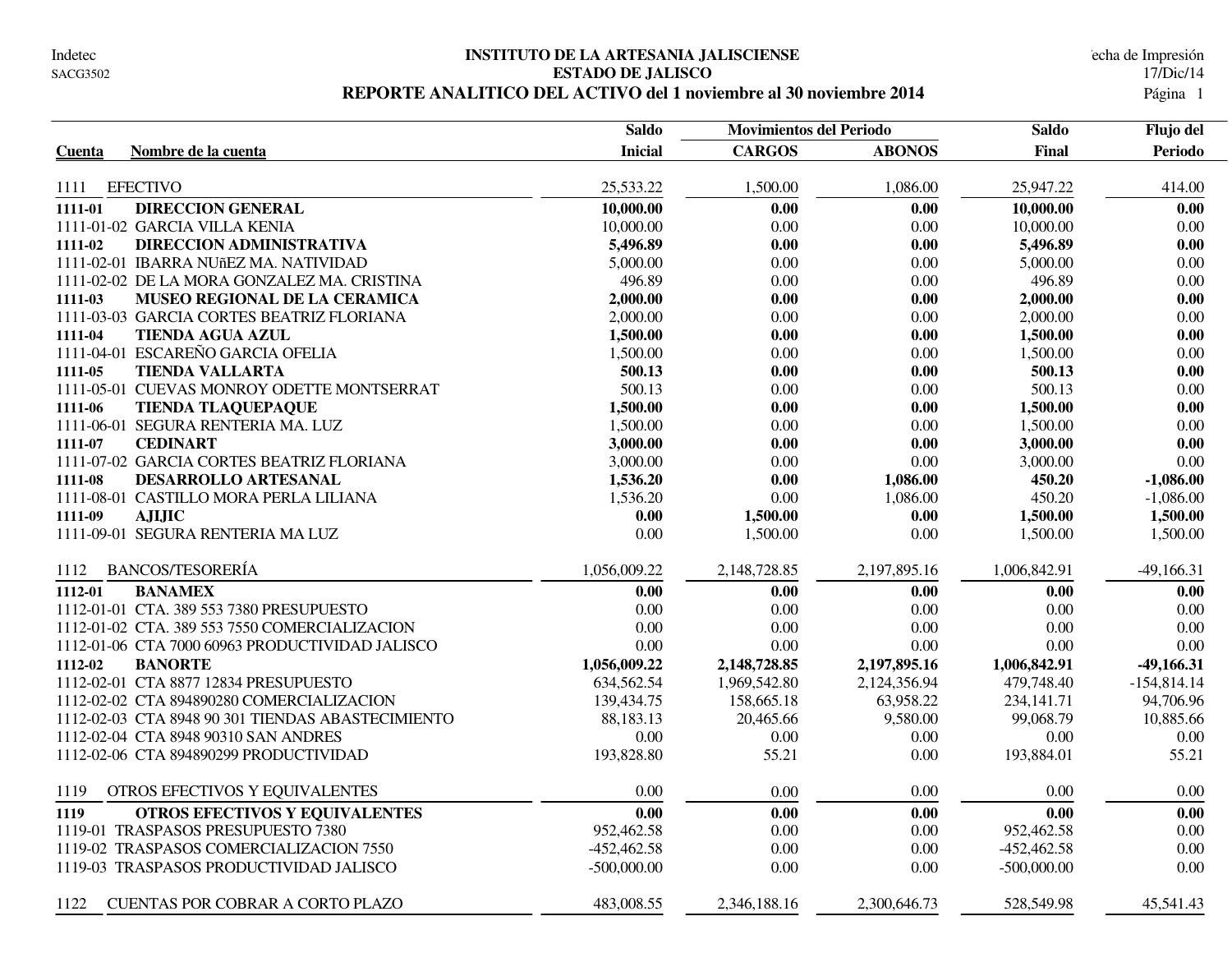#### **INSTITUTO DE LA ARTESANIA JALISCIENSE** Indetec Fecha de Impresión **ESTADO DE JALISCO** 17/Dic/14 REPORTE ANALITICO DEL ACTIVO del 1 noviembre al 30 noviembre 2014

|           |                                                 | <b>Saldo</b>   | <b>Movimientos del Periodo</b> |               | <b>Saldo</b> | Flujo del |
|-----------|-------------------------------------------------|----------------|--------------------------------|---------------|--------------|-----------|
| Cuenta    | Nombre de la cuenta                             | <b>Inicial</b> | <b>CARGOS</b>                  | <b>ABONOS</b> | Final        | Periodo   |
| 1122-0001 | <b>AMERICAN EXPRESS</b>                         | 483,008.55     | 2,346,188.16                   | 2,300,646.73  | 528,549.98   | 45,541.43 |
|           | 1122-0002 INSTITUTO DE LA ARTESANIA JALISCIENSE | 1,655.20       | 0.00                           | 0.00          | 1,655.20     | 0.00      |
|           | 1122-0003 SEGURA RENTERIA MA LUZ                | 84.40          | 0.00                           | 84.40         | 0.00         | $-84.40$  |
|           | 1122-0006 HERNANDEZ JAIME ERIKA MONSERRAT       | 0.00           | 368.00                         | 92.00         | 276.00       | 276.00    |
|           | 1122-0007 SECRETARIA DE FINANZAS                | 334,701.23     | 120,067.26                     | 83,959.07     | 370,809.42   | 36,108.19 |
|           | 1122-0009 HERNANDEZ ULLOA JOSE HERNAN           | 2,833.50       | 0.00                           | 0.00          | 2,833.50     | 0.00      |
|           | 1122-0010 FONART                                | 46,594.94      | 0.00                           | 0.00          | 46,594.94    | $0.00\,$  |
|           | 1122-0011 QUEZADA SUAREZ GABRIEL                | 57,445.10      | 0.00                           | 0.00          | 57,445.10    | $0.00\,$  |
|           | 1122-0012 CANDELARIO CARRILLO SALVADOR          | 2,782.43       | 0.00                           | 0.00          | 2,782.43     | 0.00      |
|           | 1122-0013 ARTESANIA MAGICA, S.A. DE C.V.        | 20,994.50      | 0.00                           | 0.00          | 20,994.50    | 0.00      |
|           | 1122-0014 PASILLAS GARCIA NOELIA                | 0.00           | 0.00                           | 0.00          | 0.00         | 0.00      |
|           | 1122-0017 BARAJAS GONZALEZ ESMERALDA            | 522.00         | 74.80                          | 283.60        | 313.20       | $-208.80$ |
|           | 1122-0018 IBARRA NUÑEZ MA. NATIVIDAD            | $0.00\,$       | 1,931.50                       | 288.83        | 1,642.67     | 1,642.67  |
|           | 1122-0019 GONZALEZ GRANADOS E. DEL CARMEN       | 0.00           | 996.00                         | 88.00         | 908.00       | 908.00    |
|           | 1122-0021 MATEOS NUÑO MARIA DEL ROSARIO         | 313.30         | 0.00                           | 313.30        | 0.00         | $-313.30$ |
|           | 1122-0022 GARCIA VILLA KENIA                    | 181.00         | 522.00                         | 311.50        | 391.50       | 210.50    |
|           | 1122-0023 ESCAREÑO DEL RIO OFELIA               | 0.00           | 374.40                         | 93.60         | 280.80       | 280.80    |
|           | 1122-0030 SALCEDO ORTIZ PEDRO                   | 139.75         | 0.00                           | 0.00          | 139.75       | 0.00      |
|           | 1122-0033 SANCHEZ GARCIA JERONIMO               | 0.00           | 863.20                         | 188.00        | 675.20       | 675.20    |
|           | 1122-0036 RAZO PUGA REBECA                      | 0.00           | 420.80                         | 105.20        | 315.60       | 315.60    |
|           | 1122-0037 SOLIS MANZO SANDRA GEORGINA           | 0.00           | 995.30                         | 378.10        | 617.20       | 617.20    |
|           | 1122-0039 BARAJAS ZENDEJAS MARGARITA            | 0.00           | 0.00                           | 0.00          | 0.00         | 0.00      |
|           | 1122-0040 GAMERO GUZMAN JORGE ENRIQUE DE JESUS  | 0.00           | 30.00                          | 0.00          | 30.00        | 30.00     |
|           | 1122-0041 RODRIGUEZ RODRIGUEZ CAMELIA           | 0.00           | 225.50                         | 75.16         | 150.34       | 150.34    |
|           | 1122-0042 GARCIA CORTES BEATRIZ FLORIANA        | 0.00           | 118.00                         | 118.00        | $0.00\,$     | $0.00\,$  |
|           | 1122-0046 CORTES NIETO JOSE LUIS                | 1,325.00       | 0.00                           | 0.00          | 1,325.00     | $0.00\,$  |
|           | 1122-0049 RIVERA IBARRA CARLOS ALBERTO          | 0.00           | 0.00                           | 0.00          | 0.00         | $0.00\,$  |
|           | 1122-0050 MEDELLIN OROZCO ALMA KARINA           | 462.30         | 0.00                           | 0.00          | 462.30       | 0.00      |
|           | 1122-0052 MARTINEZ GARCIA JULIO CESAR           | 0.00           | 0.00                           | 0.00          | 0.00         | 0.00      |
|           | 1122-0053 VARGAS ARVIZU LAURA PATRICIA          | 0.00           | 2,564.40                       | 512.88        | 2,051.52     | 2,051.52  |
|           | 1122-0055 RODRÍGUEZ DE HARO ARTURO ALEJANDRO    | 0.00           | 0.00                           | 0.00          | 0.00         | $0.00\,$  |
|           | 1122-0057 VALADEZ REGIN CLAUDIA                 | 110.00         | 472.40                         | 228.10        | 354.30       | 244.30    |
|           | 1122-0058 DE LA MORA GONZALEZ MARIA CRISTINA    | 172.00         | 468.80                         | 758.00        | $-117.20$    | $-289.20$ |
|           | 1122-0059 CASTILLO MORA PERLA LILIANA           | 8,581.90       | 583.60                         | 0.00          | 9,165.50     | 583.60    |
|           | 1122-0061 GRIMALDO RAMOS JORGE                  | 396.00         | 0.00                           | 264.00        | 132.00       | $-264.00$ |
|           | 1122-0062 CODE JALISCO                          | 2,430.00       | 0.00                           | 0.00          | 2,430.00     | 0.00      |
|           | 1122-0064 GUTIERREZ DE ANDA LETICIA             | 0.00           | 0.00                           | 0.00          | 0.00         | $0.00\,$  |
|           | 1122-0068 MORALES HERNANDEZ LUCIA MARICELA      | 205.00         | 418.40                         | 310.60        | 312.80       | 107.80    |
|           | 1122-0072 CARRILLO NUÑO LUCIO RENE              | 0.00           | 550.20                         | 99.55         | 450.65       | 450.65    |
|           | 1122-0074 REYNOSO RUIZ RODOLFO                  | 966.00         | 1,673.20                       | 593.46        | 2,045.74     | 1,079.74  |
|           | 1122-0075 RAMIREZ GARCIA JUAN PABLO             | 113.00         | 0.00                           | 113.00        | 0.00         | $-113.00$ |
|           | 1122-0077 OLIVA SANCHEZ MARIA ALEJANDRA RAMONA  | 0.00           | 1,111.40                       | 409.98        | 701.42       | 701.42    |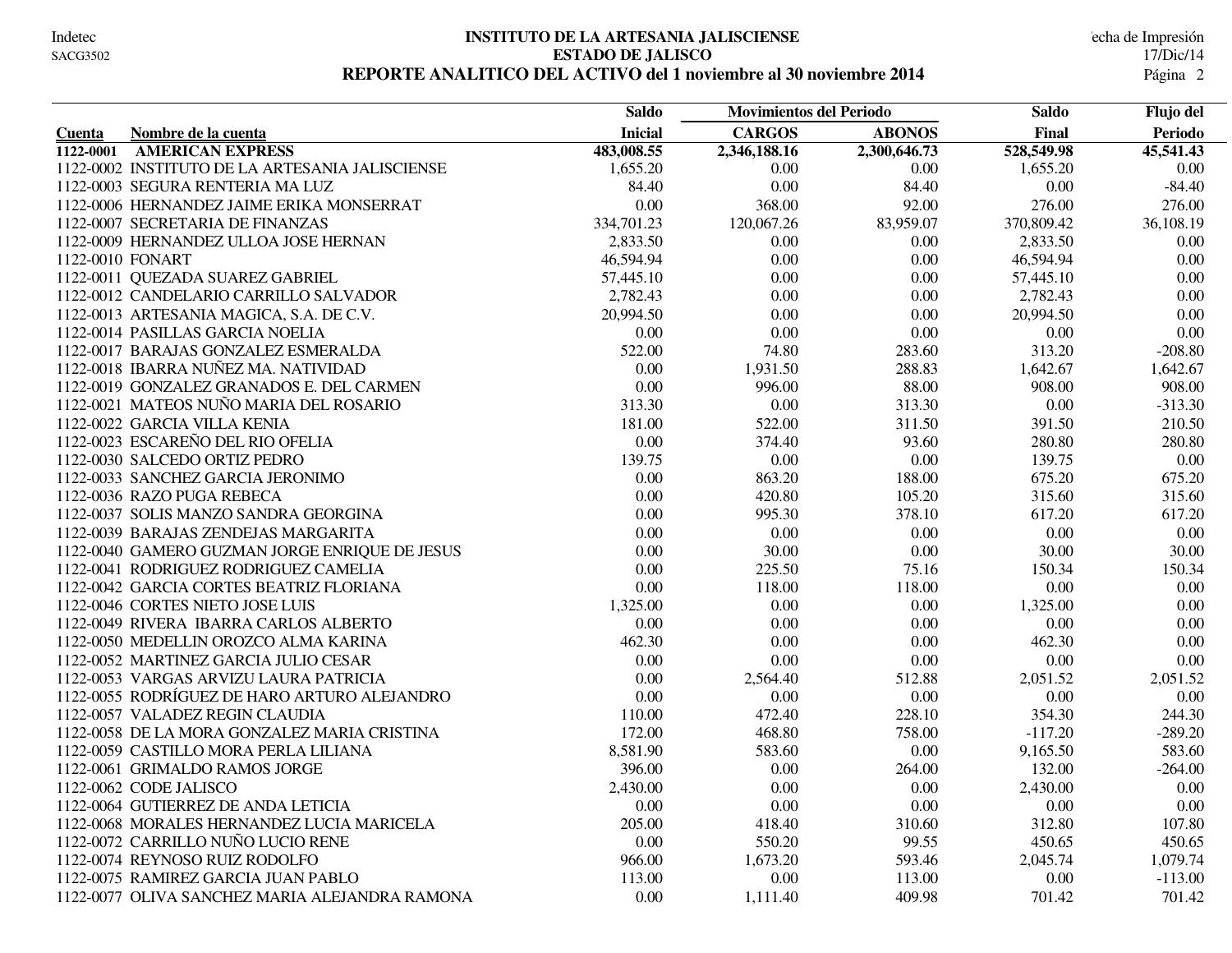#### **INSTITUTO DE LA ARTESANIA JALISCIENSE** Indetec Fecha de Impresión **ESTADO DE JALISCO** 17/Dic/14 REPORTE ANALITICO DEL ACTIVO del 1 noviembre al 30 noviembre 2014

|                                                    | <b>Saldo</b>   | <b>Movimientos del Periodo</b> |               | <b>Saldo</b> |                |
|----------------------------------------------------|----------------|--------------------------------|---------------|--------------|----------------|
| Nombre de la cuenta<br>Cuenta                      | <b>Inicial</b> | <b>CARGOS</b>                  | <b>ABONOS</b> | Final        | <b>Periodo</b> |
| 1122-0078 FERNANDEZ CRUZ NAYELI IRAIS              | 0.00           | 590.80                         | 210.20        | 380.60       | 380.60         |
| 1122-71 Ingresos por ventas de bienes y servicio   | 0.00           | 259, 267.71                    | 259, 267. 71  | 0.00         | 0.00           |
| 1122-93 Subsidios y Subvenciones                   | $0.00\,$       | 1,951,500.49                   | 1,951,500.49  | 0.00         | 0.00           |
| DEUDORES DIVERSOS POR COBRAR A CORTO PLAZO<br>1123 | 2,926,643.16   | 166,567.27                     | 949,144.13    | 2,144,066.30 | $-782,576.86$  |
| 1123<br>DEUDORES DIVERSOS POR COBRAR A CORTO PLA   | 2,926,643.16   | 166,567.27                     | 949,144.13    | 2,144,066.30 | $-782,576.86$  |
| 1123-0001 PRESUPUESTO                              | 0.00           | 0.00                           | 0.00          | 0.00         | 0.00           |
| 1123-0002 COMERCIALIZACION                         | 51,558.69      | 805.98                         | 805.98        | 51,558.69    | 0.00           |
| 1123-0003 HUEJUQUILLA                              | 342,962.52     | 431.94                         | 0.00          | 343,394.46   | 431.94         |
| 1123-0004 SAN ANDRES                               | 126,579.38     | 914.69                         | 0.00          | 127,494.07   | 914.69         |
| 1123-0005 SAN SEBASTIAN                            | 160,870.97     | 0.00                           | 0.00          | 160,870.97   | 0.00           |
| 1123-0006 GAMERO GUZMAN JORGE ENRIQUE DE JESUS     | 9,861.50       | 0.00                           | 1,000.00      | 8,861.50     | $-1,000.00$    |
| 1123-0009 MIRAMONTES IBARRA FERNANDO               | 7,606.30       | 0.00                           | 0.00          | 7,606.30     | 0.00           |
| 1123-0010 MIRANDA MIRANDA RAMIRO                   | 10,000.00      | 0.00                           | 0.00          | 10,000.00    | $0.00\,$       |
| 1123-0012 LOPEZ DE LA CRUZ PABLA                   | 3,493.11       | 0.00                           | 0.00          | 3,493.11     | 0.00           |
| 1123-0014 SIFUENTES GONZALEZ ABNER                 | 4,777.52       | 10,449.00                      | 6,102.59      | 9,123.93     | 4,346.41       |
| 1123-0017 JARERO CAMPECHANO DAVID                  | 7,759.73       | 5,956.00                       | 2,285.94      | 11,429.79    | 3,670.06       |
| 1123-0019 CUEVAS MONROY ODETTE MONTSERRAT          | 5,068.00       | 0.00                           | 0.00          | 5,068.00     | 0.00           |
| 1123-0021 RAMOS RAMEÑO MARGARITA                   | 880.00         | 0.00                           | 0.00          | 880.00       | 0.00           |
| 1123-0023 REZA CARRILLO MARCELINA                  | 71,822.05      | 0.00                           | $0.00\,$      | 71,822.05    | 0.00           |
| 1123-0024 BAUTISTA HERNANDEZ ENRIQUETA             | 58,821.05      | 0.00                           | $0.00\,$      | 58,821.05    | 0.00           |
| 1123-0025 VALDEZ GRACIANO IRMA                     | 26,534.97      | 6,756.50                       | 200.00        | 33,091.47    | 6,556.50       |
| 1123-0027 LOPEZ MONTAÑEZ CARLOS ALBERTO            | 1,992.12       | 0.00                           | 0.00          | 1,992.12     | 0.00           |
| 1123-0028 HERNANDEZ ULLOA JOSE HERNAN              | 16,370.21      | 0.00                           | $0.00\,$      | 16,370.21    | $0.00\,$       |
| 1123-0030 HERNANDEZ GARCIA RAMON                   | 781.50         | 0.00                           | $0.00\,$      | 781.50       | 0.00           |
| 1123-0032 CORNEJO RODRIGUEZ FRANCISCO JAVIER       | 1,500.00       | 0.00                           | 0.00          | 1,500.00     | 0.00           |
| 1123-0036 GARCIA PALOMAR JOSE MAXIMILIANO          | 8,585.66       | 0.00                           | 0.00          | 8,585.66     | 0.00           |
| 1123-0038 GONZALEZ DE LA CRUZ JOSE DE JESUS        | 8,114.94       | 0.00                           | 0.00          | 8,114.94     | 0.00           |
| 1123-0039 MARTIN MARTIN JOSE ALFREDO               | 999.00         | 0.00                           | 0.00          | 999.00       | 0.00           |
| 1123-0040 RODRIGUEZ FERNANDEZ JOSE FRANCISCO       | 1,869.94       | 0.00                           | 0.00          | 1,869.94     | 0.00           |
| 1123-0041 SALCEDO ORTIZ PEDRO                      | 2,075.63       | 0.00                           | 0.00          | 2,075.63     | 0.00           |
| 1123-0042 ARTESANOS                                | 11,246.85      | 0.00                           | 0.00          | 11,246.85    | 0.00           |
| 1123-0043 CARRILLO MOTA JOSE LUIS                  | 2,000.00       | 0.00                           | 0.00          | 2,000.00     | 0.00           |
| 1123-0045 TRILLAS LOPEZ ANA KARINA                 | 3,340.00       | $0.00\,$                       | 0.00          | 3,340.00     | $0.00\,$       |
| 1123-0048 MUñOZ COSS Y LEON GUILLERMO              | 1,368.10       | 1,140.00                       | 100.00        | 2,408.10     | 1,040.00       |
| 1123-0050 ARROYO MEJIA JOSE JESUS                  | 691.00         | $0.00\,$                       | 0.00          | 691.00       | 0.00           |
| 1123-0058 SANCHEZ GARCIA JERONIMO                  | 0.00           | 0.00                           | 0.00          | 0.00         | 0.00           |
| 1123-0059 RIVERA IBARRA CARLOS ALBERTO             | 0.00           | 429.00                         | 0.00          | 429.00       | 429.00         |
| 1123-0066 GASTOS POR APLICAR                       | 1,009,674.24   | 22,221.94                      | 754,072.34    | 277,823.84   | $-731,850.40$  |
| 1123-0067 ESCOBEDO ARCE JOSE CARLOS                | 732.00         | 0.00                           | 0.00          | 732.00       | 0.00           |
| 1123-0071 GARCIA VILLA KENIA                       | 147.00         | 0.00                           | 0.00          | 147.00       | 0.00           |
| 1123-0074 REZA MIJAREZ ALMA BERENICE               | 60,752.78      | 23,002.00                      | 31.50         | 83,723.28    | 22,970.50      |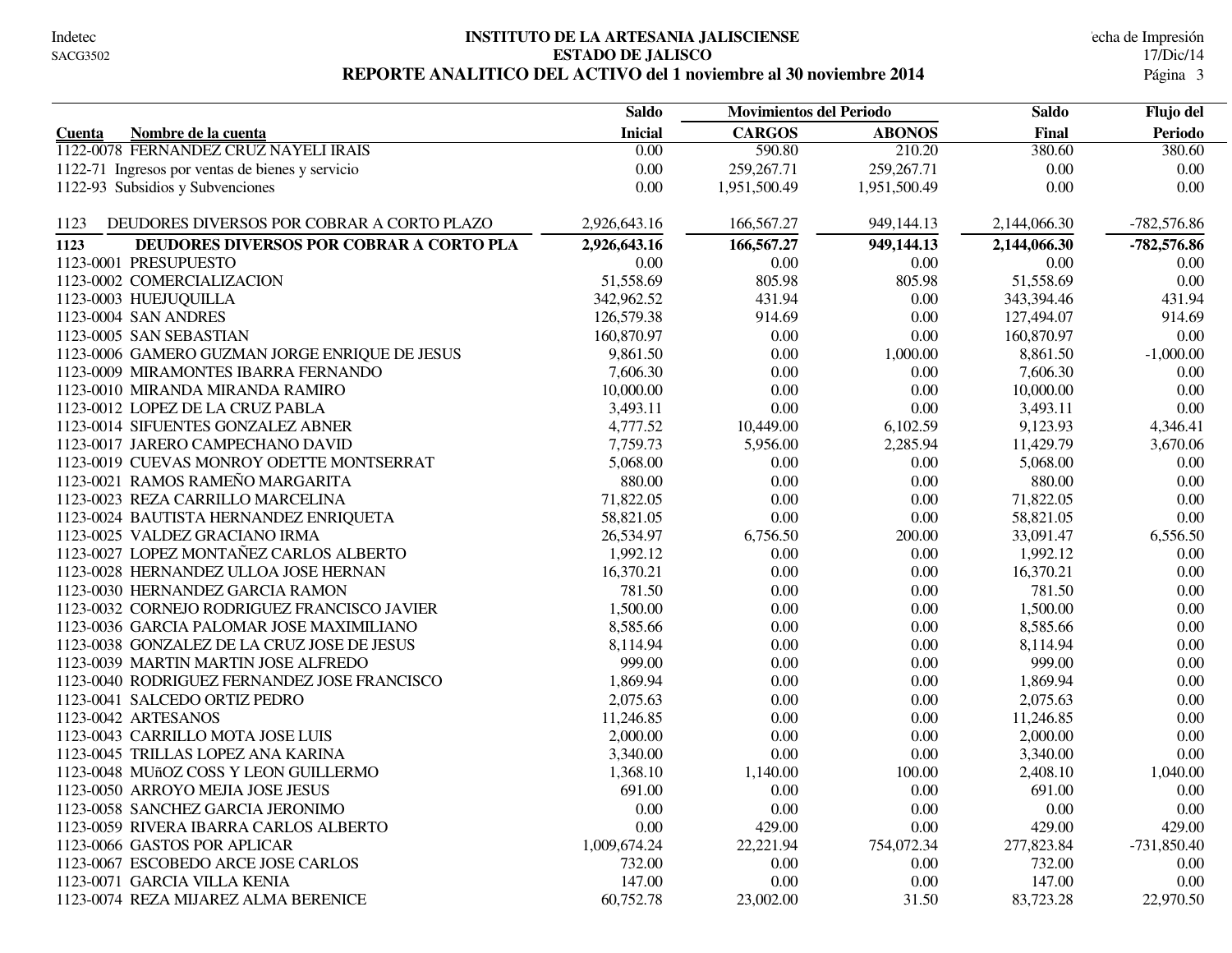#### **INSTITUTO DE LA ARTESANIA JALISCIENSE** Indetec Fecha de Impresión **ESTADO DE JALISCO** 17/Dic/14 REPORTE ANALITICO DEL ACTIVO del 1 noviembre al 30 noviembre 2014

|                                                  | <b>Saldo</b>   | <b>Movimientos del Periodo</b> |               | Saldo       | Flujo del    |
|--------------------------------------------------|----------------|--------------------------------|---------------|-------------|--------------|
| Nombre de la cuenta<br><b>Cuenta</b>             | <b>Inicial</b> | <b>CARGOS</b>                  | <b>ABONOS</b> | Final       | Periodo      |
| 1123-0075 FAJARDO GONZALEZ CLAUDIA               | 1,497.00       | 201.00                         | 659.00        | 1,039.00    | $-458.00$    |
| 1123-0078 BARAJAS ZENDEJAS MARGARITA             | 502.25         | 0.00                           | 502.50        | $-0.25$     | $-502.50$    |
| 1123-0081 GRIMALDO RAMOS JORGE                   | 3,880.03       | 4,000.00                       | 650.03        | 7,230.00    | 3,349.97     |
| 1123-0082 RAMIREZ MURGUIA CAMILO SALVADOR        | 61,021.21      | 1,621.00                       | 0.00          | 62,642.21   | 1,621.00     |
| 1123-0083 CASTILLO MORA PERLA LILIANA            | 82,766.91      | 0.00                           | 8,277.00      | 74,489.91   | $-8,277.00$  |
| 1123-0084 MENDOZA PEREZ DAVID                    | 5,020.88       | 0.00                           | 0.00          | 5,020.88    | $0.00\,$     |
| 1123-0085 MINJAREZ ZAVALA MATEO                  | 12,563.00      | 0.00                           | 0.00          | 12,563.00   | 0.00         |
| 1123-0086 LOPEZ BARRAZA MAURICIO RAFAEL          | 188,648.85     | 4,839.00                       | 3,962.50      | 189,525.35  | 876.50       |
| 1123-0087 GONZALEZ CAMARENA LUIS FERNANDO        | 8,060.00       | 0.00                           | 0.00          | 8,060.00    | 0.00         |
| 1123-0089 MARTINEZ GARCIA JULIO CESAR            | 2,890.10       | 0.00                           | 1,199.00      | 1,691.10    | $-1,199.00$  |
| 1123-0092 VAZQUEZ RODRIGUEZ SALVADOR             | 1,300.00       | 0.00                           | 0.00          | 1,300.00    | 0.00         |
| 1123-0093 VALADEZ REGIN CLAUDIA                  | 1,785.00       | 0.00                           | 0.00          | 1,785.00    | 0.00         |
| 1123-0098 RAZO PUGA REBECA                       | 6,817.35       | 0.00                           | $0.00\,$      | 6,817.35    | $0.00\,$     |
| 1123-0099 BEJAR ARREDONDO JORGE                  | 2,700.49       | 0.00                           | 0.00          | 2,700.49    | 0.00         |
| 1123-0100 VARGAS ARVIZU LAURA PATRICIA           | 10,837.70      | 0.00                           | 10,837.70     | 0.00        | $-10,837.70$ |
| 1123-0101 PAJARITO FAJARDO PABLO                 | 664.02         | 201.00                         | 0.00          | 865.02      | 201.00       |
| 1123-0102 MAGDALENO IBARRA JUAN                  | 25,000.00      | 0.00                           | 0.00          | 25,000.00   | $0.00\,$     |
| 1123-0103 PAREDES GOCHE PABLO                    | 5,200.93       | 0.00                           | 0.00          | 5,200.93    | 0.00         |
| 1123-0104 CORAL ARANA JOSE JAIME                 | 5,316.34       | 315.91                         | 0.00          | 5,632.25    | 315.91       |
| 1123-0105 GONZALEZ CARRILLO MARIA DE LOS ANGELES | $0.00\,$       | 201.00                         | 0.00          | 201.00      | 201.00       |
| 1123-0109 RODRIGUEZ RODRIGUEZ CAMELIA            | 1,601.00       | 1,829.00                       | 659.50        | 2,770.50    | 1,169.50     |
| 1123-0111 IBARRA NUÑEZ MA. NATIVIDAD             | 0.00           | 4,000.00                       | 0.00          | 4,000.00    | 4,000.00     |
| 1123-0112 RODRIGUEZ DE HARO ARTURO ALEJANDRO     | 98,553.98      | 40,813.50                      | 93,930.48     | 45,437.00   | $-53,116.98$ |
| 1123-0114 CHINO CHINO DANIEL                     | $-14,034.55$   | 22,304.50                      | 18,154.90     | $-9,884.95$ | 4,149.60     |
| 1123-0116 INTERVIAS GLOBAL SERVICES              | 2,988.40       | 0.00                           | 0.00          | 2,988.40    | 0.00         |
| 1123-0119 GRUPO BGUT, S.A. DE C.V.               | 2,320.00       | 0.00                           | 0.00          | 2,320.00    | $0.00\,$     |
| 1123-0122 ECHEVERRIA DURAN ANA PAULA             | 201.00         | 0.00                           | 201.00        | $0.00\,$    | $-201.00$    |
| 1123-0123 VILLA ESTRELLA ALDO                    | 3,843.00       | 1,093.00                       | 1,578.00      | 3,358.00    | $-485.00$    |
| 1123-0126 REYNOSO RUIZ RODOLFO                   | 13,827.02      | 5,229.00                       | 0.00          | 19,056.02   | 5,229.00     |
| 1123-0128 DE LA MORA GONZALEZ MARIA CRISTINA     | 24,900.02      | 0.00                           | 24,927.42     | $-27.40$    | $-24,927.42$ |
| 1123-0129 CARRILLO NUñO LUCIO RENE               | 259,923.00     | 636.00                         | 3,163.00      | 257,396.00  | $-2,527.00$  |
| 1123-0130 GARCIA SANCHEZ MARIA EUGENIA           | 423.00         | 0.00                           | 0.00          | 423.00      | 0.00         |
| 1123-0131 GARCIA CORTES BEATRIZ FLORIANA         | 1,199.00       | 201.00                         | 696.75        | 703.25      | $-495.75$    |
| 1123-0132 TORRES GONZALEZ OSCAR                  | 19,464.42      | 230.00                         | 5,230.00      | 14,464.42   | $-5,000.00$  |
| 1123-0133 SEPAFI                                 | 26,100.00      | 0.00                           | 0.00          | 26,100.00   | 0.00         |
| 1123-0134 LOPEZ PEREZ JORGE                      | 5,000.00       | 0.00                           | 0.00          | 5,000.00    | $0.00\,$     |
| 1123-0135 PULIDO RODRIGUEZ JUAN OMAR             | 1.00           | 0.00                           | 0.00          | 1.00        | 0.00         |
| 1123-0137 MORA ESPINOZA JOSE GABRIEL             | 3,306.00       | 128.00                         | 600.00        | 2,834.00    | $-472.00$    |
| 1123-0138 PUEBLO NUEVO                           | 0.00           | 492.41                         | 0.00          | 492.41      | 492.41       |
| 1123-0139 RAMIREZ GARCIA JUAN PABLO              | 19,184.00      | 201.00                         | 5,867.15      | 13,517.85   | $-5,666.15$  |
| 1123-0140 LUGO SOLORIO ALDO                      | 2.00           | 0.00                           | 0.00          | 2.00        | 0.00         |
| 1123-0142 CASTAÑEDA MARTINEZ KARINA              | 1,569.00       | 0.00                           | 0.00          | 1,569.00    | 0.00         |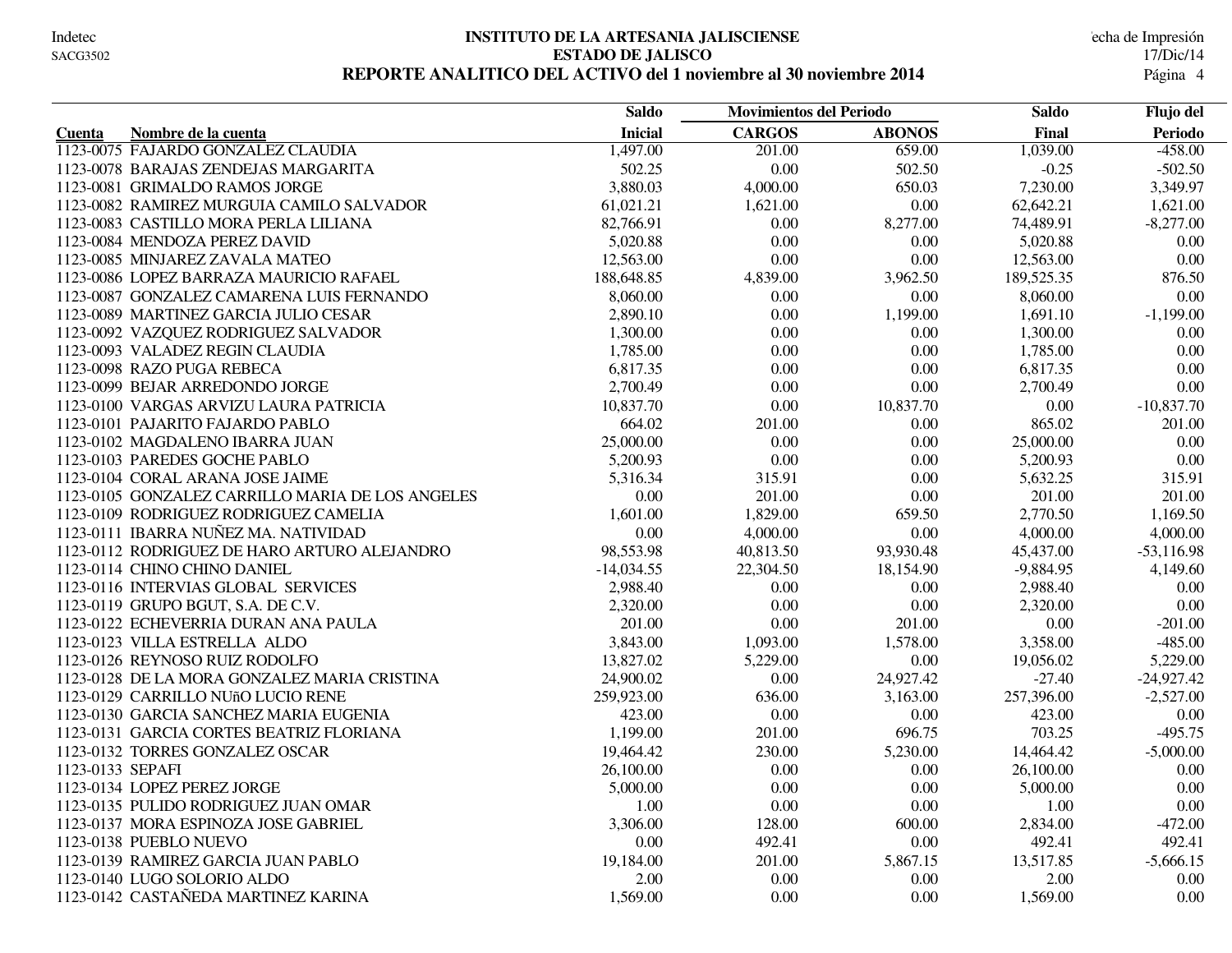#### **INSTITUTO DE LA ARTESANIA JALISCIENSE** Indetec Fecha de Impresión **ESTADO DE JALISCO** 17/Dic/14 REPORTE ANALITICO DEL ACTIVO del 1 noviembre al 30 noviembre 2014

|                                                          | <b>Saldo</b><br><b>Movimientos del Periodo</b> |               | <b>Saldo</b>  |               |              |  | Flujo del |
|----------------------------------------------------------|------------------------------------------------|---------------|---------------|---------------|--------------|--|-----------|
| Nombre de la cuenta<br>Cuenta                            | <b>Inicial</b>                                 | <b>CARGOS</b> | <b>ABONOS</b> | Final         | Periodo      |  |           |
| 1123-0143 RESENDIZ FLORES JORGE ALBERTO                  | 1,334.80                                       | 0.00          | 1,335.60      | $-0.80$       | $-1,335.60$  |  |           |
| 1123-0144 PADILLA MIRANDA LEOBARDO                       | 1,006.00                                       | 0.00          | 0.00          | 1,006.00      | 0.00         |  |           |
| 1123-0146 MAGALLON COMALA MARTIN EDUARDO                 | 472.00                                         | 201.00        | 0.00          | 673.00        | 201.00       |  |           |
| 1123-0150 MARQUEZ FERNANDEZ MARIA DE LAS MERCEDES        | 3,250.00                                       | 0.00          | 0.00          | 3,250.00      | 0.00         |  |           |
| 1123-0151 SOLIS MANZO SANDRA GEORGINA                    | 1,199.00                                       | 0.00          | 696.75        | 502.25        | $-696.75$    |  |           |
| 1123-0152 RAMOS OLIVARES MARICELA                        | 1,199.00                                       | 201.00        | 659.00        | 741.00        | $-458.00$    |  |           |
| 1123-0153 MATEOS NUÑO MARIA DEL ROSARIO                  | 502.25                                         | $0.00\,$      | 502.50        | $-0.25$       | $-502.50$    |  |           |
| 1123-0154 MORALES HERNANDEZ LUCIA MARICELA               | 0.00                                           | 265.90        | 256.00        | 9.90          | 9.90         |  |           |
| 1123-0155 SILVA GUERRERO JOEL                            | 0.00                                           | 256.00        | 0.00          | 256.00        | 256.00       |  |           |
| 1123-0156 CARRILLO PIEL SC DE RL DE CV                   | 0.00                                           | 5,000.00      | 0.00          | 5,000.00      | 5,000.00     |  |           |
| INGRESOS POR RECUPERAR A CORTO PLAZO<br>1124             | 42,510.11                                      | 4,241.25      | 16,819.31     | 29,932.05     | $-12,578.06$ |  |           |
| <b>IVA ACREDITABLE</b><br>1124-001                       | 0.60                                           | 0.00          | 0.00          | 0.60          | 0.00         |  |           |
| 1124-001-001 IVA PRESUPUESTO                             | 0.60                                           | $0.00\,$      | 0.00          | 0.60          | 0.00         |  |           |
| 1124-001-00 IVA COMERCIALIZACION                         | 42,277.56                                      | 4,042.41      | 16,587.31     | 29,732.66     | $-12,544.90$ |  |           |
| 1124-001-002-001 IVA COMPRAS                             | 3,100.80                                       | 2,556.80      | 3,100.80      | 2,556.80      | $-544.00$    |  |           |
| 1124-001-002-002 IVA GASTOS                              | 190.90                                         | 164.23        | 190.90        | 164.23        | $-26.67$     |  |           |
| 1124-001-003 IVA TIENDAS DE ABASTECIMIENTO               | 0.00                                           | 1,321.38      | 0.00          | 1,321.38      | 1,321.38     |  |           |
| 1124-001-006 IVA A FAVOR                                 | 38,985.86                                      | 0.00          | 13,295.61     | 25,690.25     | $-13,295.61$ |  |           |
| <b>SUBSIDIO AL EMPLEO</b><br>1124-002                    | 231.95                                         | 198.84        | 232.00        | 198.79        | $-33.16$     |  |           |
| 1124-002-001 SUBSIDIO AL EMPLEO                          | 231.95                                         | 198.84        | 232.00        | 198.79        | $-33.16$     |  |           |
| ANTICIPO A PROVEEDORES POR ADQUISICIÓN DE BIENES<br>1132 | 17,000.00                                      | 0.00          | 0.00          | 17,000.00     | 0.00         |  |           |
| <b>ANTICIPO ARTESANOS</b><br>1132-001                    | 17,000.00                                      | 0.00          | 0.00          | 17,000.00     | 0.00         |  |           |
| 1132-001-005 VIZCARRA CORONA FRANCISCO                   | 4,000.00                                       | 0.00          | 0.00          | 4,000.00      | 0.00         |  |           |
| 1132-001-008 MARTÍNEZ CANTON JAVIER DE JESÚS             | 8,000.00                                       | 0.00          | 0.00          | 8,000.00      | 0.00         |  |           |
| 1132-001-010 BAUTISTA MORALES CARLOS RIGOBERTO           | 5,000.00                                       | 0.00          | 0.00          | 5,000.00      | 0.00         |  |           |
| <b>INVENTARIO DE MERCANCÍAS PARA VENTA</b><br>1141       | 2,923,977.34                                   | $0.00\,$      | 0.00          | 2,923,977.34  | 0.00         |  |           |
| <b>INVENTARIO DE MERCANCÍAS PARA VENTA</b><br>1141       | 2,923,977.34                                   | 0.00          | 0.00          | 2,923,977.34  | 0.00         |  |           |
| 1141-001 TIENDA AGUA AZUL                                | 2,555,833.59                                   | 0.00          | 0.00          | 2,555,833.59  | 0.00         |  |           |
| 1141-003 TIENDA TLAQUEPAQUE                              | 368, 143.75                                    | 0.00          | 0.00          | 368, 143.75   | 0.00         |  |           |
| 1144<br>INVENTARIO DE MATERIAS PRIMAS, MATERIALES Y SUMI | 1,011,818.92                                   | 0.00          | 0.00          | 1,011,818.92  | 0.00         |  |           |
| 1144<br><b>INVENTARIO DE MATERIAS PRIMAS, MATERIALE</b>  | 1,011,818.92                                   | 0.00          | 0.00          | 1,011,818.92  | 0.00         |  |           |
| 1144-001 TIENDA HUEJUQUILLA                              | 362,391.69                                     | 0.00          | 0.00          | 362,391.69    | 0.00         |  |           |
| 1144-002 TIENDA SAN ANDRES                               | 301,900.52                                     | 0.00          | 0.00          | 301,900.52    | 0.00         |  |           |
| 1144-003 TIENDA SAN SEBASTIAN                            | 288,313.64                                     | 0.00          | 0.00          | 288,313.64    | 0.00         |  |           |
| 1144-004 TIENDA PUEBLO NUEVO                             | 42,448.52                                      | 0.00          | 0.00          | 42,448.52     | 0.00         |  |           |
| 1144-005 TIENDA TUXPAN DE BOLAÑOS                        | 16,764.55                                      | 0.00          | 0.00          | 16,764.55     | 0.00         |  |           |
| <b>EDIFICIOS NO HABITACIONALES</b><br>1233               | 12,096,592.83                                  | $0.00\,$      | 0.00          | 12,096,592.83 | $0.00\,$     |  |           |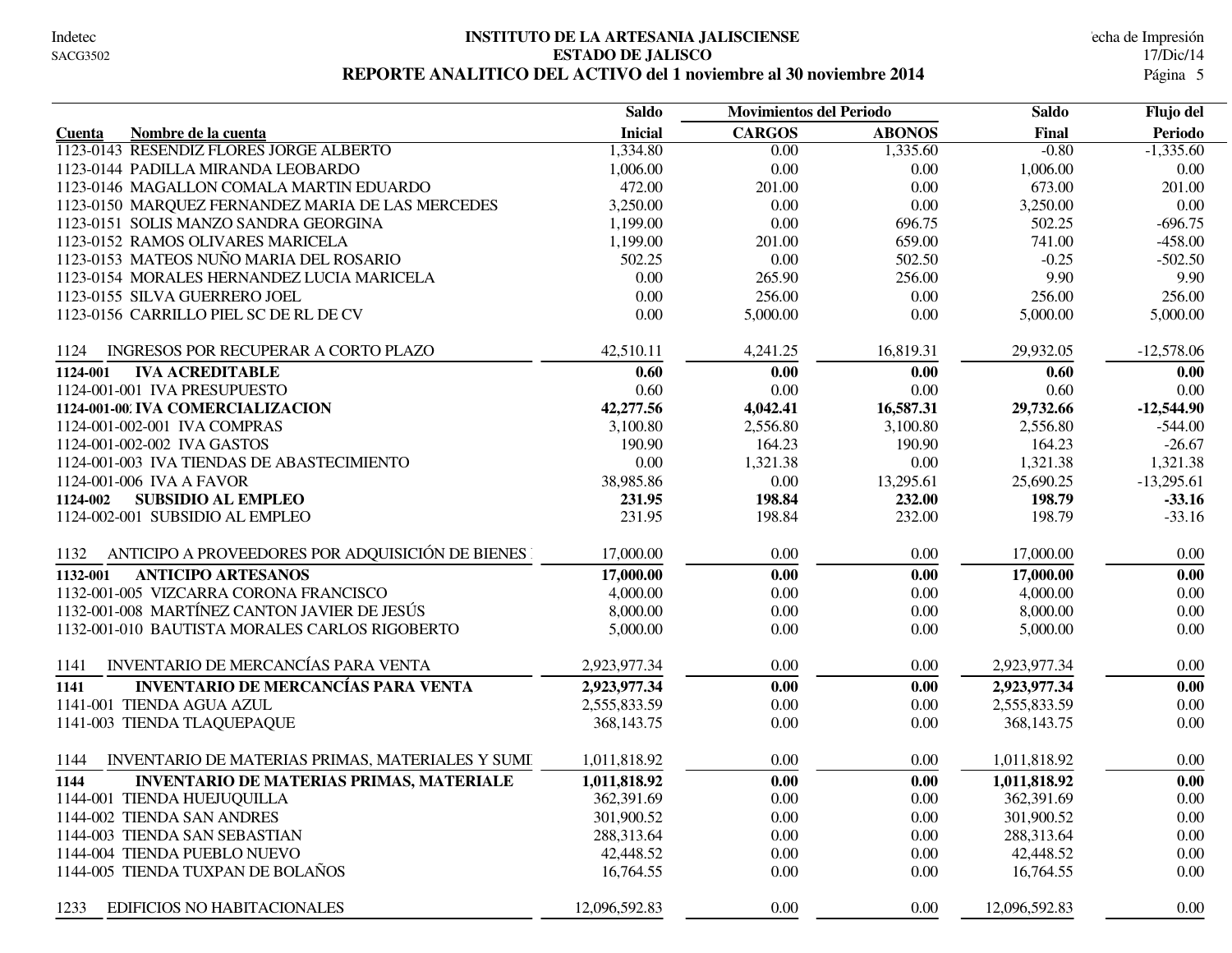#### **INSTITUTO DE LA ARTESANIA JALISCIENSE** Indetec Fecha de Impresión **ESTADO DE JALISCO** 17/Dic/14 REPORTE ANALITICO DEL ACTIVO del 1 noviembre al 30 noviembre 2014

|                                                      | <b>Saldo</b>   | <b>Movimientos del Periodo</b> |               | <b>Saldo</b>  | Flujo del  |
|------------------------------------------------------|----------------|--------------------------------|---------------|---------------|------------|
| Nombre de la cuenta<br>Cuenta                        | <b>Inicial</b> | <b>CARGOS</b>                  | <b>ABONOS</b> | Final         | Periodo    |
| <b>EDIFICIOS NO HABITACIONALES</b><br>1233           | 12,096,592.83  | 0.00                           | 0.00          | 12,096,592.83 | 0.00       |
| 1233-1 MUSEO REGIONAL DE LA CERAMICA                 | 7,055,700.00   | 0.00                           | 0.00          | 7,055,700.00  | 0.00       |
| 1233-2 CEDINART                                      | 5,040,892.83   | 0.00                           | 0.00          | 5,040,892.83  | 0.00       |
| MOBILIARIO Y EQUIPO DE ADMINISTRACIÓN<br>1241        | 3,147,386.99   | 5,858.93                       | 0.00          | 3,153,245.92  | 5,858.93   |
| Muebles de Oficina y Estantería<br>1241-1            | 1,023,290.47   | 0.00                           | 0.00          | 1,023,290.47  | 0.00       |
| 1241-1-5111 Muebles de oficina y estantería          | 1,023,290.47   | 0.00                           | 0.00          | 1,023,290.47  | $0.00\,$   |
| Equipo de Cómputo y de Tecnologías de la<br>1241-3   | 1,552,704.18   | 5,858.93                       | 0.00          | 1,558,563.11  | 5,858.93   |
| 1241-3-5151 Equipo de cómputo y de tecnología de la  | 1,552,704.18   | 5,858.93                       | 0.00          | 1,558,563.11  | 5,858.93   |
| Otros Mobiliarios y Equipos de Administr<br>1241-9   | 571,392.34     | 0.00                           | 0.00          | 571,392.34    | 0.00       |
| 1241-9-5191 Otros mobiliarios y equipos de administr | 571,392.34     | 0.00                           | 0.00          | 571,392.34    | $0.00\,$   |
| 1242<br>MOBILIARIO Y EQUIPO EDUCACIONAL Y RECREATIVO | 374,419.73     | 0.00                           | 0.00          | 374,419.73    | 0.00       |
| 1242-1<br><b>Equipos y Aparatos Audiovisuales</b>    | 1,790.01       | 0.00                           | 0.00          | 1,790.01      | 0.00       |
| 1242-1-5211 Equipos y aparatos audiovisuales         | 1,790.01       | 0.00                           | 0.00          | 1,790.01      | 0.00       |
| <b>Aparatos Deportivos</b><br>1242-2                 | 372,629.72     | 0.00                           | 0.00          | 372,629.72    | 0.00       |
| 1242-3 Cámaras Fotográficas y de Video               | 350, 317.59    | 0.00                           | 0.00          | 350, 317.59   | 0.00       |
| 1242-3-5231 Cámaras fotográficas y de video          | 2,843.99       | 0.00                           | 0.00          | 2,843.99      | 0.00       |
| 1242-9 Otro Mobiliario y Equipo Educacional y R      | 19,468.14      | 0.00                           | 0.00          | 19,468.14     | 0.00       |
| 1244<br>VEHICULOS Y EQUIPO DE TRANSPORTE             | 1,510,963.26   | 295,100.00                     | 0.00          | 1,806,063.26  | 295,100.00 |
| VEHICULOS Y EQUIPO DE TRANSPORTE<br>1244             | 1,510,963.26   | 295,100.00                     | 0.00          | 1,806,063.26  | 295,100.00 |
| 1244-1 Vehículos y Equipo Terrestre                  | 1,510,963.26   | 0.00                           | 0.00          | 1,510,963.26  | $0.00\,$   |
| 1244-1-5411 Vehículos y equipo terrestre             | 0.00           | 295,100.00                     | 0.00          | 295,100.00    | 295,100.00 |
| MAQUINARIA, OTROS EQUIPOS Y HERRAMIENTAS<br>1246     | 561,424.56     | 0.00                           | 0.00          | 561,424.56    | 0.00       |
| Maquinaria y Equipo Agropecuario<br>1246-1           | 279,358.47     | 0.00                           | 0.00          | 279,358.47    | 0.00       |
| 1246-2 Maquinaria y Equipo Industrial                | 341,209.43     | 0.00                           | 0.00          | 341,209.43    | 0.00       |
| 1246-2-5621 Maquinaria y equipo industrial           | $-61,850.96$   | 0.00                           | 0.00          | $-61,850.96$  | 0.00       |
| Sistemas de Aire Acondicionado, Calefacc<br>1246-4   | 218,810.44     | 0.00                           | 0.00          | 218,810.44    | 0.00       |
| 1246-4-5641 Sistemas de aire acondicionado, calefacc | 99,991.26      | 0.00                           | 0.00          | 99,991.26     | 0.00       |
| 1246-5 Equipo de Comunicación y Telecomunicació      | 120,458.40     | 0.00                           | 0.00          | 120,458.40    | 0.00       |
| 1246-5-5651 Equipo de comunicación y telecomunicació | $-1,639.22$    | 0.00                           | 0.00          | $-1,639.22$   | 0.00       |
| Equipos de Generación Eléctrica, Aparato<br>1246-6   | 63,255.65      | 0.00                           | 0.00          | 63,255.65     | 0.00       |
| 1246-7 Herramientas y Máquinas-Herramienta           | 63,255.65      | 0.00                           | 0.00          | 63,255.65     | 0.00       |
| <b>SOFTWARE</b><br>1251                              | 348,521.62     | 0.00                           | 0.00          | 348,521.62    | $0.00\,$   |
| <b>ACTIVOS INTANGIBLES</b><br>1250                   | 348,521.62     | 0.00                           | 0.00          | 348,521.62    | 0.00       |
| 1251 SOFTWARE                                        | 201,995.54     | 0.00                           | $0.00\,$      | 201,995.54    | 0.00       |
| 1251-0-5911 Software                                 | 146,526.08     | 0.00                           | 0.00          | 146,526.08    | $0.00\,$   |
| 1254 LICENCIAS                                       | 28,903.45      | 0.00                           | 0.00          | 28,903.45     | $0.00\,$   |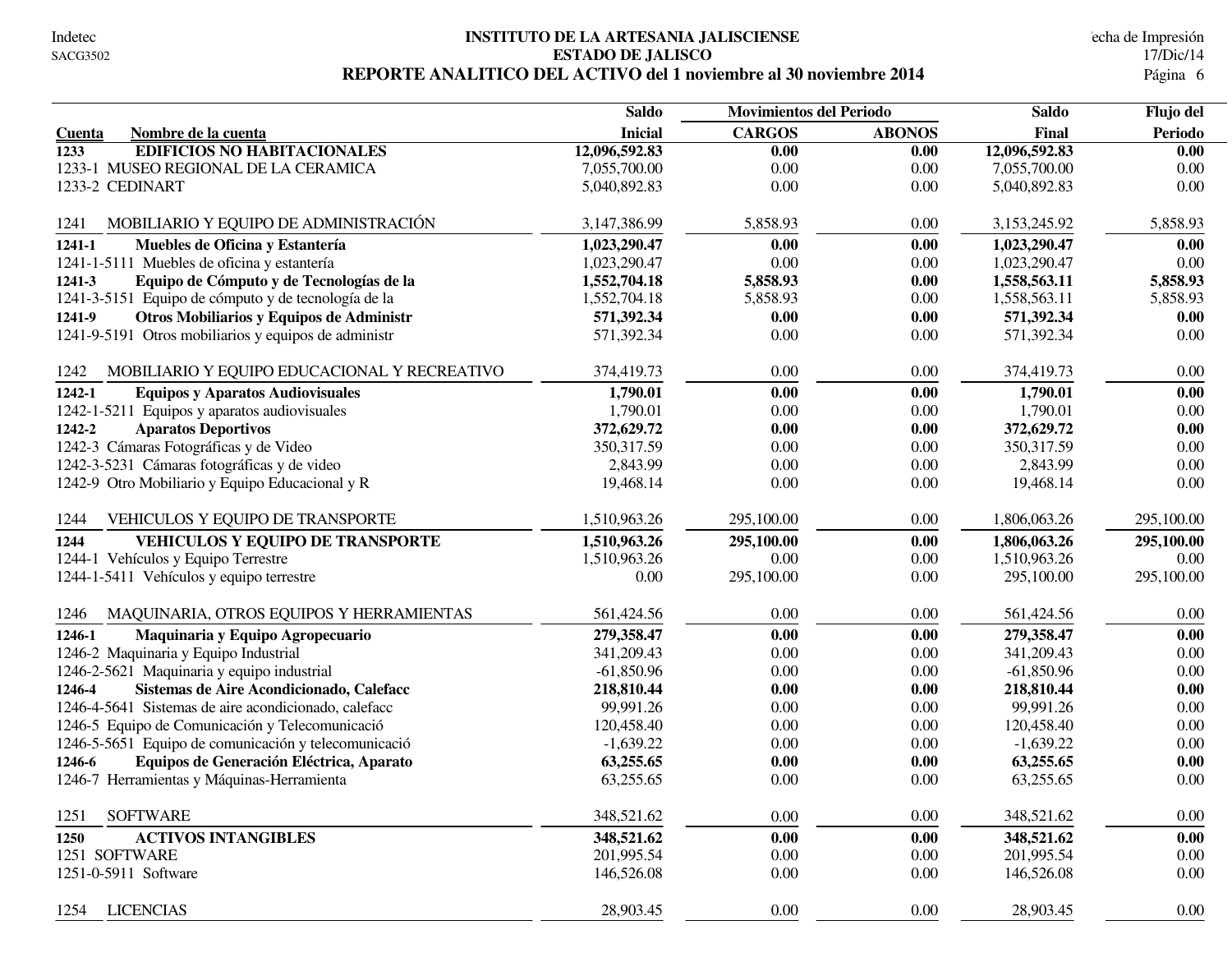#### **INSTITUTO DE LA ARTESANIA JALISCIENSE** Indetec Fecha de Impresión **ESTADO DE JALISCO** 17/Dic/14 REPORTE ANALITICO DEL ACTIVO del 1 noviembre al 30 noviembre 2014

|                                                    | Saldo           | <b>Movimientos del Periodo</b> |               | Saldo           | Flujo del   |  |
|----------------------------------------------------|-----------------|--------------------------------|---------------|-----------------|-------------|--|
| Nombre de la cuenta<br><b>Cuenta</b>               | <b>Inicial</b>  | <b>CARGOS</b>                  | <b>ABONOS</b> | Final           | Periodo     |  |
| <b>LICENCIAS</b><br>1254                           | 28,903.45       | 0.00                           | 0.00          | 28,903.45       | 0.00        |  |
| Licencias Informáticas e Intelectuales<br>1254-1   | 28,903.45       | 0.00                           | 0.00          | 28,903.45       | 0.00        |  |
| DEPRECIACIÓN ACUMULADA DE BIENES INMUEBLES<br>1261 | $-409,045.91$   | 0.00                           | 0.00          | $-409,045.91$   | 0.00        |  |
| DEPRECIACIÓN, DETERIORO Y AMORTIZACIÓN A<br>1260   | $-409,045.91$   | 0.00                           | 0.00          | $-409,045.91$   | 0.00        |  |
| DEPRECIACIÓN ACUMULADA DE BIENES INMUEBL<br>1261   | $-409,045.91$   | 0.00                           | 0.00          | $-409.045.91$   | 0.00        |  |
| DEPRECIACIÓN ACUMULADA DE BIENES MUEBLES<br>1263   | -4,139,284.98   | 0.00                           | 0.00          | $-4,139,284.98$ | 0.00        |  |
| DEPRECIACIÓN ACUMULADA DE INFRAESTRUCTUR<br>1262   | -4,139,284.98   | 0.00                           | 0.00          | -4,139,284.98   | 0.00        |  |
| 1263 DEPRECIACIÓN ACUMULADA DE BIENES MUEBLES      | $-4,139,284.98$ | 0.00                           | 0.00          | $-4,139,284.98$ | 0.00        |  |
| <b>OTROS ACTIVOS DIFERIDOS</b><br>1279             | 5,559.00        | 0.00                           | 0.00          | 5,559.00        | 0.00        |  |
| <b>DEPOSITOS EN GARANTIA</b><br>1279-01            | 5,559.00        | 0.00                           | 0.00          | 5,559.00        | 0.00        |  |
| <b>GASOLINERA GUADALAJARA</b><br>1279-01-001       | 1,000.00        | 0.00                           | 0.00          | 1,000.00        | 0.00        |  |
| 1279-01-002 COMISION FEDERAL DE ELECTRICIDAD       | 3,704.00        | 0.00                           | 0.00          | 3,704.00        | 0.00        |  |
| 1279-01-003 GAS GUADALAJARA, S.A.                  | 855.00          | 0.00                           | 0.00          | 855.00          | 0.00        |  |
| <b>Total general</b>                               | 22.011.941.07   | 4,968,184.46                   | 5,465,591.33  | 21,514,534.20   | -497,406.87 |  |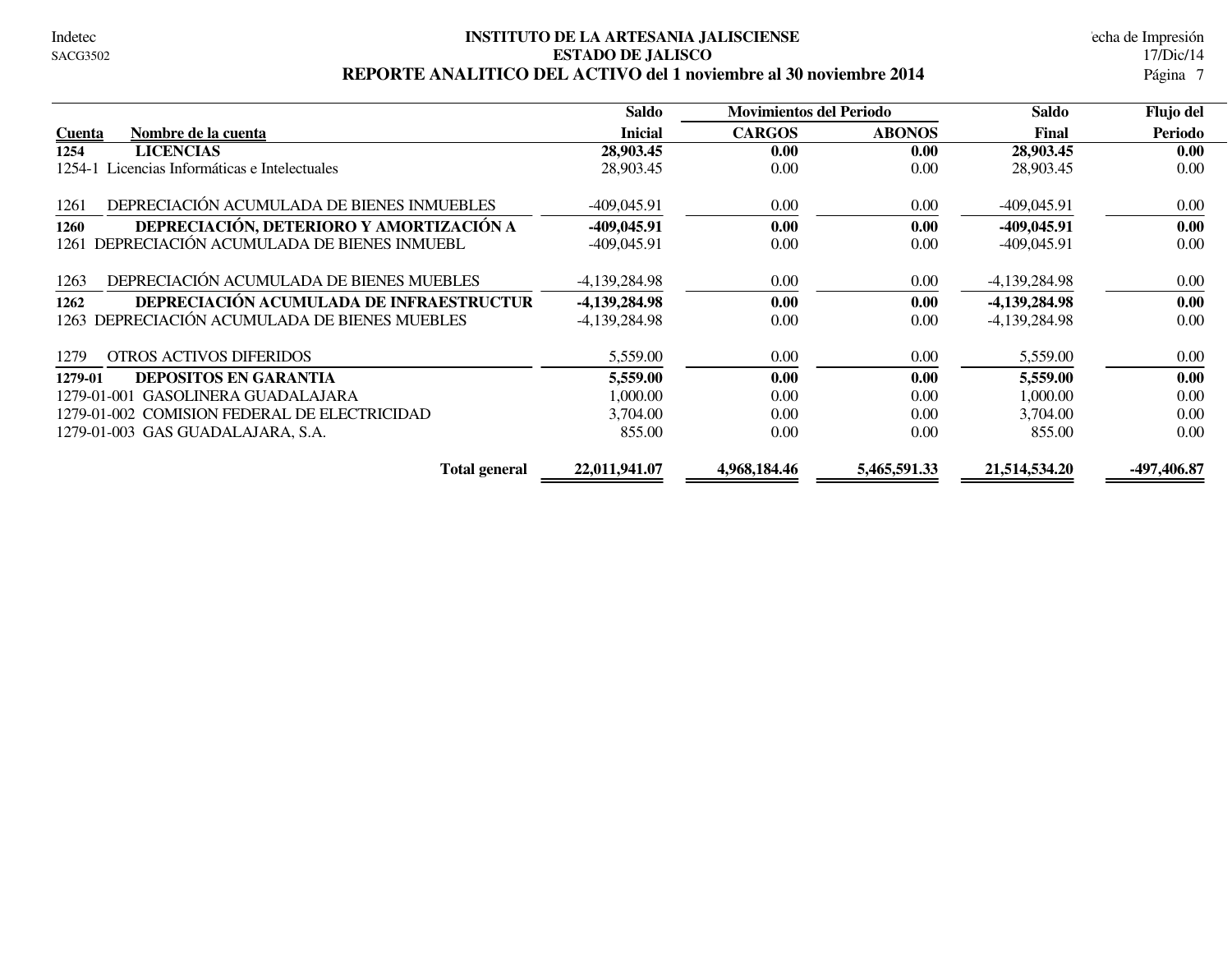#### **INSTITUTO DE LA ARTESANIA JALISCIENSE** echa de Impresión **ESTADO DE JALISCO** 17/Dic/14 **REPORTE ANALITICO DEL PASIVO del 1 noviembre al 30 noviembre 2014** 1

|                                                      | <b>Saldo</b>   | <b>Movimientos del Periodo</b> |               | <b>Saldo</b> | Flujo del  |  |
|------------------------------------------------------|----------------|--------------------------------|---------------|--------------|------------|--|
| Nombre de la cuenta<br><b>Cuenta</b>                 | <b>Inicial</b> | <b>CARGOS</b>                  | <b>ABONOS</b> | Final        | Periodo    |  |
|                                                      |                |                                |               |              |            |  |
| SERVICIOS PERSONALES POR PAGAR A CORTO PLAZO<br>2111 | 475,755.62     | 2,126,192.71                   | 2,231,915.90  | 581,478.81   | 105,723.19 |  |
| 2111-0<br>Servicios Personales por Pagar a Corto P   | 475,755.62     | 2,126,192.71                   | 2,231,915.90  | 581,478.81   | 105,723.19 |  |
| 2111-0-1131 Sueldos base al personal permanente      | 0.23           | 1,444,442.27                   | 1,444,442.04  | 0.00         | $-0.23$    |  |
| 2111-0-1221 Sueldos base al personal eventual        | 0.00           | 66,774.20                      | 66,774.20     | 0.00         | 0.00       |  |
| 2111-0-1321 Prima Vacacional                         | 0.00           | 1,695.23                       | 1,695.23      | 0.00         | 0.00       |  |
| 2111-0-1322 Aguinaldo                                | 475,755.39     | 24,858.89                      | 130,582.31    | 581,478.81   | 105,723.42 |  |
| 2111-0-1371 Honorarios especiales                    | 0.00           | 11,600.00                      | 11,600.00     | 0.00         | 0.00       |  |
| 2111-0-1411 Cuotas IMSS                              | 0.00           | 44,137.93                      | 44,137.93     | 0.00         | $0.00\,$   |  |
| 2111-0-1421 Aportaciones a fondos de vivienda        | 0.00           | 33,215.28                      | 33,215.28     | 0.00         | 0.00       |  |
| 2111-0-1431 Cuotas a pensiones                       | 0.00           | 154,679.56                     | 154,679.56    | 0.00         | 0.00       |  |
| 2111-0-1521 Indemnizaciones                          | 0.00           | 238,675.93                     | 238,675.93    | 0.00         | 0.00       |  |
| 2111-0-1712 Ayuda despensa                           | 0.00           | 69,212.94                      | 69,212.94     | 0.00         | 0.00       |  |
| 2111-0-1713 Ayuda para pasaje                        | 0.00           | 36,900.48                      | 36,900.48     | 0.00         | 0.00       |  |
| PROVEEDORES POR PAGAR A CORTO PLAZO<br>2112          | 13,503.45      | 1,795,692.20                   | 1,795,692.20  | 13,503.45    | 0.00       |  |
| 2112-0<br>Proveedores por Pagar a Corto Plazo        | 13,503.45      | 1,494,733.27                   | 1,494,733.27  | 13,503.45    | 0.00       |  |
| 2112-0-2111 Materiales, útiles y equipos menores de  | 0.00           | 3,854.86                       | 3,854.86      | 0.00         | 0.00       |  |
| 2112-0-2121 Materiales y útiles de impresión y repro | 0.00           | 4,843.57                       | 4,843.57      | 0.00         | 0.00       |  |
| 2112-0-2141 Materiales, útiles y equipos menores de  | $0.00\,$       | 10,245.83                      | 10,245.83     | 0.00         | 0.00       |  |
| 2112-0-2161 Material de limpieza                     | 0.00           | 8,932.71                       | 8,932.71      | 0.00         | 0.00       |  |
| 2112-0-2171 Materiales y útiles de enseñanza         | 0.00           | $0.00\,$                       | 0.00          | 0.00         | 0.00       |  |
| 2112-0-2211 Productos alimenticios para personas     | 0.00           | 2,752.30                       | 2,752.30      | 0.00         | 0.00       |  |
| 2112-0-2231 Utensilios para el servicio de alimentac | 0.00           | $0.00\,$                       | 0.00          | 0.00         | 0.00       |  |
| 2112-0-2381 Mercancías adquiridas para su comerciali | 0.00           | 68,873.62                      | 68,873.62     | 0.00         | 0.00       |  |
| 2112-0-2461 Material eléctrico y electrónico         | 0.00           | $0.00\,$                       | 0.00          | 0.00         | 0.00       |  |
| 2112-0-2491 Otros materiales y artículos de construc | 0.00           | 248.01                         | 248.01        | 0.00         | 0.00       |  |
| 2112-0-2531 Medicinas y productos farmacéuticos      | 0.00           | 560.79                         | 560.79        | 0.00         | 0.00       |  |
| 2112-0-2611 Combustibles, lubricantes y aditivos     | 0.00           | 20,462.51                      | 20,462.51     | 0.00         | 0.00       |  |
| 2112-0-2711 Vestuario y uniformes                    | 0.00           | 889.52                         | 889.52        | $0.00\,$     | 0.00       |  |
| 2112-0-2931 Refacciones y accesorios menores de mobi | 0.00           | 369.98                         | 369.98        | 0.00         | 0.00       |  |
| 2112-0-2941 Refacciones y accesorios menores de equi | 0.00           | $0.00\,$                       | $0.00\,$      | 0.00         | 0.00       |  |
| 2112-0-3151 Telefonía celular                        | 0.00           | 450.00                         | 450.00        | 0.00         | 0.00       |  |
| 2112-0-3171 Servicios de acceso de Internet, redes y | 0.00           | 0.00                           | 0.00          | 0.00         | 0.00       |  |
| 2112-0-3181 Servicios postales y telegráficos        | 0.00           | 447.95                         | 447.95        | 0.00         | 0.00       |  |
| 2112-0-3221 Arrendamiento de edificios               | 0.00           | 3,640.00                       | 3,640.00      | 0.00         | 0.00       |  |
| 2112-0-3231 Arrendamiento de mobiliario y equipo de  | 0.00           | 5,645.94                       | 5,645.94      | 0.00         | 0.00       |  |
| 2112-0-3251 Arrendamiento de equipo de transporte    | 0.00           | 1,100.00                       | 1,100.00      | 0.00         | 0.00       |  |
| 2112-0-3342 Capacitacion especializada               | 0.00           | 68,208.00                      | 68,208.00     | 0.00         | 0.00       |  |
| 2112-0-3411 Servicios financieros y bancarios        | 0.00           | 2,232.79                       | 2,232.79      | 0.00         | 0.00       |  |
| 2112-0-3481 Comisiones por ventas                    | 0.00           | 805.98                         | 805.98        | 0.00         | 0.00       |  |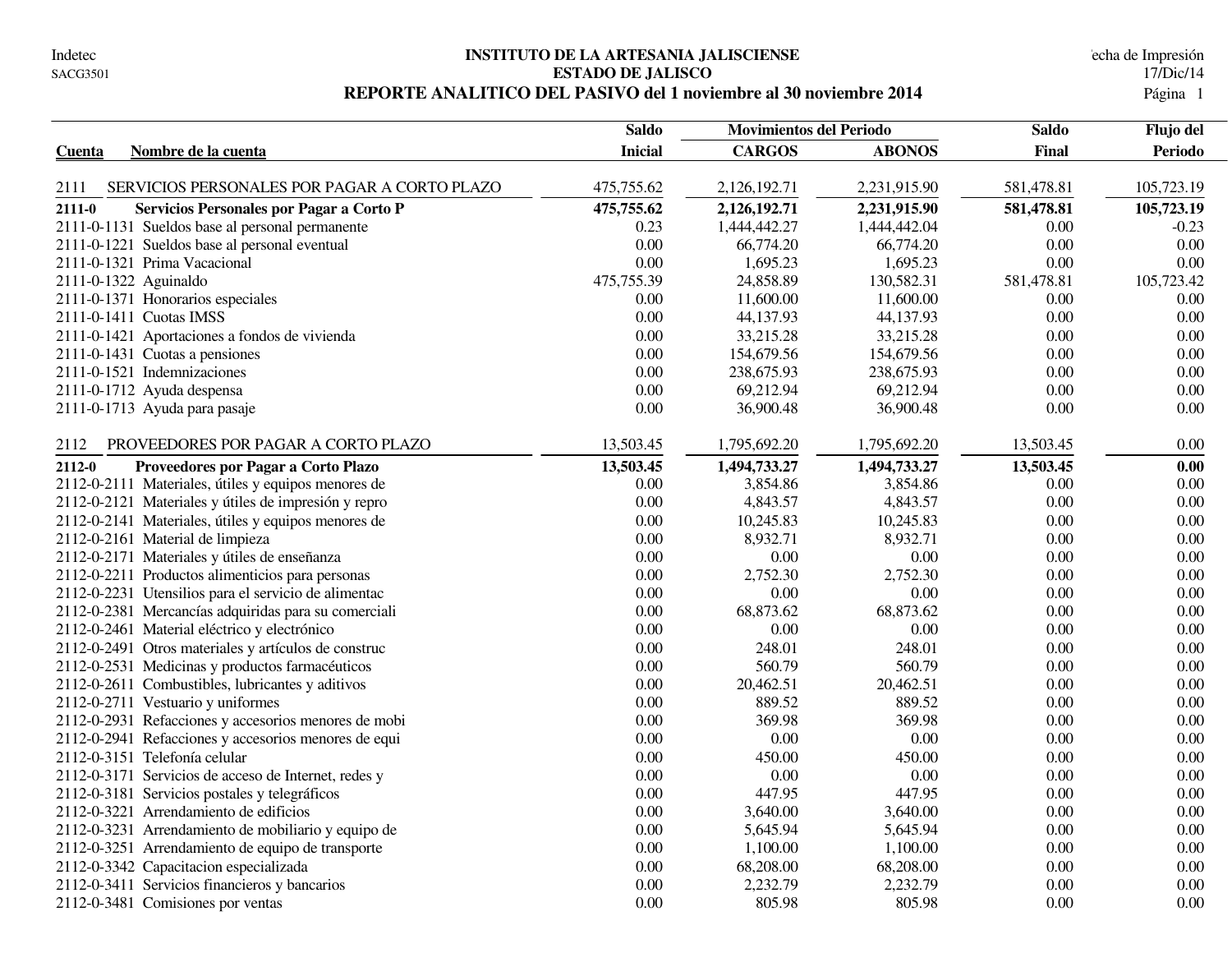#### **INSTITUTO DE LA ARTESANIA JALISCIENSE** echa de Impresión **ESTADO DE JALISCO** 17/Dic/14 REPORTE ANALITICO DEL PASIVO del 1 noviembre al 30 noviembre 2014

|                                                           | <b>Saldo</b>   | <b>Movimientos del Periodo</b> |               | <b>Saldo</b> | Flujo del |
|-----------------------------------------------------------|----------------|--------------------------------|---------------|--------------|-----------|
| Nombre de la cuenta<br>Cuenta                             | <b>Inicial</b> | <b>CARGOS</b>                  | <b>ABONOS</b> | <b>Final</b> | Periodo   |
| 2112-0-3511 Conservación y mantenimiento menor de in      | 0.00           | 4,829.84                       | 4,829.84      | 0.00         | 0.00      |
| 2112-0-3521 Instalación, reparación y mantenimiento       | 0.00           | 3,750.00                       | 3,750.00      | 0.00         | 0.00      |
| 2112-0-3551 Reparación y mantenimiento de equipo de       | 0.00           | 14,253.97                      | 14,253.97     | 0.00         | 0.00      |
| 2112-0-3571 Instalación, reparación y mantenimiento       | 0.00           | 4,600.00                       | 4,600.00      | 0.00         | 0.00      |
| 2112-0-3591 Servicios de jardinería y fumigación          | 0.00           | 1,000.00                       | 1,000.00      | 0.00         | 0.00      |
| 2112-0-3611 Difusión por radio, televisión y otros m      | 0.00           | 43,436.85                      | 43,436.85     | 0.00         | 0.00      |
| 2112-0-3711 Pasajes aéreos                                | 0.00           | 8,100.70                       | 8,100.70      | 0.00         | 0.00      |
| 2112-0-3721 Pasajes terrestres                            | 0.00           | 8,542.00                       | 8,542.00      | 0.00         | 0.00      |
| 2112-0-3751 Viáticos en el país                           | 0.00           | 32,237.50                      | 32,237.50     | 0.00         | 0.00      |
| 2112-0-3831 Congresos y convenciones                      | 0.00           | 786,646.56                     | 786,646.56    | 0.00         | 0.00      |
| 2112-0-3921 Impuestos y derechos                          | 0.00           | 94,618.48                      | 94,618.48     | 0.00         | 0.00      |
| 2112-0-AAU6809127U9 ARRENDADORA DE AUTOMOVILES S.A. DE    | 0.00           | 6,264.00                       | 6,264.00      | 0.00         | 0.00      |
| 2112-0-AXT940727FP8 AXTEL, S.A.B. DE C.V.                 | 0.00           | 14,049.00                      | 14,049.00     | 0.00         | 0.00      |
| 2112-0-BAGJ730625BK3 JAVIER ALEJANDRO BARBA GUTIERREZ     | 0.00           | 2,946.40                       | 2,946.40      | 0.00         | 0.00      |
| 2112-0-GURI890223FPA ISAEL GREGORIO GUERRERO REYES        | 0.00           | 936.00                         | 936.00        | 0.00         | $0.00\,$  |
| 2112-0-HOC1011228F3 HERNAMEX DE OCCIDENTE, S.A. DE C.V.   | 0.00           | 58,000.00                      | 58,000.00     | 0.00         | 0.00      |
| 2112-0-OOGJ790616PT2 JUAN PABLO OROZCO GONZALEZ           | 0.00           | 1,705.00                       | 1,705.00      | 0.00         | 0.00      |
| 2112-0-OPC040802PI8 OFIMEDIA PAPELERIA Y CONSUMIBLES S.A. | 0.00           | 5,377.61                       | 5,377.61      | 0.00         | 0.00      |
| 2112-0-RDI841003QJ4 RADIOMOVIL DIPSA, S.A. DE C.V.        | 0.00           | 5,470.00                       | 5,470.00      | 0.00         | 0.00      |
| 2112-0-SME070215LF0 SODINET DE MEXICO, S.A. DE C.V.       | 0.00           | 0.00                           | 0.00          | 0.00         | $0.00\,$  |
| 2112-0-TME840315KT6 TELEFONOS DE MEXICO, S.A.B. DE C.V.   | 0.00           | 1,425.00                       | 1,425.00      | 0.00         | 0.00      |
| 2112-0-UIRL710103D6A LUIS HUMBERTO URIBE RENTERIA         | 0.00           | 0.00                           | 0.00          | 0.00         | 0.00      |
| 2112-0-VAB650705MP0 MARIA DEL SAGRARIO VAZQUEZ BRAVO      | 0.00           | 2,030.00                       | 2,030.00      | 0.00         | 0.00      |
| 2112-0-VAR130107HK6 VARLANDER, S.A. DE C.V.               | 0.00           | 100,050.00                     | 100,050.00    | 0.00         | 0.00      |
| 2112-0-VIT130107SE6 VITROX, S.A. DE C.V                   | 0.00           | 89,900.00                      | 89,900.00     | 0.00         | 0.00      |
| 2112-0001 DISEÑOS HORDIBS                                 | 3,210.80       | 0.00                           | 0.00          | 3,210.80     | 0.00      |
| 2112-0002 MARÍN LUCANO MA. DEL CARMEN                     | 386.40         | 0.00                           | 0.00          | 386.40       | 0.00      |
| 2112-0003 GEOS INTERNACIONAL S.A. DE C.V.                 | 2,846.25       | 0.00                           | 0.00          | 2,846.25     | 0.00      |
| 2112-0004 MUNICIPIO DE GUADALAJARA                        | 160.00         | 0.00                           | 0.00          | 160.00       | 0.00      |
| 2112-0005 TALLER DE IMPRENTA 5 ESTRELLAS                  | 6,900.00       | 0.00                           | 0.00          | 6,900.00     | 0.00      |
| 2112-2<br>Deudas por Adquisición de Bienes Inmuebl        | 0.00           | 300,958.93                     | 300,958.93    | 0.00         | 0.00      |
| 2112-2-DAU0109242TA DALTON AUTOMOTRIZ S DE RL DE CV       | 0.00           | 295,100.00                     | 295,100.00    | 0.00         | 0.00      |
| 2112-2-PEDX920812F66 ANA CECILIA PERALES DE DIOS          | 0.00           | 0.00                           | 0.00          | 0.00         | 0.00      |
| 2112-2-RFC FALTA NOMBRE                                   | 0.00           | 5,858.93                       | 5,858.93      | 0.00         | 0.00      |
|                                                           |                |                                |               |              |           |
| TRANSFERENCIAS OTORGADAS POR PAGAR A CORTO PLA<br>2115    | 120.00         | 120.00                         | 120.00        | 120.00       | 0.00      |
| 2115<br><b>TRANSFERENCIAS OTORGADAS POR PAGAR A COR</b>   | 120.00         | 120.00                         | 120.00        | 120.00       | 0.00      |
| 2115-4419 Aportacion para erogaciones contigentes         | 120.00         | 120.00                         | 120.00        | 120.00       | 0.00      |
| 2115-4432 Aportacion a la promocion, cultura y art        | 0.00           | 0.00                           | 0.00          | 0.00         | 0.00      |
| RETENCIONES Y CONTRIBUCIONES POR PAGAR A CORTO I<br>2117  | 123,831.44     | 275,092.06                     | 354,719.61    | 203,458.99   | 79.627.55 |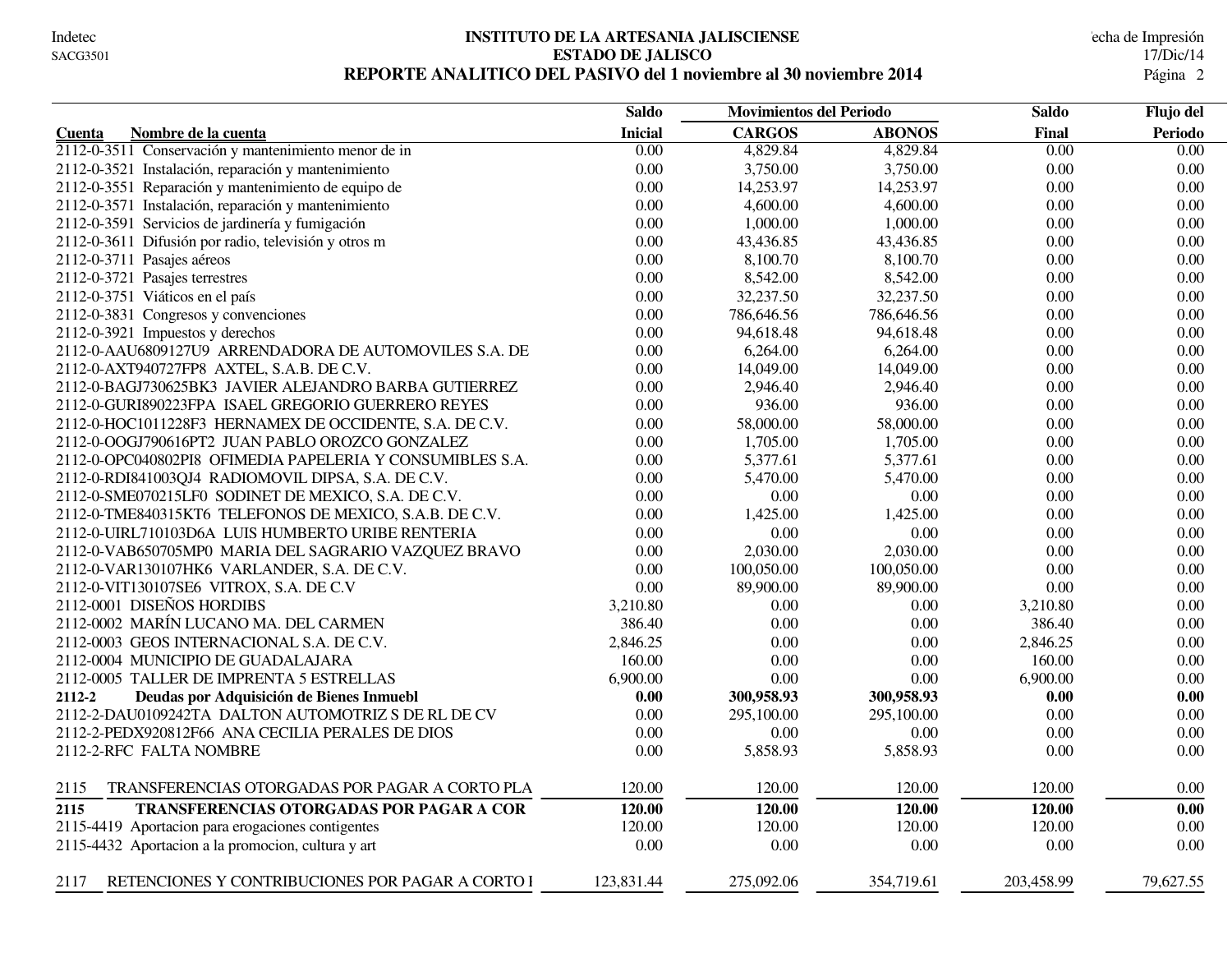#### **INSTITUTO DE LA ARTESANIA JALISCIENSE** echa de Impresión **ESTADO DE JALISCO** 17/Dic/14 REPORTE ANALITICO DEL PASIVO del 1 noviembre al 30 noviembre 2014

|                                                        | <b>Saldo</b>   | <b>Movimientos del Periodo</b> |               | <b>Saldo</b> | Flujo del |
|--------------------------------------------------------|----------------|--------------------------------|---------------|--------------|-----------|
| Nombre de la cuenta<br>Cuenta                          | <b>Inicial</b> | <b>CARGOS</b>                  | <b>ABONOS</b> | Final        | Periodo   |
| 2117-1-001 IVA COMERCIALIZACION                        | 16,587.31      | 22,163.47                      | 41,507.67     | 35,931.51    | 19,344.20 |
| 2117-1-001-001 IVA AGUA AZUL                           | 13,120.41      | 18,696.57                      | 31,455.79     | 25,879.63    | 12,759.22 |
| 2117-1-001-002 IVA TLAQUEPAQUE                         | 1,627.86       | 1,627.86                       | 3,062.49      | 3,062.49     | 1,434.63  |
| 2117-1-002 IVA HUEJUQUILLA                             | 431.94         | 431.94                         | 931.93        | 931.93       | 499.99    |
| 2117-1-003 IVA SAN ANDRES                              | 914.69         | 914.69                         | 3,172.69      | 3,172.69     | 2,258.00  |
| 2117-1-005 IVA TUXPAN BOLAñOS                          | 0.00           | 0.00                           | 2,853.04      | 2,853.04     | 2,853.04  |
| 2117-1-006 IVA PUEBLO NUEVO                            | 492.41         | 492.41                         | 31.73         | 31.73        | $-460.68$ |
| 2117-2<br><b>RETENCIONES DE ISR</b>                    | 9.90           | 0.00                           | 0.00          | 9.90         | 0.00      |
| 2117-2-01 RET. P. FISICAS SERV. PROFESIONAL            | 0.23           | 0.00                           | 0.00          | 0.23         | 0.00      |
| 2117-2-02 RER. P. FISICAS POR ARRENDAMIENTO            | 0.20           | 0.00                           | 0.00          | 0.20         | 0.00      |
| 2117-2-03 RETENCION POR AUTOFACTURA 5%                 | 9.47           | 0.00                           | 0.00          | 9.47         | 0.00      |
| 2117-71<br>Impuesto sobre nóminas y otros que se de    | 107,234.23     | 107,235.00                     | 167,518.35    | 167,517.58   | 60,283.35 |
| 2117-71-1 I.S.P.T. NOMINAS                             | 106,437.81     | 106,438.58                     | 107,861.52    | 107,860.75   | 1,422.94  |
| 2117-71-4 I.S.P.T FINIQUITOS                           | 796.42         | 796.42                         | 59,656.83     | 59,656.83    | 58,860.41 |
| 2117-72-002 PENSIONES DEL ESTADO                       | 0.00           | 52,590.88                      | 52,590.88     | 0.00         | 0.00      |
| 2117-72-002-002 APORTACIONES AFILIADOS                 | 0.00           | 52,590.88                      | 52,590.88     | 0.00         | 0.00      |
| 2117-72-002 PRESTAMO CORTO PLAZO                       | $0.00\,$       | 68,311.47                      | 68,311.47     | 0.00         | 0.00      |
| 2117-72-002-005-002 IBARRA NÚÑEZ MA. NATIVIDAD         | 0.00           | 3,348.00                       | 3,348.00      | 0.00         | $0.00\,$  |
| 2117-72-002-005-003 GAMERO GUZMÁN JORGE ENRIQUE DE J   | 0.00           | 3,964.00                       | 3,964.00      | 0.00         | 0.00      |
| 2117-72-002-005-004 MENDOZA CONTRERAS HERMELINDA       | $0.00\,$       | 3,066.00                       | 3,066.00      | 0.00         | $0.00\,$  |
| 2117-72-002-005-005 PASILLAS GARCÍA NOELIA             | 0.00           | 2,444.00                       | 2,444.00      | 0.00         | $0.00\,$  |
| 2117-72-002-005-007 JARERO CAMPECHANO DAVID            | 0.00           | 3,184.00                       | 3,184.00      | 0.00         | 0.00      |
| 2117-72-002-005-009 GARCÍA VILLA KENIA                 | 0.00           | 2,330.78                       | 2,330.78      | 0.00         | 0.00      |
| 2117-72-002-005-010 HERNÁNDEZ JAIME ERIKA MONSERRAT    | 0.00           | 2,000.00                       | 2,000.00      | 0.00         | 0.00      |
| 2117-72-002-005-011 GARCÍA CORTÉS BEATRIZ FLORIANA     | 0.00           | 0.00                           | 0.00          | 0.00         | $0.00\,$  |
| 2117-72-002-005-013 GONZÁLEZ GRANADOS E. DEL CARMEN    | 0.00           | 4,088.00                       | 4,088.00      | $0.00\,$     | 0.00      |
| 2117-72-002-005-014 MUÑOZ COSS Y LEÓN GUILLERMO        | 0.00           | 1,112.00                       | 1,112.00      | 0.00         | 0.00      |
| 2117-72-002-005-018 MIRANDA MIRANDA RAMIRO             | 0.00           | 4,088.00                       | 4,088.00      | 0.00         | 0.00      |
| 2117-72-002-005-019 SOLÍS MANZO SANDRA GEORGINA        | 0.00           | 3,322.00                       | 3,322.00      | $0.00\,$     | 0.00      |
| 2117-72-002-005-024 SIFUENTES GONZÁLEZ ABNER           | 0.00           | 1,848.00                       | 1,848.00      | 0.00         | 0.00      |
| 2117-72-002-005-025 FAJARDO GONZALEZ CLAUDIA           | 0.00           | 1,721.97                       | 1,721.97      | 0.00         | 0.00      |
| 2117-72-002-005-026 LOPEZ ARVIZU BLANCA ESTHELA        | $0.00\,$       | 2,710.00                       | 2,710.00      | 0.00         | $0.00\,$  |
| 2117-72-002-005-028 RIVERA IBARRA CARLOS ALBERTO       | 0.00           | 1,260.00                       | 1,260.00      | 0.00         | 0.00      |
| 2117-72-002-005-030 BARAJAS GONZALEZ ESMERALDA         | 0.00           | 3,489.16                       | 3,489.16      | 0.00         | 0.00      |
| 2117-72-002-005-038 GRIMALDO RAMOS JORGE               | 0.00           | 2,993.06                       | 2,993.06      | 0.00         | 0.00      |
| 2117-72-002-005-040 CORAL ARANA JOSE JAIME             | 0.00           | 1,704.00                       | 1,704.00      | 0.00         | 0.00      |
| 2117-72-002-005-041 VALADEZ REGIN CLAUDIA              | 0.00           | 1,612.00                       | 1,612.00      | 0.00         | 0.00      |
| 2117-72-002-005-042 RAMIREZ MURGUIA CAMILO SALVADOR    | $0.00\,$       | 7,920.50                       | 7,920.50      | $0.00\,$     | 0.00      |
| 2117-72-002-005-044 CASTILLO MORA PERLA LILIANA        | $0.00\,$       | $0.00\,$                       | 0.00          | 0.00         | $0.00\,$  |
| 2117-72-002-005-045 PADILLA GALLARDO JUAN              | 0.00           | 1,548.00                       | 1,548.00      | 0.00         | 0.00      |
| 2117-72-002-005-046 VARGAS ARVIZU LAURA VARGAS         | 0.00           | 5,386.00                       | 5,386.00      | 0.00         | 0.00      |
| 2117-72-002-005-047 RODRIGUEZ DE HARO ARTURO ALEJANDRO | 0.00           | 1,753.00                       | 1,753.00      | 0.00         | 0.00      |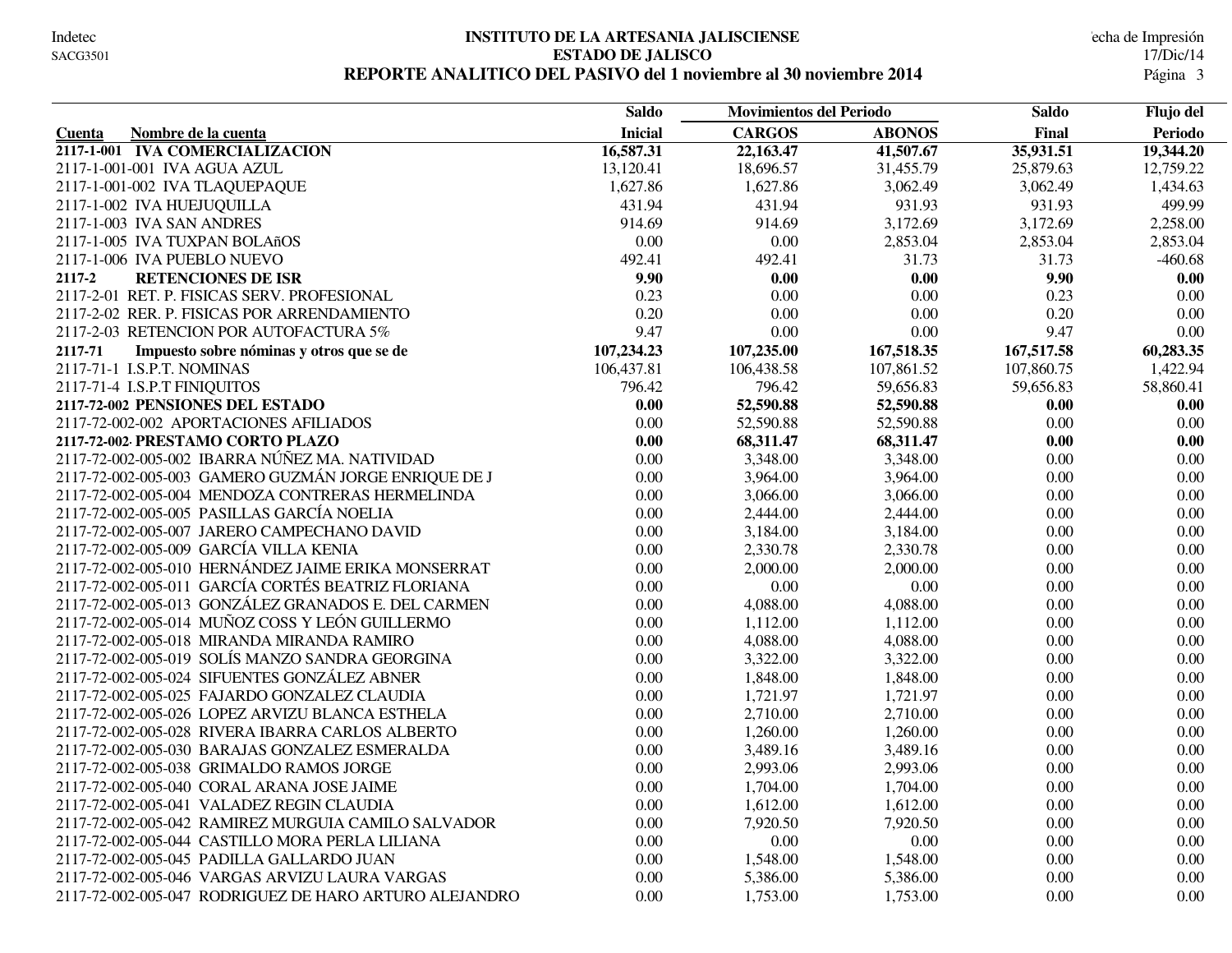#### **INSTITUTO DE LA ARTESANIA JALISCIENSE** echa de Impresión **ESTADO DE JALISCO** 17/Dic/14 **REPORTE ANALITICO DEL PASIVO del 1 noviembre al 30 noviembre 2014** 4

|                                                    | <b>Saldo</b>      | <b>Movimientos del Periodo</b> |               | <b>Saldo</b> | Flujo del |
|----------------------------------------------------|-------------------|--------------------------------|---------------|--------------|-----------|
| Nombre de la cuenta<br>Cuenta                      | <b>Inicial</b>    | <b>CARGOS</b>                  | <b>ABONOS</b> | Final        | Periodo   |
| 2117-72-002-005-048 MARTINEZ GARCIA JULIO CESAR    | $\overline{0.00}$ | 1,419.00                       | 1,419.00      | 0.00         | 0.00      |
| 2117-72-002 PRESTAMO MEDIANO PLAZO                 | 0.00              | 4,499.66                       | 4,499.66      | 0.00         | 0.00      |
| 2117-72-002-006-004 LOPEZ ARVIZU BLANCA ESTHELA    | 0.00              | 1,814.84                       | 1,814.84      | 0.00         | 0.00      |
| 2117-72-002-006-005 SANCHEZ GARCIA JERONIMO        | 0.00              | 2,684.82                       | 2,684.82      | 0.00         | 0.00      |
| 2117-72-002 PRESTAMO HIPOTECARIO                   | 0.00              | 11,469.16                      | 11,469.16     | 0.00         | 0.00      |
| 2117-72-002-007-001 RODRÍGUEZ RODRÍGUEZ CAMELIA    | $0.00\,$          | 2,634.88                       | 2,634.88      | 0.00         | 0.00      |
| 2117-72-002-007-002 VILLALVAZO BENÍTEZ JUAN CARLOS | 0.00              | 2,203.92                       | 2,203.92      | 0.00         | 0.00      |
| 2117-72-002-007-003 SIFUENTES GONZÁLEZ ABNER       | 0.00              | 2,962.36                       | 2,962.36      | 0.00         | 0.00      |
| 2117-72-002-007-007 LOPEZ BARRAZA MAURICIO RAFAEL  | 0.00              | 3,668.00                       | 3,668.00      | 0.00         | 0.00      |
| 2117-72-002 FONDO GARANTIA P.H.                    | 0.00              | 772.20                         | 772.20        | 0.00         | 0.00      |
| 2117-72-002-008-001 RODRÍGUEZ RODRÍGUEZ CAMELIA    | 0.00              | 121.80                         | 121.80        | 0.00         | 0.00      |
| 2117-72-002-008-002 VILLALVAZO BENÍTEZ JUAN CARLOS | 0.00              | 103.20                         | 103.20        | 0.00         | 0.00      |
| 2117-72-002-008-003 SIFUENTES GONZÁLEZ ABNER       | 0.00              | 144.00                         | 144.00        | 0.00         | 0.00      |
| 2117-72-002-008-007 LOPEZ BARRAZA MAURICIO RAFAEL  | 0.00              | 403.20                         | 403.20        | 0.00         | 0.00      |
| 2117-72-002 PRESTAMO L.M.P.                        | 0.00              | 8,050.22                       | 8,050.22      | 0.00         | 0.00      |
| 2117-72-002-010-003 CASTILLO MORA PERLA LILIANA    | 0.00              | 8,050.22                       | 8,050.22      | 0.00         | $0.00\,$  |
|                                                    |                   |                                |               |              |           |
| 2119<br>OTRAS CUENTAS POR PAGAR A CORTO PLAZO      | 1,768,980.73      | 54, 105.78                     | 53,284.74     | 1,768,159.69 | $-821.04$ |
| OTRAS CUENTAS POR PAGAR A CORTO PLAZO<br>2119      | 1,768,980.73      | 54,105.78                      | 53,284.74     | 1,768,159.69 | $-821.04$ |
| 2119-0001 PRESUPUESTO                              | 1,578,290.66      | 0.00                           | 0.00          | 1,578,290.66 | 0.00      |
| 2119-0002 COMERCIALIZACION                         | 0.00              | 0.00                           | 1,839.04      | 1,839.04     | 1,839.04  |
| 2119-0003 HUEJUQUILLA                              | 11,260.40         | 0.00                           | 0.00          | 11,260.40    | 0.00      |
| 2119-0004 SAN ANDRES                               | 2,851.96          | 0.00                           | 0.00          | 2,851.96     | $0.00\,$  |
| 2119-0005 SAN SEBASTIAN                            | 7,034.12          | 0.00                           | 0.00          | 7,034.12     | 0.00      |
| 2119-0006 ALVARADO BAUTISTA RICARDO                | 2,100.00          | 0.00                           | 0.00          | 2,100.00     | 0.00      |
| 2119-0007 ASESORES                                 | 6,190.33          | 0.00                           | 0.00          | 6,190.33     | 0.00      |
| 2119-0008 BENITEZ MEJIA ISAAC                      | 2,100.00          | 0.00                           | 0.00          | 2,100.00     | 0.00      |
| 2119-0009 BERUMEN CORTES MA. DEL CARMEN            | 2,100.00          | 0.00                           | 0.00          | 2,100.00     | 0.00      |
| 2119-0010 BUENROSTRO ARGUELLES JOSE                | 2,100.00          | 0.00                           | 0.00          | 2,100.00     | 0.00      |
| 2119-0013 CHAVEZ QUIÑONES ANA ROSA                 | 2,100.75          | 0.00                           | 0.00          | 2,100.75     | 0.00      |
| 2119-0014 CRUZ GOMEZ CESAR OCTAVIO                 | 2,100.00          | 0.00                           | 0.00          | 2,100.00     | 0.00      |
| 2119-0015 DIAZ LOPEZ JESUS                         | 2,100.00          | 0.00                           | 0.00          | 2,100.00     | 0.00      |
| 2119-0016 DIAZ MONTES MONICA                       | 1,500.00          | 0.00                           | 0.00          | 1,500.00     | 0.00      |
| 2119-0017 FLORES PAJARITO BENJAMIN                 | 47.20             | 0.00                           | 0.00          | 47.20        | 0.00      |
| 2119-0018 GARCIA BAñUELOS JOSE MANUEL              | 2,070.00          | 0.00                           | 0.00          | 2,070.00     | 0.00      |
| 2119-0019 GARCIA PILLADO ESTREBERTO                | 2,568.05          | 0.00                           | 0.00          | 2,568.05     | 0.00      |
| 2119-0020 GONZALEZ SANTANA AMALIA                  | 62.80             | 0.00                           | 0.00          | 62.80        | 0.00      |
| 2119-0021 HERNANDEZ ROCHA JUANA                    | 2,100.00          | 0.00                           | 0.00          | 2,100.00     | 0.00      |
| 2119-0022 HERRERA CARRILLO RICARDO DAVID           | 2,100.00          | 0.00                           | 0.00          | 2,100.00     | 0.00      |
| 2119-0023 JALISCO ES ARTESANIA                     | 3,469.41          | 0.00                           | 0.00          | 3,469.41     | 0.00      |
| 2119-0024 MARTINEZ RUBIO ALEJANDRA                 | 2,100.00          | 0.00                           | 0.00          | 2,100.00     | 0.00      |
| 2119-0025 MORALES VAZQUEZ JUDITH                   | 2,100.00          | 0.00                           | 0.00          | 2,100.00     | 0.00      |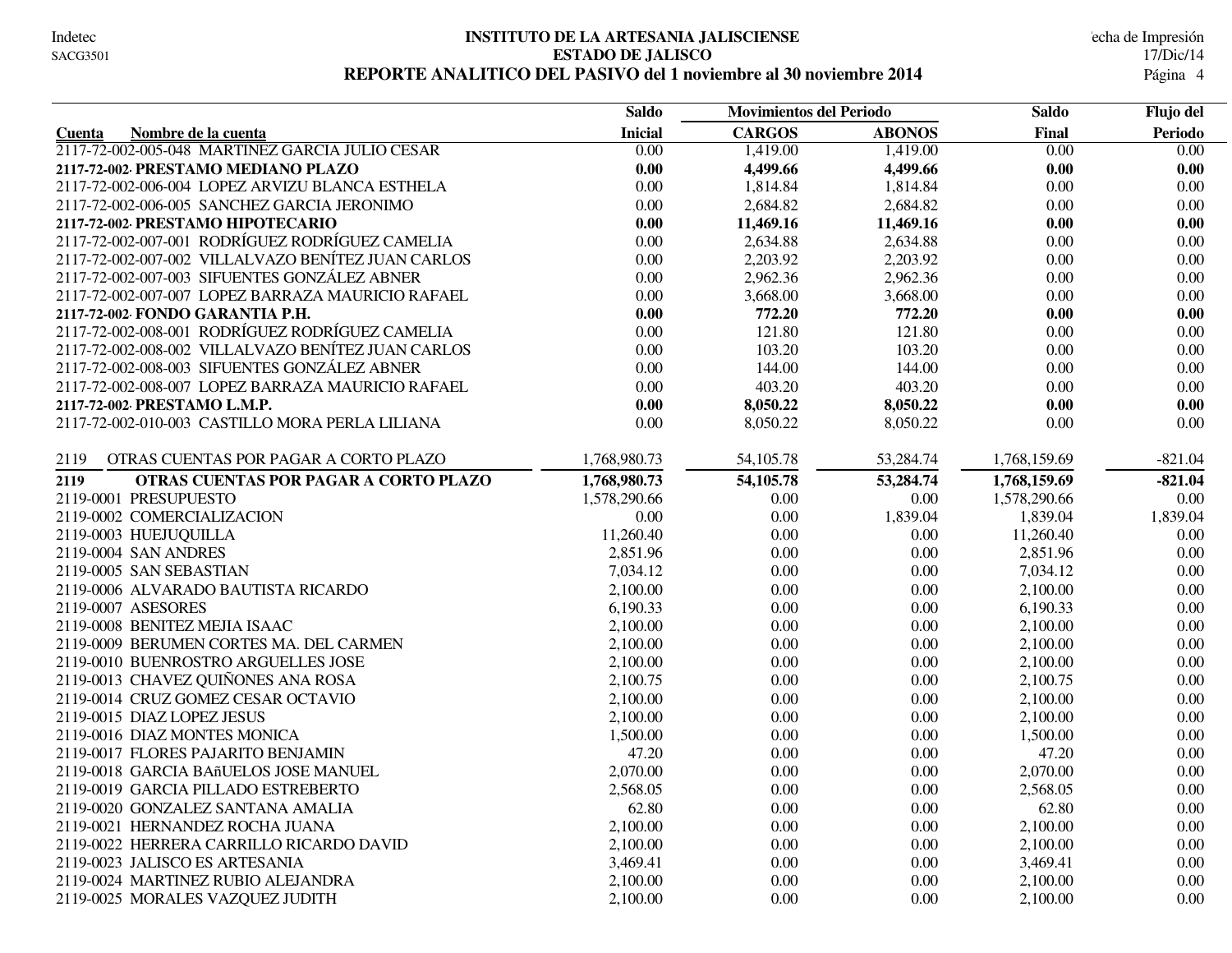#### **INSTITUTO DE LA ARTESANIA JALISCIENSE** echa de Impresión **ESTADO DE JALISCO** 17/Dic/14 REPORTE ANALITICO DEL PASIVO del 1 noviembre al 30 noviembre 2014

|                                                    | <b>Saldo</b>   | <b>Movimientos del Periodo</b> |                   | <b>Saldo</b> | Flujo del         |
|----------------------------------------------------|----------------|--------------------------------|-------------------|--------------|-------------------|
| Nombre de la cuenta<br><b>Cuenta</b>               | <b>Inicial</b> | <b>CARGOS</b>                  | <b>ABONOS</b>     | Final        | Periodo           |
| 2119-0026 NAVARRO IÑIGUEZ ARTURO                   | 295.51         | $\overline{0.00}$              | $\overline{0.00}$ | 295.51       | $\overline{0.00}$ |
| 2119-0027 ORTIZ ARANA JOSE ANGEL                   | 16.17          | 0.00                           | 0.00              | 16.17        | $0.00\,$          |
| 2119-0028 PADILLA ARRIAGA MA. HILDA                | 2,100.00       | 0.00                           | 0.00              | 2,100.00     | $0.00\,$          |
| 2119-0029 PINEDO FLORES SAMUEL                     | 12,320.00      | 0.00                           | 0.00              | 12,320.00    | 0.00              |
| 2119-0030 ROBLES IBARRA ADRIANA                    | 2,100.00       | 0.00                           | 0.00              | 2,100.00     | $0.00\,$          |
| 2119-0031 RODRIGUEZ BAUTISTA JESUS                 | 500.00         | 0.00                           | 0.00              | 500.00       | $0.00\,$          |
| 2119-0032 RODRIGUEZ CARRACO LUZ ANA                | 62.40          | 0.00                           | 0.00              | 62.40        | 0.00              |
| 2119-0033 SANCHEZ COBIAN MA. DE GRACIA             | 2,100.00       | 0.00                           | 0.00              | 2,100.00     | $0.00\,$          |
| 2119-0034 SANCHEZ VEGA LILIA ZAMIRA                | 49.00          | 0.00                           | 0.00              | 49.00        | 0.00              |
| 2119-0038 VILLASEÑOR ALDRETE ALMA ROSA             | 2,100.00       | 0.00                           | 0.00              | 2,100.00     | 0.00              |
| 2119-0039 VILLAVICENCIO CORDOVA GRACIELA           | 22,942.50      | 0.00                           | 0.00              | 22,942.50    | 0.00              |
| 2119-0040 VIZACARRA SEZATE SALVADOR                | 44.20          | 0.00                           | 0.00              | 44.20        | 0.00              |
| 2119-0041 ZARAGOZA AYALA BEATRIZ                   | 146.90         | 0.00                           | 0.00              | 146.90       | $0.00\,$          |
| 2119-0043 CERTAMEN ARTESANAL WIXARIKA - NAHUA      | 7,000.00       | 0.00                           | 0.00              | 7,000.00     | 0.00              |
| 2119-0044 LOPEZ SOTELO RAMON EDUARDO               | 489.65         | 0.00                           | 0.00              | 489.65       | 0.00              |
| 2119-0045 CUOTAS SINDICALES                        | 1,430.62       | 1,430.62                       | 1,430.62          | 1,430.62     | 0.00              |
| 2119-0046 VELASCO GARCÍA JOSÉ FLORENCIO            | 0.00           | 0.00                           | 0.00              | 0.00         | 0.00              |
| 2119-0047 IBARRA NÚÑEZ MA. NATIVIDAD               | 0.00           | 288.83                         | 288.83            | 0.00         | 0.00              |
| 2119-0048 GONZÁLEZ GRANADO E. DEL CARMEN           | 0.00           | 88.00                          | 88.00             | 0.00         | 0.00              |
| 2119-0050 HERNÁNDEZ ULLOA JOSÉ HERNÁN              | 1,124.10       | 0.00                           | 0.00              | 1,124.10     | 0.00              |
| 2119-0052 GARCÍA VILLA KENIA                       | 0.00           | 311.50                         | 311.50            | 0.00         | 0.00              |
| 2119-0054 MATEOS NUÑO MA. DEL ROSARIO              | 0.00           | 313.30                         | 313.30            | 0.00         | $0.00\,$          |
| 2119-0055 PASILLAS GARCÍA NOELIA                   | 0.00           | 0.00                           | 0.00              | 0.00         | $0.00\,$          |
| 2119-0056 SEGURA RENTERIA MA. LUZ                  | 0.00           | 84.40                          | 84.40             | 0.00         | $0.00\,$          |
| 2119-0058 BARAJAS GONZÁLEZ ESMERALDA               | 0.00           | 283.60                         | 283.60            | 0.00         | 0.00              |
| 2119-0063 SALCEDO ORTIZ PEDRO                      | 0.00           | 0.00                           | 0.00              | 0.00         | 0.00              |
| 2119-0066 GARCIA SAAVEDRA JAVIER ALEJANDRO         | 210.00         | 0.00                           | 0.00              | 210.00       | $0.00\,$          |
| 2119-0067 SIFUENTES GONZALEZ ABNER                 | 3,016.57       | 0.00                           | 0.00              | 3,016.57     | $0.00\,$          |
| 2119-0071 SANCHEZ GARCIA JERONIMO                  | 0.00           | 188.00                         | 188.00            | 0.00         | 0.00              |
| 2119-0074 REYNA BUSTOS MARIO ALBERTO               | 506.00         | 0.00                           | 0.00              | 506.00       | $0.00\,$          |
| 2119-0075 EXPO TIJUANA                             | $-149.99$      | 0.00                           | 0.00              | $-149.99$    | 0.00              |
| 2119-0077 INSTITUTO DE PENSIONES DEL ESTADO DE JAL | 0.00           | 0.00                           | 0.00              | 0.00         | 0.00              |
| 2119-0079 ESCAREñO DEL RIO OFELIA                  | 0.00           | 93.60                          | 93.60             | 0.00         | 0.00              |
| 2119-0082 RAZO PUGA REBECA                         | 0.00           | 105.20                         | 105.20            | 0.00         | $0.00\,$          |
| 2119-0083 SOLIS MANZO SANDRA GEORGINA              | 0.00           | 378.10                         | 378.10            | 0.00         | 0.00              |
| 2119-0085 GALERIA AJIJIC                           | 8.84           | 0.00                           | 0.00              | 8.84         | $0.00\,$          |
| 2119-0089 CERTAMEN CREACION ARTESANAL TEXTIL       | 780.00         | 0.00                           | 0.00              | 780.00       | 0.00              |
| 2119-0092 JARAMILLO LEMUS JAIME                    | 10,260.20      | 0.00                           | 0.00              | 10,260.20    | 0.00              |
| 2119-0093 INSTITUTO MEXICANO DEL SEGURO SOCIAL     | 45,872.01      | 45,872.01                      | 44,137.93         | 44,137.93    | $-1,734.08$       |
| 2119-0095 RODRIGUEZ RODRIGUEZ CAMELIA              | 0.00           | 75.16                          | 75.16             | 0.00         | 0.00              |
| 2119-0097 GARCIA CORTES BEATRIZ FLORIANA           | 0.00           | 118.00                         | 118.00            | 0.00         | 0.00              |
| 2119-0103 EL ARTESANO, CORAZON DE JALISCO          | 1,437.55       | 0.00                           | 0.00              | 1,437.55     | 0.00              |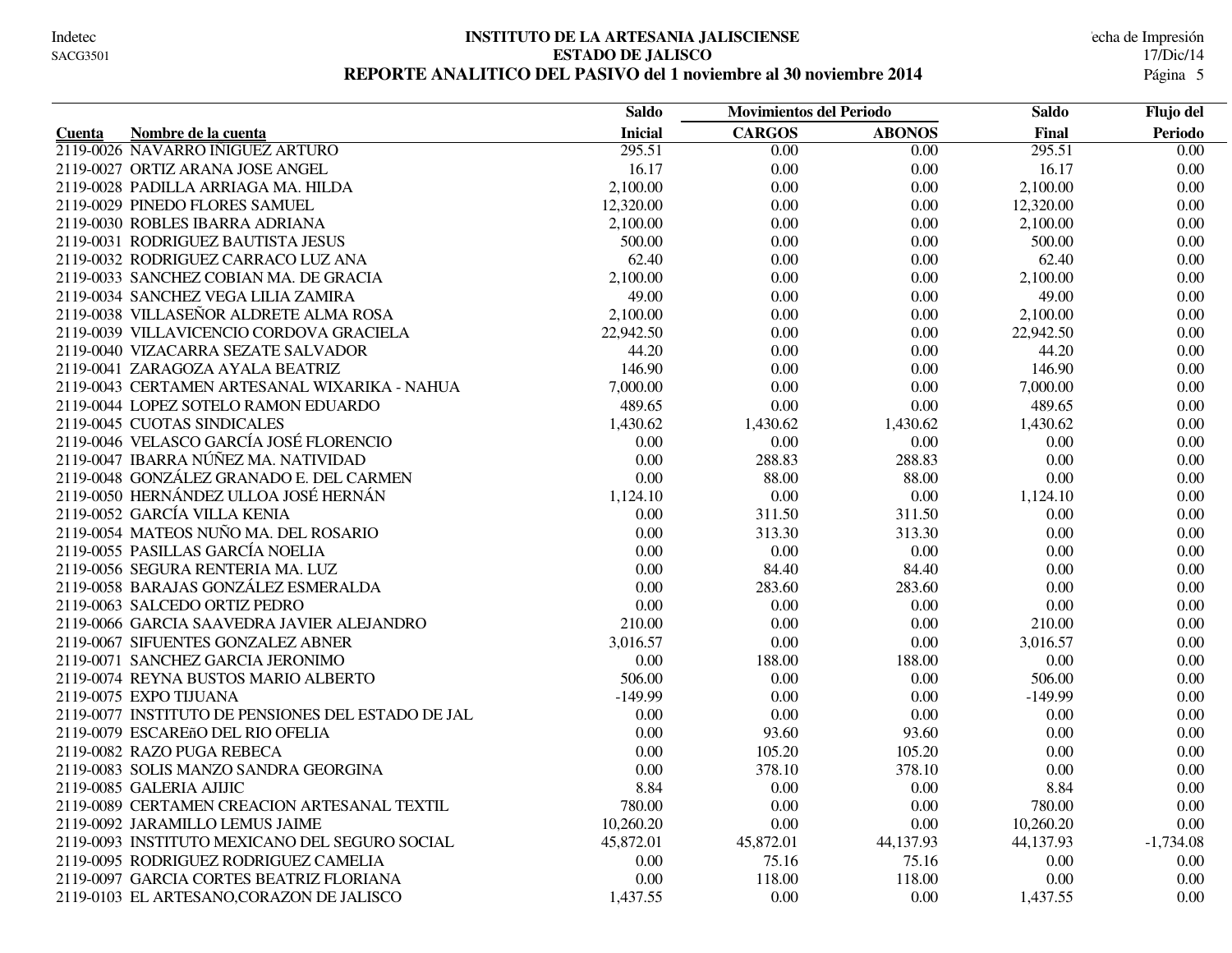#### **INSTITUTO DE LA ARTESANIA JALISCIENSE** echa de Impresión **ESTADO DE JALISCO** 17/Dic/14 REPORTE ANALITICO DEL PASIVO del 1 noviembre al 30 noviembre 2014

|                                                         | <b>Saldo</b>      | <b>Movimientos del Periodo</b> |               | <b>Saldo</b> | Flujo del      |
|---------------------------------------------------------|-------------------|--------------------------------|---------------|--------------|----------------|
| Nombre de la cuenta<br>Cuenta                           | <b>Inicial</b>    | <b>CARGOS</b>                  | <b>ABONOS</b> | Final        | <b>Periodo</b> |
| 2119-0104 EXPO VENTA MRC ANDADOR ARTESANAL              | $\overline{0.00}$ | 0.00                           | 100.00        | 100.00       | 100.00         |
| 2119-0105 LOPEZ RODRIGUEZ SALVADOR                      | 145.21            | 0.00                           | 0.00          | 145.21       | 0.00           |
| 2119-0107 RAMIREZ MURGUIA CAMILO SALVADOR               | 1,542.05          | 0.00                           | 0.00          | 1,542.05     | 0.00           |
| 2119-0115 LOPEZ BARRAZA MAURICIO RAFAEL                 | 47.00             | 0.00                           | 0.00          | 47.00        | 0.00           |
| 2119-0120 BARAJAS DURAN JESUS                           | 38.20             | 0.00                           | 0.00          | 38.20        | 0.00           |
| 2119-0121 RIVERA IBARRA CARLOS ALBERTO                  | 0.00              | 0.00                           | 0.00          | 0.00         | 0.00           |
| 2119-0124 MARTINEZ GARCIA JULIO CESAR                   | 21.03             | 0.00                           | 0.00          | 21.03        | 0.00           |
| 2119-0125 VARGAS ARVIZU LAURA PATRICIA                  | 522.00            | 512.88                         | 512.88        | 522.00       | $0.00\,$       |
| 2119-0126 MEDELLIN OROZCO ALMA KARINA                   | 242.69            | 0.00                           | 0.00          | 242.69       | 0.00           |
| 2119-0128 ESPINOZA VALDEZ BERTHA NINEMI                 | 2,733.40          | 0.00                           | 0.00          | 2,733.40     | 0.00           |
| 2119-0129 SANCHEZ RAMIREZ DAVID                         | 1,392.00          | 0.00                           | 0.00          | 1,392.00     | 0.00           |
| 2119-0130 EXPO DECOESTYLO MEXICO D.F.                   | 0.35              | 0.00                           | 0.00          | 0.35         | 0.00           |
| 2119-0132 PAJARITO FAJARDO PABLO                        | 1,026.00          | 1,026.00                       | 0.00          | 0.00         | $-1,026.00$    |
| 2119-0133 CASTILLO MORA PERLA LILIANA                   | 0.00              | 0.00                           | 0.00          | 0.00         | 0.00           |
| 2119-0134 HERNÁNDEZ JAIME ERIKA MONSERRAT               | 0.00              | 92.00                          | 92.00         | 0.00         | 0.00           |
| 2119-0135 RODRÍGUEZ DE HARO ARTURO ALEJANDRO            | 256.00            | 0.00                           | 0.00          | 256.00       | 0.00           |
| 2119-0138 GRIMALDO RAMOS JORGE                          | 19.48             | 392.00                         | 392.00        | 19.48        | 0.00           |
| 2119-0139 DE LA MORA GONZALEZ MARIA CRISTINA            | 0.00              | 289.20                         | 289.20        | 0.00         | 0.00           |
| 2119-0141 ANDADOR ARTESANAL CHAPULTEPEC                 | 0.00              | 24.69                          | 24.69         | 0.00         | 0.00           |
| 2119-0142 VALADEZ REGIN CLAUDIA                         | 0.00              | 228.10                         | 228.10        | 0.00         | 0.00           |
| 2119-0148 EXPO COLOMBIA                                 | 271.82            | 0.00                           | 0.00          | 271.82       | 0.00           |
| 2119-0150 GUTIERREZ DE ANDA LETICIA                     | 0.00              | 0.00                           | 0.00          | 0.00         | 0.00           |
| 2119-0153 ASOCIACION DE ARTESANOS DE TEOCALTICHE        | 2,461.52          | 0.00                           | 0.00          | 2,461.52     | 0.00           |
| 2119-0154 MENDOZA PRADO DIANA                           | 310.80            | 0.00                           | 0.00          | 310.80       | 0.00           |
| 2119-0155 MORALES HERNANDEZ LUCIA MARICELA              | 0.00              | 694.60                         | 694.60        | 0.00         | 0.00           |
| 2119-0157 REYNOSO RUIZ RODOLFO                          | 0.00              | 593.46                         | 593.46        | 0.00         | 0.00           |
| 2119-0159 FERIA DE SAN MARCOS AGS, AGS                  | 2,517.27          | 0.00                           | 0.00          | 2,517.27     | 0.00           |
| 2119-0160 CARRILLO NUÑO LUCIO RENE                      | 0.00              | 99.55                          | 99.55         | 0.00         | 0.00           |
| 2119-0161 RAMIREZ GARCIA JUAN PABLO                     | 0.00              | 113.00                         | 113.00        | 0.00         | 0.00           |
| 2119-0165 VILLA ESTRELLA ALDO                           | 226.00            | 0.00                           | 0.00          | 226.00       | 0.00           |
| 2119-0174 OLIVA SANCHEZ MARIA ALEJANDRA RAMONA          | 0.00              | 409.98                         | 409.98        | 0.00         | 0.00           |
| INGRESOS COBRADOS POR ADELANTADO A CORTO PLAZO<br>2151  | 6,525.00          | 6,525.00                       | 0.00          | 0.00         | $-6,525.00$    |
| <b>INGRESOS COBRADOS POR ADELANTADO A CORTO</b><br>2151 | 6,525.00          | 6,525.00                       | 0.00          | 0.00         | $-6,525.00$    |
| 2151-003 TIKAL, S.A. DE C.V.                            | 6,525.00          | 6,525.00                       | 0.00          | 0.00         | $-6,525.00$    |
| <b>Total general</b>                                    | 2,388,716.24      | 4,257,727.75                   | 4,435,732.45  | 2,566,720.94 | 178,004.70     |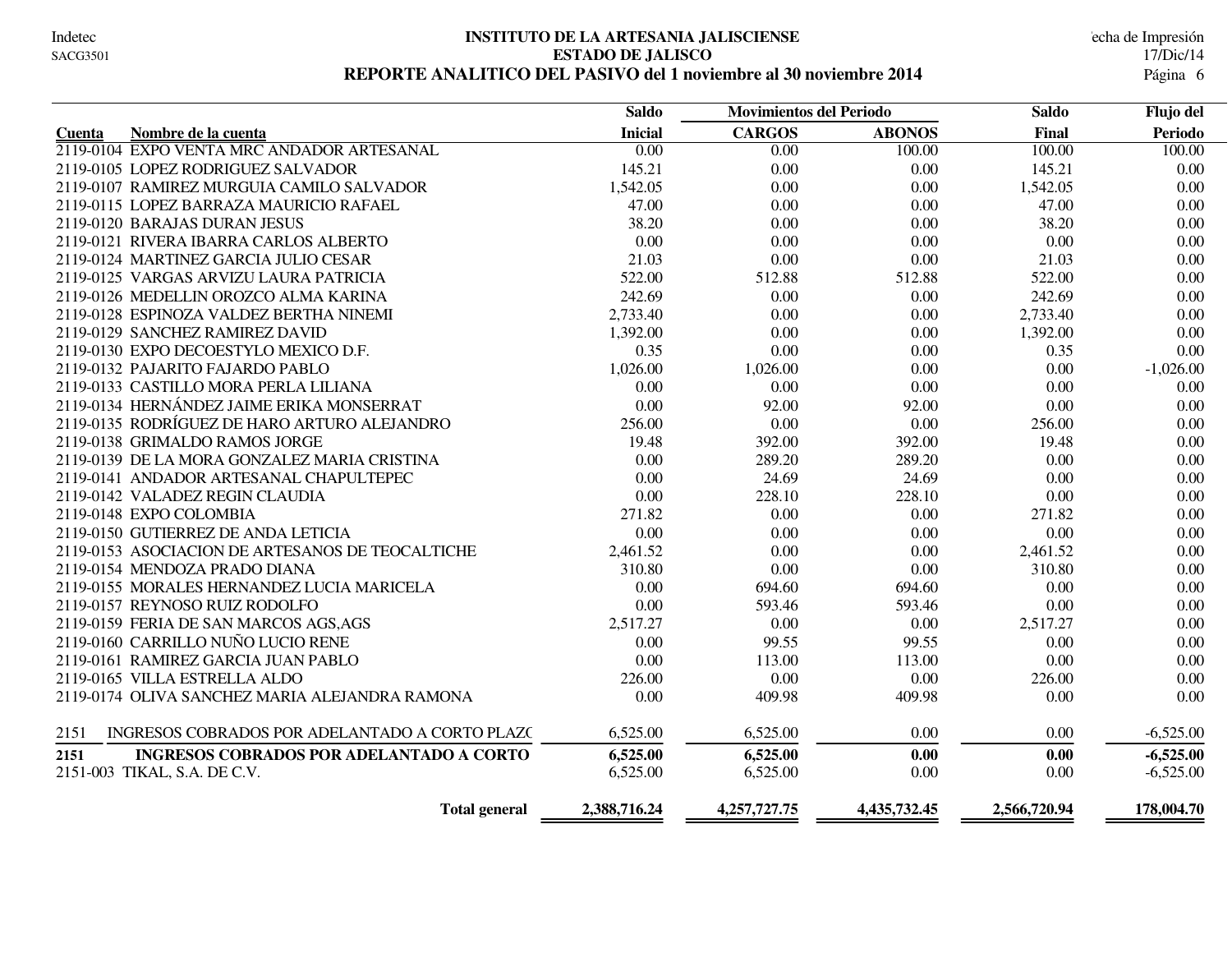Indetec<br>SACG3618

## **INSTITUTO DE LA ARTESANIA JALISCIENSE** 17-Dic-14<br>**ESTADO DE JALISCO** Página: 1 **ESTADO DEL EJERCICIO DEL PRESUPUESTO POR CAPITULO DEL GASTO** Fecha de Impresión:

**ESTADO DE JALISCO** Página: 1 **Asignación Presupuestal de Egresos al 30/nov/2014**

### Tipo de Gasto:(Total) **(Cifras en pesos y centavos)**

|                                                    |               |                        |                    |               |                                     | <b>Presupuesto</b> |               | <b>Comprometido Presupuesto</b> |              |               |               | <b>Cuentas</b> |
|----------------------------------------------------|---------------|------------------------|--------------------|---------------|-------------------------------------|--------------------|---------------|---------------------------------|--------------|---------------|---------------|----------------|
|                                                    |               | PRESUPUESTO DE EGRESOS |                    |               |                                     | Disponible para    |               | N <sub>0</sub>                  | <b>Sin</b>   |               |               | por Pagar      |
| <b>Objeto del Gasto</b>                            |               | Aprobado Ampliaciones  | <b>Reducciones</b> |               | Modificado Comprometido Comprometer |                    | Devengado     | Devengado                       | Devengar     | Ejercido      | Pagado        | Deuda          |
| <b>SERVICIOS PERSONALES</b>                        | 14,652,756.00 | 1,403,640.00           | 1,821,758.00       | 14,234,638.00 | 14,050,036.04                       | 184,601.96         | 12,921,450.65 | 1,128,585.39                    | 1,313,187.35 | 12,318,827.77 | 12,318,826.55 | 602,624.10     |
| REMUNERACIONES AL PERSONAL DE CARÁCTE              | 8,385,109.00  | 518,878.00             | 267,285.00         | 8,636,702.00  | 8,636,702.00                        | 0.00               | 7,928,313.25  | 708,388.75                      | 708,388.75   | 7,928,313.25  | 7,928,313.25  | 0.00           |
| Sueldos base al personal permanente                | 8,385,109.00  | 518,878.00             | 267,285.00         | 8,636,702.00  | 8,636,702.00                        | 0.00               | 7,928,313.25  | 708,388.75                      | 708,388.75   | 7,928,313.25  | 7,928,313.25  | 0.00           |
| REMUNERACIONES AL PERSONAL DE CARÁCTE              | 749,388.00    | 63,311.00              | 205,000.00         | 607,699.00    | 607,699.00                          | 0.00               | 539,854.11    | 67,844.89                       | 67,844.89    | 539,854.11    | 539,854.11    | 0.00           |
| Sueldos base al personal eventual                  | 749,388.00    | 63,311.00              | 205,000.00         | 607,699.00    | 607,699.00                          | 0.00               | 539,854.11    | 67,844.89                       | 67,844.89    | 539,854.11    | 539,854.11    | 0.00           |
| REMUNERACIONES ADICIONALES Y ESPECIALE             | 1,395,548.00  | 196,402.00             | 37,592.00          | 1,554,358.00  | 1,542,757.14                        | 11,600.86          | 1,447,657.20  | 95,099.94                       | 106,700.80   | 845,033.71    | 845,033.71    | 602,623.49     |
| Prima Vacacional                                   | 126,868.00    | 6,764.00               | 26,572.00          | 107,060.00    | 107,060.00                          | 0.00               | 117,480.82    | $-10,420.82$                    | $-10,420.82$ | 96,336.14     | 96,336.14     | 21,144.68      |
| Aguinaldo                                          | 1,268,680.00  | 67,638.00              | 11,020.00          | 1,325,298.00  | 1,325,298.00                        | 0.00               | 1,219,777.24  | 105,520.76                      | 105,520.76   | 638,298.43    | 638,298.43    | 581,478.81     |
| Honorarios especiales                              | 0.00          | 122,000.00             | 0.00               | 122,000.00    | 110,399.14                          | 11,600.86          | 110,399.14    | 0.00                            | 11,600.86    | 110,399.14    | 110,399.14    | 0.00           |
| <b>SEGURIDAD SOCIAL</b>                            | 2,194,873.00  | 112,579.00             | 450,795.00         | 1,856,657.00  | 1,862,886.47                        | $-6,229.47$        | 1,615,608.82  | 247,277.65                      | 241,048.18   | 1,615,609.43  | 1,615,608.21  | 0.61           |
| Cuotas IMSS                                        | 731,753.00    | 39,633.00              | 238,646.00         | 532,740.00    | 541,316.00                          | $-8,576.00$        | 474,426.48    | 66,889.52                       | 58,313.52    | 474,426.48    | 474,426.48    | 0.00           |
| Aportaciones a fondos de vivienda                  | 258,197.00    | 12,873.00              | 43,909.00          | 227,161.00    | 226,760.93                          | 400.07             | 201,679.39    | 25,081.54                       | 25,481.61    | 201,679.99    | 201,678.79    | 0.60           |
| Cuotas a pensiones                                 | 1,204,923.00  | 60,073.00              | 168,240.00         | 1,096,756.00  | 1,094,809.54                        | 1,946.46           | 939,502.95    | 155,306.59                      | 157,253.05   | 939,502.96    | 939,502.94    | 0.01           |
| Otras prestaciones sociales y economicas           | 184,140.00    | 457,091.00             | 0.00               | 641,231.00    | 518,673.39                          | 122,557.61         | 518,673.39    | 0.00                            | 122,557.61   | 518,673.39    | 518,673.39    | 0.00           |
| Indemnizaciones                                    | 0.00          | 418,791.00             | 0.00               | 418,791.00    | 417,815.49                          | 975.51             | 417.815.49    | 0.00                            | 975.51       | 417.815.49    | 417,815.49    | 0.00           |
| Otras prestaciones sociales y económicas           | 184,140.00    | 38,300.00              | 0.00               | 222,440.00    | 100,857.90                          | 121,582.10         | 100,857.90    | 0.00                            | 121,582.10   | 100,857.90    | 100,857.90    | 0.00           |
| <b>PREVISIONES</b>                                 | 757,447.00    | 0.00                   | 757,447.00         | 0.00          | 0.00                                | 0.00               | 0.00          | 0.00                            | 0.00         | 0.00          | 0.00          | $0.00\,$       |
| Impacto al salario                                 | 757,447.00    | 0.00                   | 757,447.00         | 0.00          | 0.00                                | 0.00               | 0.00          | 0.00                            | 0.00         | 0.00          | 0.00          | 0.00           |
| PAGO DE ESTÍMULOS A SERVIDORES PÚBLICOS            | 986,251.00    | 55,379.00              | 103,639.00         | 937,991.00    | 881,318.04                          | 56,672.96          | 871,343.88    | 9,974.16                        | 66.647.12    | 871,343.88    | 871,343.88    | 0.00           |
| Ayuda despensa                                     | 427,399.00    | 18,885.00              | 25,326.00          | 420,958.00    | 420,958.00                          | 0.00               | 377,565.01    | 43,392.99                       | 43,392.99    | 377,565.01    | 377,565.01    | 0.00           |
| Ayuda para pasaje                                  | 229,544.00    | 18,502.00              | 22,959.00          | 225,087.00    | 218,774.36                          | 6,312.64           | 202,193.19    | 16,581.17                       | 22,893.81    | 202,193.19    | 202,193.19    | 0.00           |
| Estimulo al dia del Servidor Publico               | 329,308.00    | 17,992.00              | 55,354.00          | 291,946.00    | 241,585.68                          | 50,360.32          | 291,585.68    | $-50,000.00$                    | 360.32       | 291,585.68    | 291,585.68    | 0.00           |
|                                                    |               |                        |                    |               |                                     |                    |               |                                 |              |               |               |                |
| MATERIALES Y SUMINISTROS                           | 384,000.00    | 2,591,354.57           | 59,135.57          | 2,916,219.00  | 2,296,721.11                        | 619,497.89         | 2,296,721.11  | 0.00                            | 619,497.89   | 2,296,721.11  | 2,298,354.11  | $-1,633.00$    |
| MATERIALES DE ADMINISTRACIÓN, EMISIÓN D            | 152,000.00    | 206,285.57             | 36,335.57          | 321,950.00    | 262,733.92                          | 59,216.08          | 262,733.92    | 0.00                            | 59,216.08    | 262,733.92    | 262,733.92    | 0.00           |
| Materiales, útiles y equipos menores de oficina    | 80,000.00     | 101,285.57             | 19,285.57          | 162,000.00    | 139,880.84                          | 22,119.16          | 139,880.84    | 0.00                            | 22,119.16    | 139,880.84    | 139,880.84    | 0.00           |
| Materiales y útiles de impresión y reproducción    | 10,500.00     | 0.00                   | 1,050.00           | 9,450.00      | 9,450.00                            | 0.00               | 9,450.00      | 0.00                            | 0.00         | 9,450.00      | 9,450.00      | 0.00           |
| Materiales, útiles y equipos menores de tecnología | 20,000.00     | 100,000.00             | 12,000.00          | 108,000.00    | 73,247.30                           | 34,752.70          | 73,247.30     | 0.00                            | 34,752.70    | 73,247.30     | 73,247.30     | 0.00           |
| Material de limpieza                               | 40,000.00     | 5,000.00               | 4,000.00           | 41,000.00     | 39,160.92                           | 1,839.08           | 39,160.92     | 0.00                            | 1,839.08     | 39,160.92     | 39,160.92     | 0.00           |
| Materiales y útiles de enseñanza                   | 1,500.00      | 0.00                   | 0.00               | 1,500.00      | 994.86                              | 505.14             | 994.86        | 0.00                            | 505.14       | 994.86        | 994.86        | 0.00           |
| ALIMENTOS Y UTENSILIOS                             | 36,000.00     | 14,000.00              | 800.00             | 49,200.00     | 36,333.99                           | 12,866.01          | 36,333.99     | 0.00                            | 12,866.01    | 36,333.99     | 36,333.99     | 0.00           |
| Productos alimenticios para personas               | 28,000.00     | 14,000.00              | 0.00               | 42,000.00     | 35,151.25                           | 6,848.75           | 35,151.25     | 0.00                            | 6,848.75     | 35,151.25     | 35,151.25     | 0.00           |
| Utensilios para el servicio de alimentación        | 8,000.00      | 0.00                   | 800.00             | 7,200.00      | 1,182.74                            | 6,017.26           | 1,182.74      | 0.00                            | 6,017.26     | 1,182.74      | 1,182.74      | 0.00           |
| MATERIAS PRIMAS Y MATERIALES DE PRODUC             | 15,000.00     | 2,259,799.00           | 1,500.00           | 2,273,299.00  | 1,771,129.13                        | 502,169.87         | 1,771,129.13  | 0.00                            | 502,169.87   | 1,771,129.13  | 1,771,129.13  | 0.00           |
| Mercancías adquiridas para su comercialización     | 0.00          | 2,129,882.00           | 0.00               | 2,129,882.00  | 1,768,969.03                        | 360,912.97         | 1,768,969.03  | 0.00                            | 360,912.97   | 1,768,969.03  | 1.768.969.03  | 0.00           |
| Otros productos adquiridos como materia prima      | 15,000.00     | 129,917.00             | 1,500.00           | 143,417.00    | 2,160.10                            | 141,256.90         | 2,160.10      | 0.00                            | 141,256.90   | 2,160.10      | 2,160.10      | 0.00           |
| MATERIALES Y ARTÍCULOS DE CONSTRUCCIÓN             | 40,000.00     | 0.00                   | 3,000.00           | 37,000.00     | 31,090.92                           | 5,909.08           | 31,090.92     | 0.00                            | 5,909.08     | 31,090.92     | 32,723.92     | $-1,633.00$    |
| Vidrio y productos de vidrio                       | 3,000.00      | 0.00                   | 300.00             | 2,700.00      | 255.20                              | 2,444.80           | 255.20        | 0.00                            | 2,444.80     | 255.20        | 255.20        | 0.00           |
| Material eléctrico y electrónico                   | 10,000.00     | 0.00                   | 0.00               | 10,000.00     | 7,878.55                            | 2,121.45           | 7,878.55      | 0.00                            | 2,121.45     | 7,878.55      | 7,878.55      | 0.00           |
| Otros materiales y artículos de construcción y rep | 27,000.00     | 0.00                   | 2,700.00           | 24,300.00     | 22,957.17                           | 1,342.83           | 22,957.17     | 0.00                            | 1,342.83     | 22,957.17     | 24,590.17     | $-1,633.00$    |
| PRODUCTOS QUÍMICOS, FARMACÉUTICOS Y DE             | 5,000.00      | 0.00                   | 500.00             | 4,500.00      | 710.09                              | 3,789.91           | 710.09        | 0.00                            | 3,789.91     | 710.09        | 710.09        | 0.00           |
| Medicinas y productos farmacéuticos                | 5,000.00      | 0.00                   | 500.00             | 4,500.00      | 710.09                              | 3,789.91           | 710.09        | 0.00                            | 3,789.91     | 710.09        | 710.09        | 0.00           |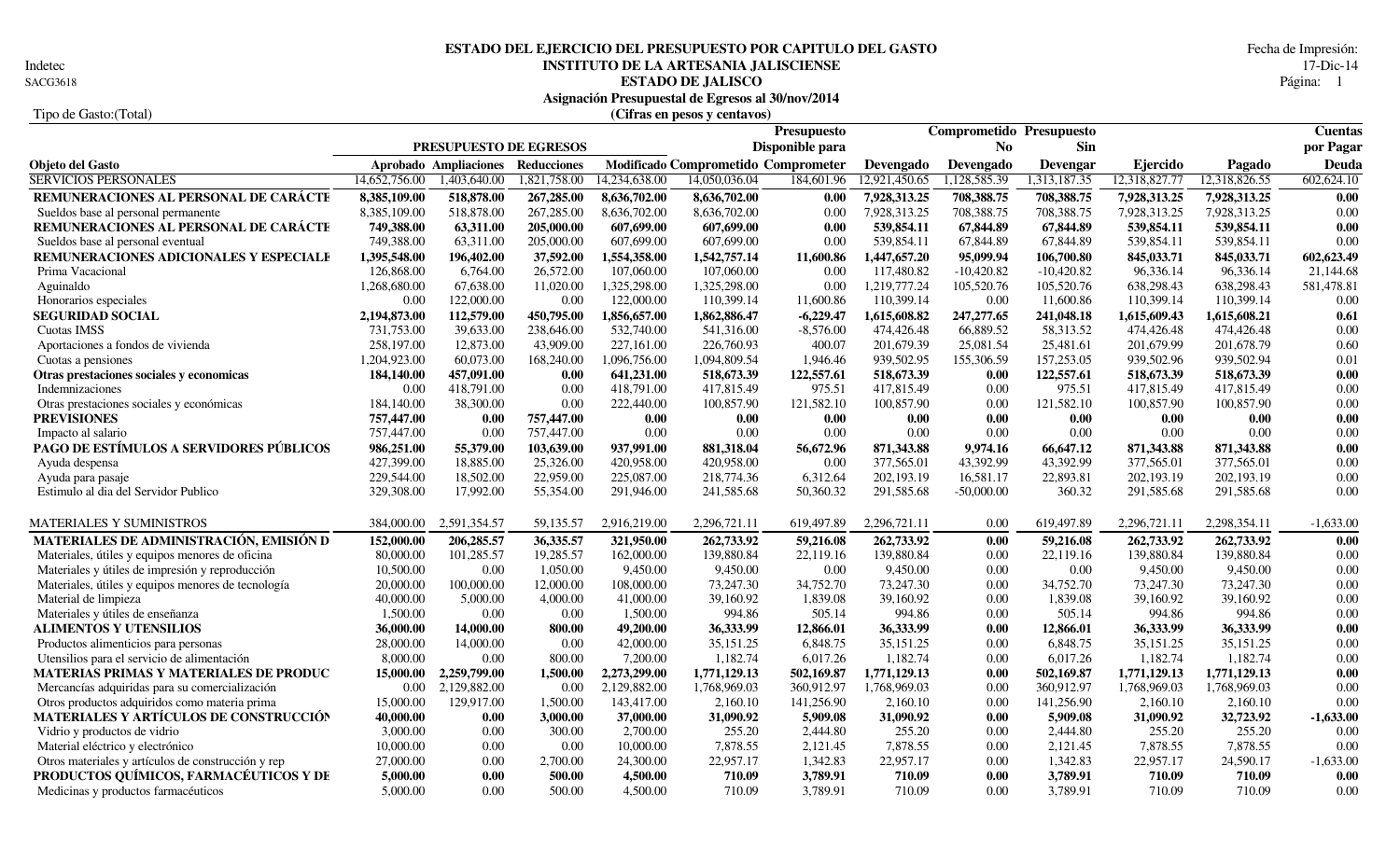Indetec

# **INSTITUTO DE LA ARTESANIA JALISCIENSE** 17-Dic-14<br>**ESTADO DE JALISCO** Página: 2 **ESTADO DEL EJERCICIO DEL PRESUPUESTO POR CAPITULO DEL GASTO** Fecha de Impresión:

**ESTADO DE JALISCO** 2 SACG3618 Página:

|                                                         |              |                                   |                               |              | Asignación Presupuestal de Egresos al 30/nov/2014 |                 |              |                                 |              |              |              |                   |
|---------------------------------------------------------|--------------|-----------------------------------|-------------------------------|--------------|---------------------------------------------------|-----------------|--------------|---------------------------------|--------------|--------------|--------------|-------------------|
| Tipo de Gasto: (Total)                                  |              |                                   |                               |              | (Cifras en pesos y centavos)                      |                 |              |                                 |              |              |              |                   |
|                                                         |              |                                   |                               |              |                                                   | Presupuesto     |              | <b>Comprometido Presupuesto</b> |              |              |              | <b>Cuentas</b>    |
|                                                         |              |                                   | <b>PRESUPUESTO DE EGRESOS</b> |              |                                                   | Disponible para |              | N <sub>0</sub>                  | <b>Sin</b>   |              |              | por Pagar         |
| Objeto del Gasto                                        |              | Aprobado Ampliaciones Reducciones |                               |              | Modificado Comprometido Comprometer               |                 | Devengado    | Devengado                       | Devengar     | Ejercido     | Pagado       | Deuda             |
| <b>COMBUSTIBLES, LUBRICANTES Y ADITIVOS</b>             | 80,000.00    | 70,000.00                         | 15,000.00                     | 135,000.00   | 124,256.59                                        | 10,743.41       | 124,256.59   | 0.00                            | 10,743.41    | 124,256.59   | 124,256.59   | $\overline{0.00}$ |
| Combustibles, lubricantes y aditivos                    | 80,000.00    | 70,000.00                         | 15,000.00                     | 135,000.00   | 124,256.59                                        | 10,743.41       | 124,256.59   | 0.00                            | 10,743.41    | 124,256.59   | 124,256.59   | 0.00              |
| VESTUARIO, BLANCOS, PRENDAS DE PROTECCI                 | 28,000.00    | 41,270.00                         | 0.00                          | 69,270.00    | 45,939.52                                         | 23,330.48       | 45,939.52    | 0.00                            | 23.330.48    | 45,939.52    | 45,939.52    | 0.00              |
| Vestuario y uniformes                                   | 25,000.00    | 41,270.00                         | 0.00                          | 66,270.00    | 45,889.52                                         | 20,380.48       | 45,889.52    | 0.00                            | 20,380.48    | 45,889.52    | 45,889.52    | 0.00              |
| Prendas de seguridad y protección personal              | 3,000.00     | 0.00                              | 0.00                          | 3,000.00     | 50.00                                             | 2,950.00        | 50.00        | 0.00                            | 2,950.00     | 50.00        | 50.00        | 0.00              |
| HERRAMIENTAS, REFACCIONES Y ACCESORIOS                  | 28,000.00    | 0.00                              | 2,000.00                      | 26,000.00    | 24,526.95                                         | 1,473.05        | 24,526.95    | 0.00                            | 1,473.05     | 24,526.95    | 24,526.95    | $0.00\,$          |
| Refacciones y accesorios menores de mobiliario y e      | 20,000.00    | 0.00                              | 2,000.00                      | 18,000.00    | 16,526.95                                         | 1,473.05        | 16,526.95    | 0.00                            | 1,473.05     | 16,526.95    | 16,526.95    | 0.00              |
| Refacciones y accesorios menores de equipo de cómp      | 8,000.00     | 0.00                              | 0.00                          | 8,000.00     | 8,000.00                                          | 0.00            | 8,000.00     | 0.00                            | 0.00         | 8,000.00     | 8,000.00     | 0.00              |
| <b>SERVICIOS GENERALES</b>                              | 2,019,850.00 | 4,897,783.80                      | 125,597.00                    | 6,792,036.80 | 5,876,380.56                                      | 915,656.24      | 5,876,380.56 | 0.00                            | 915,656.24   | 5,876,380.56 | 5,876,380.56 | 0.00              |
| <b>SERVICIOS BÁSICOS</b>                                | 569,000.00   | 24,000.00                         | 21,500.00                     | 571,500.00   | 442,860.55                                        | 128,639.45      | 442,860.55   | 0.00                            | 128,639.45   | 442,860.55   | 442,860.55   | 0.00              |
| Energía eléctrica                                       | 255,000.00   | 20,000.00                         | 0.00                          | 275,000.00   | 215,017.44                                        | 59,982.56       | 215,017.44   | 0.00                            | 59,982.56    | 215,017.44   | 215,017.44   | 0.00              |
| Agua                                                    | 15,000.00    | 0.00                              | 1,500.00                      | 13,500.00    | 4,062.00                                          | 9.438.00        | 4,062.00     | 0.00                            | 9,438.00     | 4,062.00     | 4,062.00     | 0.00              |
| Telefonía tradicional                                   | 200,000.00   | 0.00                              | 20,000.00                     | 180,000.00   | 148,478.00                                        | 31,522.00       | 148,478.00   | 0.00                            | 31,522.00    | 148,478.00   | 148,478.00   | 0.00              |
| Telefonía celular                                       | 75,000.00    | 0.00                              | 0.00                          | 75,000.00    | 48,058.00                                         | 26,942.00       | 48,058.00    | 0.00                            | 26,942.00    | 48,058.00    | 48,058.00    | 0.00              |
| Servicios de acceso de Internet, redes y procesami      | 14,000.00    | 0.00                              | 0.00                          | 14,000.00    | 13,797.16                                         | 202.84          | 13,797.16    | 0.00                            | 202.84       | 13,797.16    | 13,797.16    | 0.00              |
| Servicios postales y telegráficos                       | 10,000.00    | 4,000.00                          | 0.00                          | 14,000.00    | 13,447.95                                         | 552.05          | 13,447.95    | 0.00                            | 552.05       | 13,447.95    | 13,447.95    | 0.00              |
| <b>SERVICIOS DE ARRENDAMIENTO</b>                       | 150,000.00   | 14,100.00                         | 15,000.00                     | 149,100.00   | 91,167.20                                         | 57,932.80       | 91,167.20    | 0.00                            | 57,932.80    | 91,167.20    | 91,167.20    | 0.00              |
| Arrendamiento de edificios                              | 50,000.00    | 0.00                              | 5,000.00                      | 45,000.00    | 21,280.00                                         | 23,720.00       | 21,280.00    | 0.00                            | 23,720.00    | 21,280.00    | 21,280.00    | 0.00              |
| Arrendamiento de mobiliario y equipo de administra      | 100,000.00   | 3,000.00                          | 10,000.00                     | 93,000.00    | 58,787.20                                         | 34,212.80       | 58,787.20    | 0.00                            | 34,212.80    | 58,787.20    | 58,787.20    | 0.00              |
| Arrendamiento de equipo de transporte                   | 0.00         | 11,100.00                         | 0.00                          | 11,100.00    | 11,100.00                                         | 0.00            | 11,100.00    | $0.00\,$                        | 0.00         | 11,100.00    | 11,100.00    | 0.00              |
| SERVICIOS PROFESIONALES, CIENTÍFICOS, TÉC               | 165,877.00   | 170,000.00                        | 3,500.00                      | 332,377.00   | 253,909.35                                        | 78,467.65       | 253,909.35   | 0.00                            | 78,467.65    | 253,909.35   | 253,909.35   | 0.00              |
| Servicios legales, de contabilidad, auditoría y re      | 50,000.00    | 0.00                              | 0.00                          | 50,000.00    | 45,240.00                                         | 4,760.00        | 45,240.00    | 0.00                            | 4,760.00     | 45,240.00    | 45,240.00    | 0.00              |
| Capacitacion Institucional                              | 10,000.00    | 0.00                              | 0.00                          | 10,000.00    | 7,852.00                                          | 2,148.00        | 7,852.00     | 0.00                            | 2,148.00     | 7,852.00     | 7,852.00     | 0.00              |
| Capacitacion especializada                              | 70,877.00    | 170,000.00                        | 0.00                          | 240,877.00   | 187,430.00                                        | 53,447.00       | 187,430.00   | 0.00                            | 53,447.00    | 187,430.00   | 187,430.00   | 0.00              |
| Impresion de papeleria oficial                          | 35,000.00    | 0.00                              | 3,500.00                      | 31,500.00    | 13,387.35                                         | 18,112.65       | 13,387.35    | 0.00                            | 18,112.65    | 13,387.35    | 13,387.35    | 0.00              |
| SERVICIOS FINANCIEROS, BANCARIOS Y COME                 | 285,000.00   | 45,000.00                         | 28,500.00                     | 301,500.00   | 241,115.05                                        | 60,384.95       | 241,115.05   | 0.00                            | 60,384.95    | 241,115.05   | 241,115.05   | 0.00              |
| Servicios financieros y bancarios                       | 0.00         | 22,000.00                         | 0.00                          | 22,000.00    | 11,766.96                                         | 10,233.04       | 11,766.96    | 0.00                            | 10,233.04    | 11,766.96    | 11,766.96    | 0.00              |
|                                                         | 285,000.00   | 0.00                              | 28,500.00                     | 256,500.00   | 219,884.53                                        | 36,615.47       | 219,884.53   | 0.00                            | 36,615.47    | 219,884.53   | 219,884.53   | 0.00              |
| Seguro de bienes patrimoniales<br>Comisiones por ventas | 0.00         | 23,000.00                         | 0.00                          | 23,000.00    | 9,463.56                                          | 13,536.44       | 9,463.56     | 0.00                            | 13,536.44    | 9,463.56     | 9,463.56     | 0.00              |
| SERVICIOS DE INSTALACIÓN, REPARACIÓN, MA                | 179,000.00   | 298,637.00                        | 0.00                          | 477,637.00   | 465,813.63                                        | 11,823.37       | 465,813.63   | 0.00                            | 11,823.37    | 465,813.63   | 465,813.63   | 0.00              |
| Conservación y mantenimiento menor de inmuebles         | 50,000.00    | 236,560.00                        | 0.00                          | 286,560.00   |                                                   | 4,145.44        | 282,414.56   | 0.00                            | 4,145.44     | 282,414.56   | 282,414.56   | 0.00              |
| Instalación, reparación y mantenimiento de mobilia      | 15,000.00    | 3,750.00                          | 0.00                          | 18,750.00    | 282,414.56<br>18,750.00                           | $0.00\,$        | 18,750.00    | 0.00                            | 0.00         | 18,750.00    | 18,750.00    | 0.00              |
|                                                         |              |                                   |                               |              |                                                   |                 |              | 0.00                            |              |              |              | 0.00              |
| Instalación, reparación y mantenimiento de equipo       | 18,000.00    | 0.00                              | 0.00                          | 18,000.00    | 16,588.17                                         | 1,411.83        | 16,588.17    | 0.00                            | 1,411.83     | 16,588.17    | 16,588.17    | 0.00              |
| Reparación y mantenimiento de equipo de transporte      | 91,000.00    | 50,520.00                         | 0.00                          | 141,520.00   | 135,253.97                                        | 6,266.03        | 135,253.97   |                                 | 6,266.03     | 135,253.97   | 135,253.97   |                   |
| Instalación, reparación y mantenimiento de maquina      | 0.00         | 6,807.00                          | 0.00                          | 6,807.00     | 6,806.93                                          | 0.07            | 6,806.93     | 0.00                            | 0.07         | 6,806.93     | 6,806.93     | 0.00              |
| Servicios de jardinería y fumigación                    | 5,000.00     | 1,000.00                          | 0.00                          | 6,000.00     | 6,000.00                                          | 0.00            | 6,000.00     | 0.00                            | 0.00         | 6,000.00     | 6,000.00     | 0.00              |
| SERVICIOS DE COMUNICACIÓN SOCIAL Y PUBL                 | 105,973.00   | 603,000.00                        | 50,597.00                     | 658,376.00   | 456,112.56                                        | 202,263.44      | 456,112.56   | 0.00                            | 202, 263, 44 | 456,112.56   | 456,112.56   | 0.00              |
| Difusión por radio, televisión y otros medios de m      | 105,973.00   | 603,000.00                        | 50,597.00                     | 658,376.00   | 456,112.56                                        | 202, 263.44     | 456,112.56   | 0.00                            | 202, 263.44  | 456,112.56   | 456,112.56   | 0.00              |
| SERVICIOS DE TRASLADO Y VIÁTICOS                        | 320,000.00   | 188,250.00                        | 0.00                          | 508,250.00   | 460,137.55                                        | 48,112.45       | 460,137.55   | 0.00                            | 48,112.45    | 460,137.55   | 460,137.55   | 0.00              |
| Pasajes aéreos                                          | 40,000.00    | 0.00                              | 0.00                          | 40,000.00    | 36,761.70                                         | 3,238.30        | 36,761.70    | 0.00                            | 3,238.30     | 36,761.70    | 36,761.70    | 0.00              |
| Pasajes terrestres                                      | 81,000.00    | 5,000.00                          | 0.00                          | 86,000.00    | 73,944.92                                         | 12,055.08       | 73,944.92    | 0.00                            | 12,055.08    | 73,944.92    | 73,944.92    | 0.00              |
| Viáticos en el país                                     | 199,000.00   | 183,250.00                        | 0.00                          | 382,250.00   | 349,430.93                                        | 32,819.07       | 349,430.93   | 0.00                            | 32,819.07    | 349,430.93   | 349,430.93   | 0.00              |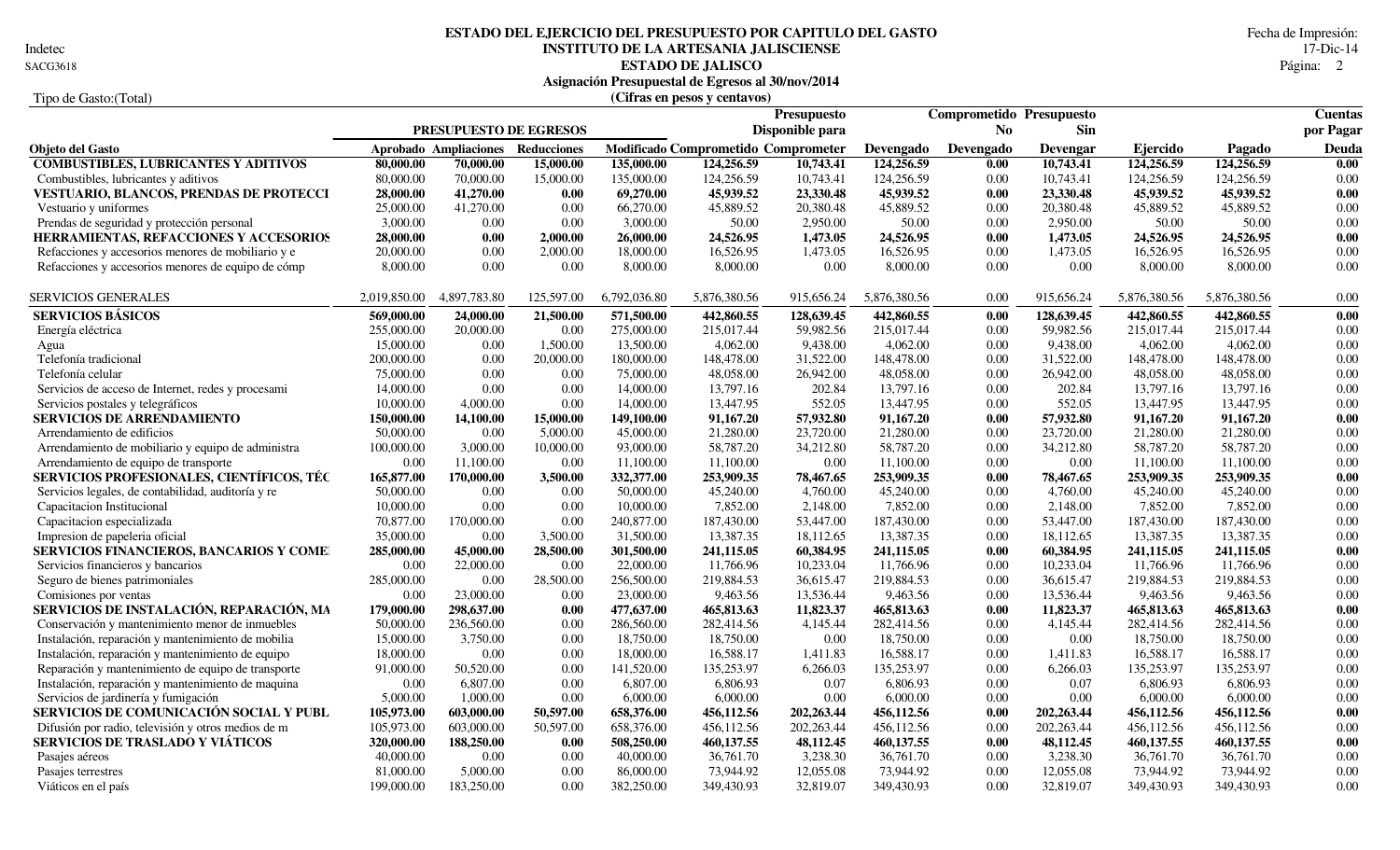Indetec

# **INSTITUTO DE LA ARTESANIA JALISCIENSE** 17-Dic-14<br>**ESTADO DE JALISCO** Página: 3 **ESTADO DEL EJERCICIO DEL PRESUPUESTO POR CAPITULO DEL GASTO** Fecha de Impresión:

**ESTADO DE JALISCO** Página: 3

**Asignación Presupuestal de Egresos al 30/nov/2014**

| Tipo de Gasto: (Total)                             |            |                                   |              |               | (Cifras en pesos y centavos)        |                    |               |                |                          |               |               |                |
|----------------------------------------------------|------------|-----------------------------------|--------------|---------------|-------------------------------------|--------------------|---------------|----------------|--------------------------|---------------|---------------|----------------|
|                                                    |            |                                   |              |               |                                     | <b>Presupuesto</b> |               |                | Comprometido Presupuesto |               |               | <b>Cuentas</b> |
|                                                    |            | PRESUPUESTO DE EGRESOS            |              |               |                                     | Disponible para    |               | N <sub>0</sub> | <b>Sin</b>               |               |               | por Pagar      |
| Objeto del Gasto                                   |            | Aprobado Ampliaciones Reducciones |              |               | Modificado Comprometido Comprometer |                    | Devengado     | Devengado      | <b>Devengar</b>          | Ejercido      | Pagado        | Deuda          |
| <b>SERVICIOS OFICIALES</b>                         | 195,000.00 | 3,424,796.80                      | 0.00         | 3,619,796.80  | 3,339,809.33                        | 279,987.47         | 3,339,809.33  | 0.00           | 279,987.47               | 3,339,809.33  | 3,339,809.33  | 0.00           |
| Congresos y convenciones                           | 195,000.00 | 3.424,796.80                      | 0.00         | 3.619.796.80  | 3,339,809.33                        | 279,987.47         | 3.339.809.33  | 0.00           | 279,987.47               | 3,339,809.33  | 3,339,809.33  | 0.00           |
| <b>OTROS SERVICIOS GENERALES</b>                   | 50,000.00  | 130,000.00                        | 6,500.00     | 173,500.00    | 125,455.34                          | 48,044.66          | 125,455.34    | 0.00           | 48,044.66                | 125,455.34    | 125,455.34    | 0.00           |
| Impuestos y derechos                               | 50,000.00  | 130,000.00                        | 6,500.00     | 173,500.00    | 125,455.34                          | 48,044.66          | 125,455.34    | 0.00           | 48,044.66                | 125,455.34    | 125,455.34    | 0.00           |
| TRANSFERENCIAS, ASIGNACIONES, SUBSIDIOS Y C        | 117,000.00 | 578,500.00                        | 0.00         | 695,500.00    | 647,620.00                          | 47,880.00          | 647,620.00    | 0.00           | 47,880.00                | 647,620.00    | 647,500.00    | 120.00         |
| <b>AYUDAS SOCIALES</b>                             | 117,000.00 | 578,500.00                        | 0.00         | 695,500.00    | 647,620.00                          | 47,880.00          | 647,620.00    | 0.00           | 47,880.00                | 647,620.00    | 647,500.00    | 120.00         |
| Aportación para erogaciones contigentes            | 30,000.00  | 0.00                              | 0.00         | 30,000.00     | 7,120.00                            | 22,880.00          | 7,120.00      | 0.00           | 22,880.00                | 7,120.00      | 7,000.00      | 120.00         |
| Aportacion a la promocion, cultura y artes         | 87,000.00  | 578,500.00                        | 0.00         | 665,500.00    | 640,500.00                          | 25,000.00          | 640,500.00    | 0.00           | 25,000.00                | 640,500.00    | 640,500.00    | 0.00           |
| BIENES MUEBLES, INMUEBLES E INTANGIBLES            | 80,000.00  | 789,416.00                        | 34,520.00    | 834,896.00    | 656,431.26                          | 178,464.74         | 656,431.26    | 0.00           | 178,464.74               | 656,431.26    | 656,431.26    | 0.00           |
| MOBILIARIO Y EQUIPO DE ADMINISTRACIÓN              | 40,000.00  | 105,859.00                        | 0.00         | 145,859.00    | 132,303.92                          | 13,555.08          | 132,303.92    | 0.00           | 13,555.08                | 132,303.92    | 132,303.92    | 0.00           |
| Muebles de oficina y estantería                    | 20,000.00  | 50,000.00                         | 0.00         | 70,000.00     | 56,444.99                           | 13,555.01          | 56,444.99     | 0.00           | 13,555.01                | 56,444.99     | 56,444.99     | 0.00           |
| Equipo de cómputo y de tecnología de la informació | 20,000.00  | 55,859.00                         | 0.00         | 75,859.00     | 75,858.93                           | 0.07               | 75,858.93     | 0.00           | 0.07                     | 75,858.93     | 75,858.93     | 0.00           |
| MOBILIARIO Y EQUIPO EDUCACIONAL Y RECRI            | 5,000.00   | 0.00                              | 0.00         | 5,000.00      | 0.00                                | 5,000.00           | 0.00          | 0.00           | 5,000.00                 | 0.00          | 0.00          | 0.00           |
| Cámaras fotográficas y de video                    | 5,000.00   | 0.00                              | 0.00         | 5,000.00      | 0.00                                | 5,000.00           | 0.00          | 0.00           | 5,000.00                 | 0.00          | 0.00          | 0.00           |
| VEHÍCULOS Y EQUIPO DE TRANSPORTE                   | 0.00       | 479,520.00                        | 34,520.00    | 445,000.00    | 295,100.00                          | 149,900.00         | 295,100.00    | 0.00           | 149,900.00               | 295,100.00    | 295,100.00    | 0.00           |
| Vehículos y equipo terrestre                       | 0.00       | 479,520.00                        | 34,520.00    | 445,000.00    | 295,100.00                          | 149,900.00         | 295,100.00    | 0.00           | 149,900.00               | 295,100.00    | 295,100.00    | 0.00           |
| <b>MAQUINARIA, OTROS EQUIPOS Y HERRAMIENT</b>      | 10,000.00  | 100,000.00                        | 0.00         | 110,000.00    | 99,991.26                           | 10,008.74          | 99,991.26     | 0.00           | 10,008.74                | 99.991.26     | 99,991.26     | 0.00           |
| Sistemas de aire acondicionado, calefacción y de r | 0.00       | 100,000.00                        | 0.00         | 100,000.00    | 99,991.26                           | 8.74               | 99,991.26     | 0.00           | 8.74                     | 99,991.26     | 99.991.26     | 0.00           |
| Equipo de comunicación y telecomunicación          | 10,000.00  | 0.00                              | 0.00         | 10,000.00     | 0.00                                | 10,000.00          | 0.00          | 0.00           | 10,000.00                | 0.00          | 0.00          | 0.00           |
| <b>ACTIVOS INTANGIBLES</b>                         | 25,000.00  | 104,037.00                        | 0.00         | 129,037.00    | 129,036.08                          | 0.92               | 129,036.08    | 0.00           | 0.92                     | 129,036.08    | 129,036.08    | 0.00           |
| Software                                           | 25,000.00  | 104,037.00                        | 0.00         | 129,037.00    | 129,036.08                          | 0.92               | 129,036.08    | 0.00           | 0.92                     | 129,036.08    | 129,036.08    | 0.00           |
| $Total \Rightarrow$                                |            | 17,253,606.00 10,260,694.37       | 2,041,010.57 | 25,473,289.80 | 23,527,188.97                       | 1,946,100.83       | 22,398,603.58 | 1,128,585.39   | 3,074,686.22             | 21,795,980.70 | 21,797,492.48 | 601,111.10     |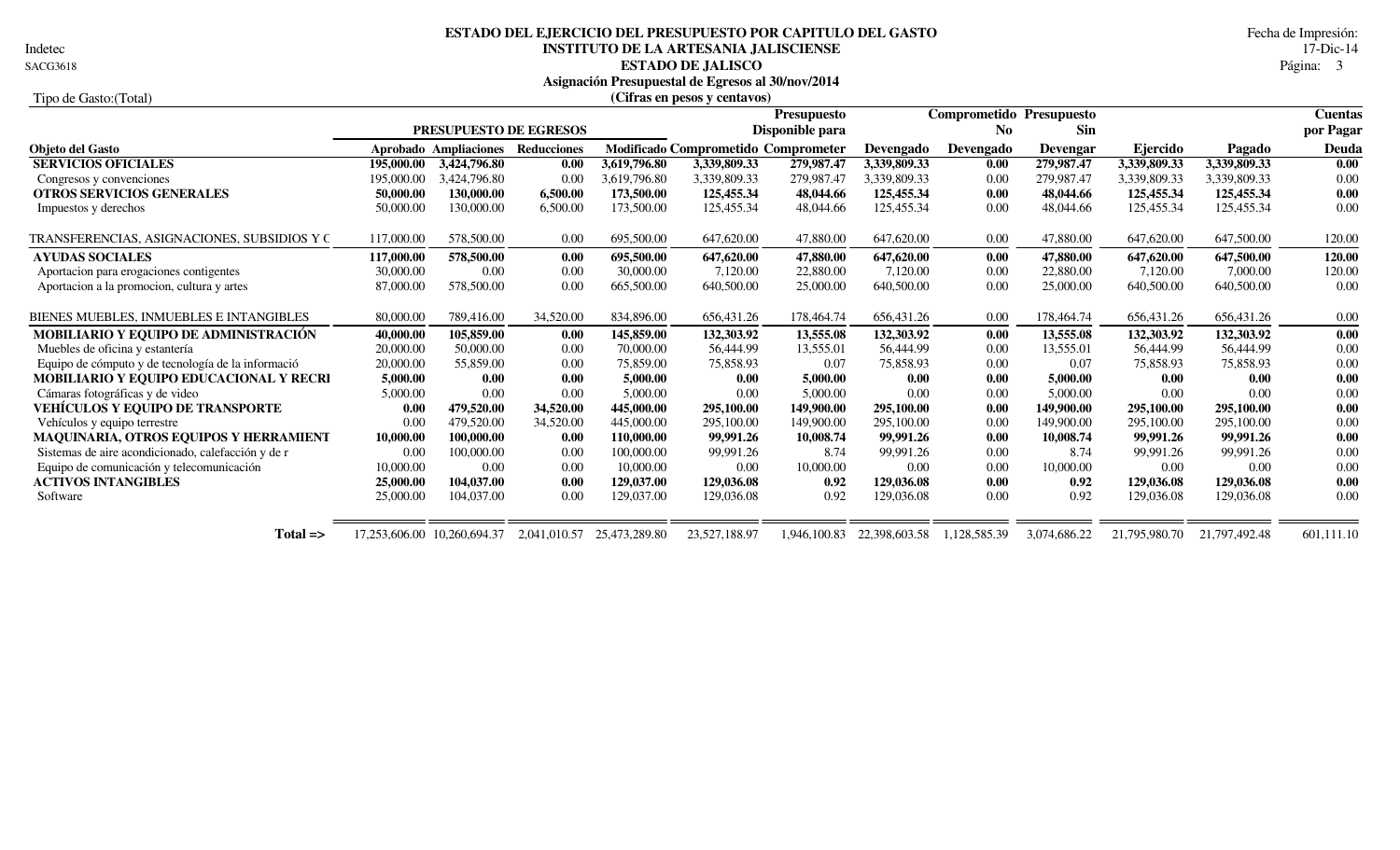Indetec

#### **INSTITUTO DE LA ARTESANIA JALISCIENSE ESTADO DE JALISCO** 17-Dic-14 SACG3740 **ESTADO ANALITICO DE INGRESOS PRESUPUESTALES (CONAC)**

Página: 1 Fecha de Impresión:

|                                                |                                       |                               | AL 30/nov/2014 (Cuentas con movimiento)<br>(Cifras en pesos y centavos) |                                     |                                             |                                     |                                               |
|------------------------------------------------|---------------------------------------|-------------------------------|-------------------------------------------------------------------------|-------------------------------------|---------------------------------------------|-------------------------------------|-----------------------------------------------|
| <b>CONCEPTOS DE INGRESOS</b>                   | Ley de<br>Ingresos<br><b>Estimada</b> | +Ampliaciones<br>-Reducciones | $(1)$ Ley de<br><b>Ingresos</b><br><b>Modificada</b>                    | <b>Ingresos</b><br><b>Devengado</b> | (2)<br><b>Ingresos</b><br><b>Recaudados</b> | Devengado<br>por<br><b>Recaudar</b> | <b>Avance de</b><br><b>Recaudación</b><br>2/1 |
| <b>FUENTE DE INGRESOS</b>                      |                                       |                               |                                                                         |                                     |                                             |                                     |                                               |
| VII<br>INGRESOS POR<br>VENTAS DE<br>BIENES Y S | 0.00                                  | 1,832,295.51                  | 1,832,295.51                                                            | 1,834,895.51                        | 1,833,595.51                                | 1,300.00                            | 100.07%                                       |
| VIII<br>PARTICIPACIONES Y APORTACIONES         | 0.00                                  | 1,726,000.00                  | 1,726,000.00                                                            | 1,726,000.00                        | 1,726,000.00                                | 0.00                                | 100.00%                                       |
| IX<br>TRANSFERENCIAS, ASIGNACIONES Y SUE       | 17,253,606.00                         | 1,173,730.80                  | 18,427,336.80                                                           | 17,424,036.19                       | 17,424,036.19                               | 0.00                                | 94.56%                                        |
| <b>TOTAL POR FUENTE DE INGRESOS</b>            | 17,253,606.00                         | 4,732,026.31                  | 21,985,632.31                                                           | 20,984,931.70                       | 20,983,631.70                               | 1,300.00                            |                                               |
| <b>NO TRIBUTARIOS</b>                          |                                       |                               |                                                                         |                                     |                                             |                                     |                                               |
| VII INGRESOS POR<br>VENTAS DE BIENES Y S       | 0.00                                  | 1,832,295.51                  | 1,832,295.51                                                            | 1,834,895.51                        | 1,833,595.51                                | 1,300.00                            | 100.07%                                       |
| VIII PARTICIPACIONES Y APORTACIONES            | 0.00                                  | 1,726,000.00                  | 1,726,000.00                                                            | 1,726,000.00                        | 1,726,000.00                                | 0.00                                | 100.00%                                       |
| IX<br>TRANSFERENCIAS, ASIGNACIONES Y SUE       | 17,253,606.00                         | 1,173,730.80                  | 18,427,336.80                                                           | 17,424,036.19                       | 17,424,036.19                               | 0.00                                | 94.56%                                        |
| <b>SUBTOTAL NO TRIBUTARIOS</b>                 | 17,253,606.00                         | 4,732,026.31                  | 21,985,632.31                                                           | 20,984,931.70                       | 20,983,631.70                               | 1,300.00                            |                                               |
| <b>TOTALES</b>                                 | 17,253,606.00                         | 4,732,026.31                  | 21,985,632.31                                                           | 20,984,931.70                       | 20,983,631.70                               | 1,300.00                            | 95.44%                                        |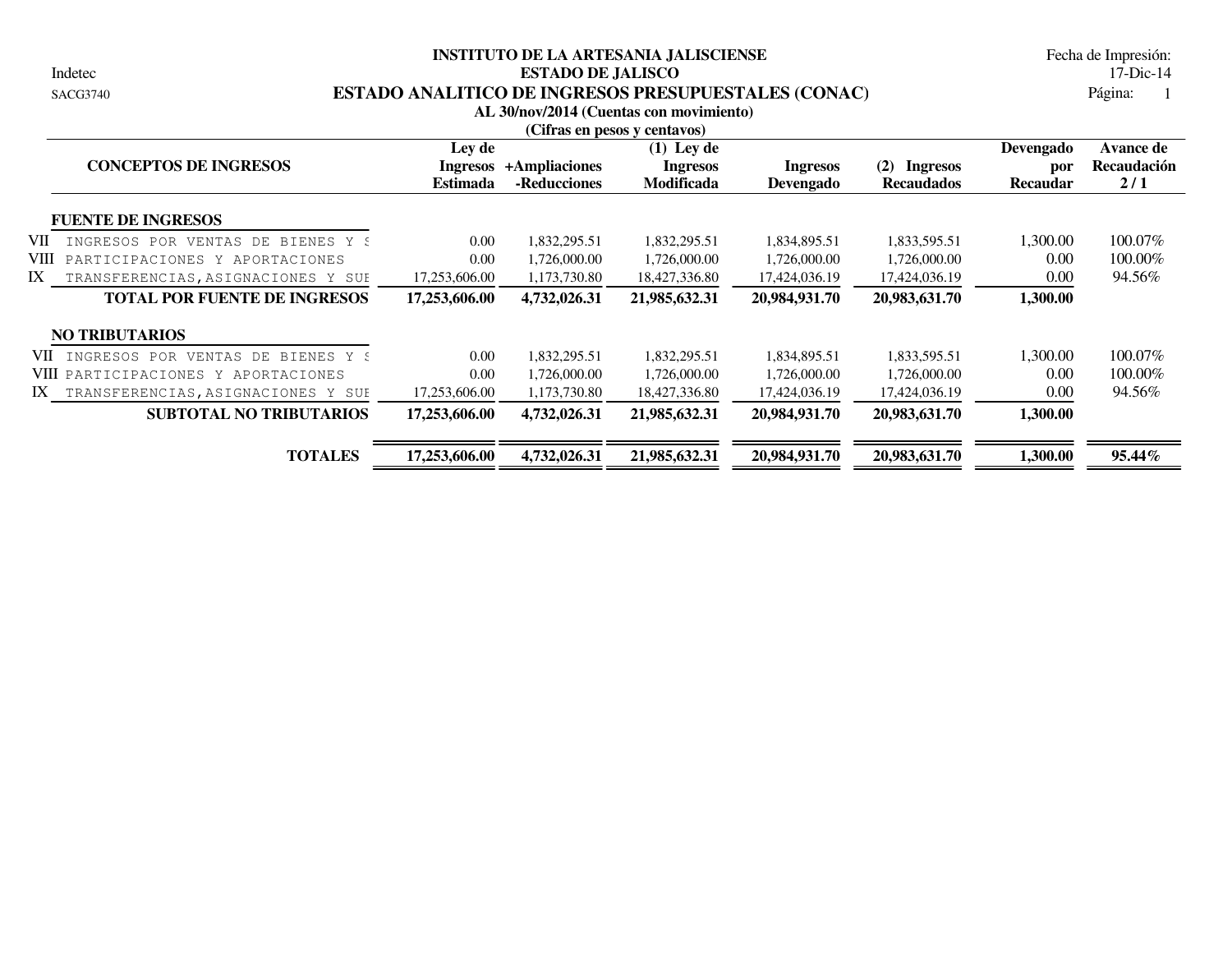| Indetec  |
|----------|
| SACG390A |

#### INSTITUTO DE LA ARTESANIA JALISCIENSE EN ENTRE EN ENTRE Fecha de Impresión: ESTADO DE JALISCO 17-Dic-14 **ESTADO DE VARIACIONES EN LA HACIENDA PÚBLICA AL 1/dic/2014** Página: 1

|                                                                      | <b>HACIENDA</b>    | <b>ACIENDA PUBLICA/PATRIMONIO GENERAD</b> |                  | <b>AJUSTES</b>     |                 |
|----------------------------------------------------------------------|--------------------|-------------------------------------------|------------------|--------------------|-----------------|
|                                                                      | <b>PUBLICA</b>     | <b>EJERCICIOS</b>                         | DEL              | <b>POR CAMBIOS</b> |                 |
| <b>CONCEPTO</b>                                                      | <b>CONTRIBUIDO</b> | <b>ANTERIORES</b>                         | <b>EJERCICIO</b> | <b>DE VALOR</b>    | <b>TOTAL</b>    |
| HACIENDA PUBLICA/PATRIMONIO NETO AL FINAL DEL EJERCICIO ANTERIOR     |                    |                                           |                  |                    |                 |
| Rectificaciones Resultado de Ejercicios Anteriores                   |                    | 951,489.00                                | -951,489.00      |                    |                 |
| Cambios por Políticas contables y cambios por erroes contables       |                    |                                           |                  |                    |                 |
|                                                                      | 0.00               | 951,489.00                                | $-951,489.00$    |                    | 0.00            |
| PATRIMONIO NETO INICAL AJUSTADO DEL EJERCICIO                        |                    |                                           |                  |                    |                 |
| Actualizaciones y donaciones de capital                              |                    |                                           | 7,816,276.29     |                    | 7,816,276.29    |
| Actualizaciones de la Hacienda Pública/Patrimonio Neto del Ejercicio |                    |                                           |                  |                    |                 |
|                                                                      | 0.00               | 0.00                                      | 7,816,276.29     |                    | 7,816,276.29    |
| VARIACIONES DE LA HACIENDA PUBLICA/PATRIMONIO NETO DEL EJERCICIO     |                    |                                           |                  |                    |                 |
| Ganancias/Pérdidas por Revaluos                                      |                    |                                           |                  |                    |                 |
| Reservas                                                             |                    |                                           |                  |                    |                 |
| Resultado del Ejercicio: Ahorro/Desahorro                            |                    |                                           | $-2,089,550.53$  |                    | $-2,089,550.53$ |
| Otras variaciones de la Hacienda Pública/Patrimonio Neto             |                    | 12,978,118.78                             |                  |                    | 12,978,118.78   |
|                                                                      | 0.00               | 12,978,118.78                             | $-2,089,550.53$  |                    | 10,888,568.25   |
| <b>SALDO NETO EN LA HACIENDA PUBLICA/PATRIMONIO</b>                  | 0.00               | 13,929,607.78                             | 4,775,236.76     |                    | 18,704,844.54   |